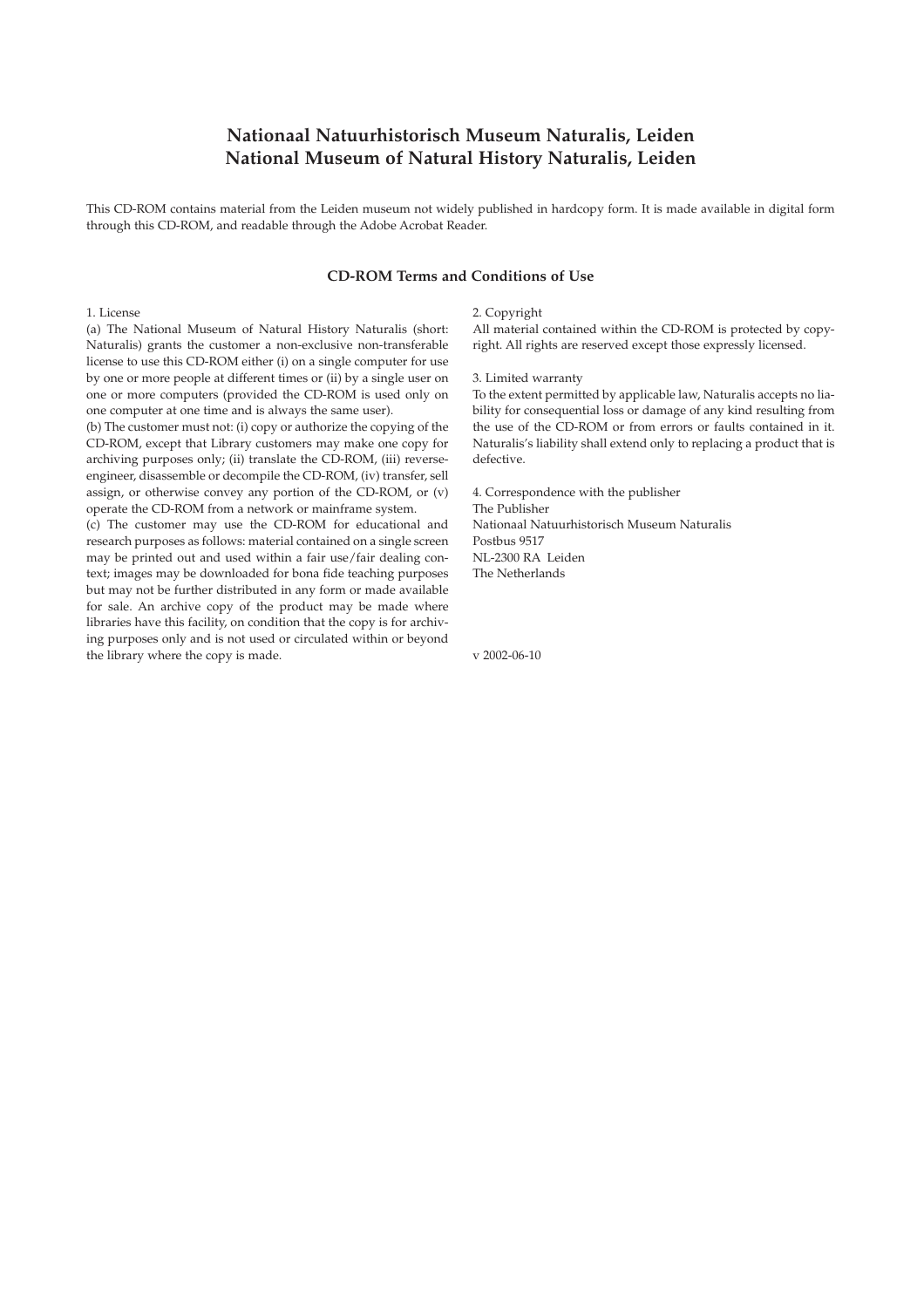# **Type specimens of Maastrichtian fossils in the National Museum of Natural History, Leiden**

## **Jacob Leloux**

Leloux, J. Type specimens of Maastrichtian fossils in the National Museum of Natural History, Leiden. – NNM Tech. Bull., 4: 1-40, 4 pls, 1 fig., 1 table; Leiden, June 2002.

Jacob Leloux, Gortestraat 82, 2311 NM Leiden, The Netherlands, jx@wxs.nl

Keywords: Foraminifera; Scleractinia; Bivalvia; Ammonoidea; Nautiloidea; Asterozoa; Fossil plants; Ostracoda; Brachiopoda; Cirripedia; Staring Collection.

The type specimens of Maastrichtian invertebrate fossils from Limburg, The Netherlands, present in the National Museum of Natural History, Leiden, are listed. The Upper Cretaceous plant type specimens from Limburg of Miquel that were once part of the Staring collection present in the Palaeobotanical Museum of the Utrecht University are also included. Specimens of species described by Bosquet are also listed, since they possibly include type material. Short biographies of some of the important collectors and investigators are presented.

## **Contents**

| Introduction <b>Execution</b> 1                      |  |
|------------------------------------------------------|--|
|                                                      |  |
|                                                      |  |
| Plant fossils described by Miquel <b>Exercise 22</b> |  |
|                                                      |  |
| References 233                                       |  |
|                                                      |  |
|                                                      |  |
|                                                      |  |

# **Introduction**

André Dumont defined the geological time interval of the Maastrichtian in 1849. Dumont based his description on the chalk deposits at the St Pietersberg south of Maastricht, The Netherlands. In recent years the Maastrichtian has become a popular research topic worldwide. The Maastrichtian Age represents the final chapter of the Cretaceous Period. It was the last time interval in which dinosaurs and ammonites lived. The mass extinction at the end of the Maastrichtian is one of the largest extinction events in earth history. In 1999 the Natural History Museum of Maastricht celebrated the 150th anniversary of Dumont's introduction of the Maastrichtian with a conference and an exhibition.

In 1860 Staring published 'The Bodem van Nederland'. He presented the first detailed lithostratigraphy of the Maastrichtian in its type area. He divided the local Maastrichtian deposits in 'Maastrichtsche krijt' en 'Gulpensche krijt'. This division is in modern nomenclature: Maastricht Formation and Gulpen Formation. The collection on which he based his work and the first geological map of The Netherlands is considered an important part of our geological cultural heritage. Type specimens of 39 species of Maastrichtian Foraminifera, Scleractinia, Bivalvia, Ammonoidea, Nautiloidea, Echinoidea and Asteroidea are housed at the National Museum of Natural History at Leiden (Nationaal Natuurhistorisch Museum: NNM). Registration numbers are prefixed RGM, referring to the former Rijksmuseum van Geologie en Mineralogie, now forming part of the NNM. The publication of this list is a contribution of the NNM to the celebration of the 150th anniversary of the Maastrichtian and an invitation to colleagues to improve our knowledge of the last Mesozoic flora and fauna.

### Some important names

### Commission

The Commission on the geological map of The Netherlands, henceforth called the Commission, was appointed by the Dutch Ministery of home affairs in 1852. The chairman became van Breda, the secretary was Staring and Miquel became a member. The Commission had about twenty correspondents. Due to quarrels mainly between Staring and van Breda the Commission was dissolved in 1855. Source: Geyn, 1944; Breure & de Bruijn, 1979.

### Bosquet

Joseph Augustinus Hubertus de Bosquet (Maastricht, 7.ii.1814 - Maastricht, 28.vi.1880) was the son of J.G.A. de Bosquet, a tax collector, and M.J.M. Mollee of Caberg. He was born during a visit to Maastricht. Joseph Bosquet, as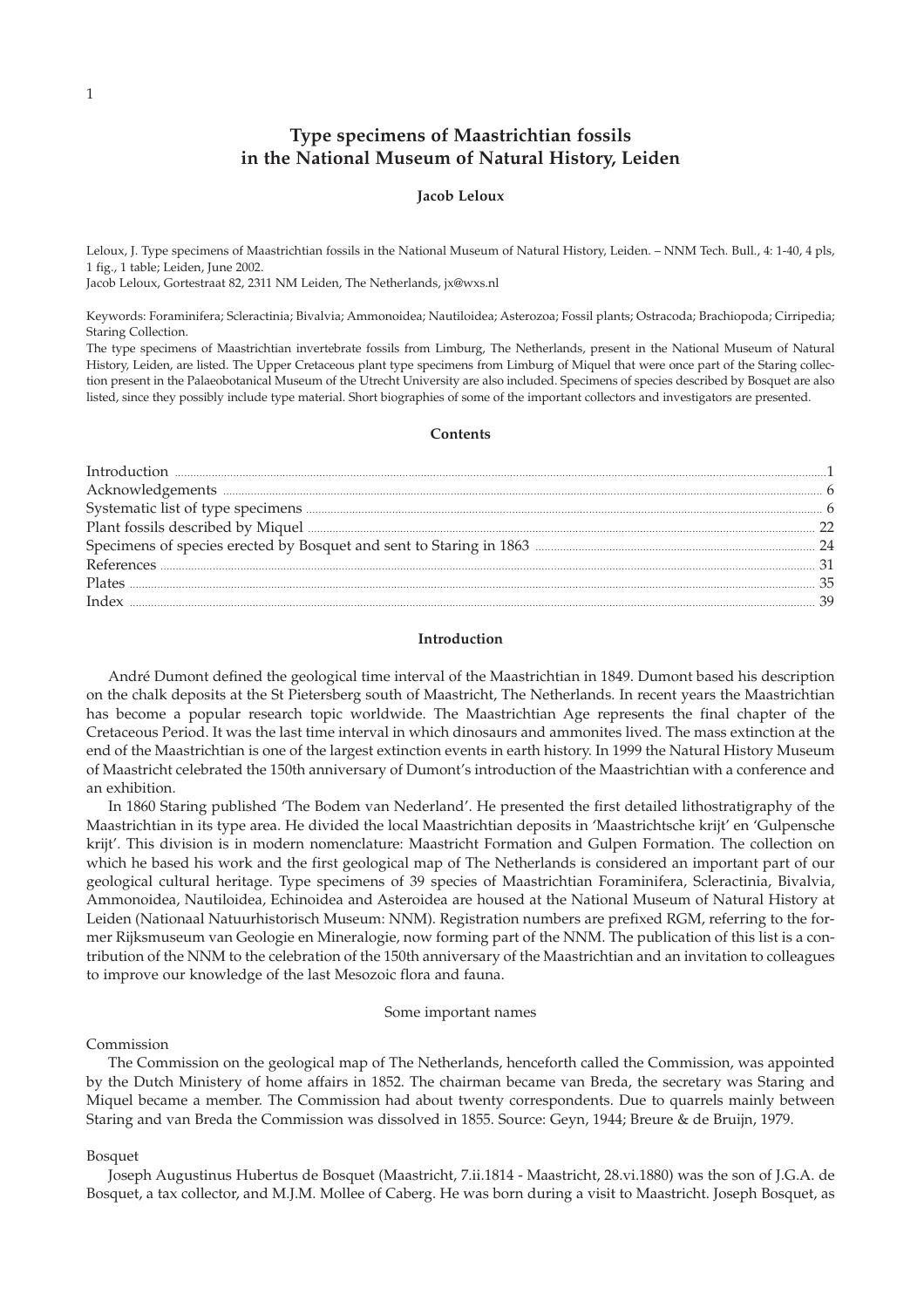he called himself, started as an apprentice chemist with J.G.F. Henckelius (1783-1859) at the corner of the Muntstraat and the Jodenstraat in Maastricht. Henckelius himself had a famous collection of Cretaceous fossils. Not only did he teach Bosquet to be a good chemist but also to be a palaeontologist. After Henckelius' death Joseph took over the business and a part of the collection. In 1852 he became a correspondent for the Commission. He was praised for his scientific work: in 1856 he became a member of the Royal Academy of Sciences in Amsterdam, in 1864 the University of Groningen presented him an honorary degree and in 1868 the London Geological Society honoured him with the golden Wollaston medal. He described new ostracods, cirripedes and brachiopods in a series of publications and corresponded with Charles Darwin about cirripedes. His collection was bought after his death in 1880 by Guillaume Suyckerbuyck and was donated to KBIN (= IRScNB) in Brussels. This collection was split systematically. Portions of his collections were already sold and given away during Bosquet's life. A small collection of Cirripedes was acquired by Charles Darwin in 1854 and is now in London. In 1863 Staring received a considerable amount of material now at Leiden. In 1870 London purchased a collection of ostracods, including type specimens. Riemsdijck also had some ostracods, which are stored at the Institute for Earth Sciences in Utrecht. Reuss also received some material (now in Vienna). Source: Ubaghs, 1881; Withers, 1935; Kruytzer, 1963; Boekschoten, 1961; Jagt, 1994.

#### Van Breda

Jacob Gijsbertus Samuel van Breda (Delft, 24.x.1788 - Haarlem, 2.ix.1867) was the son of Dr Jacob van Breda, a physician and politician at Delft. He lost his mother when he was two years old. Van Breda studied in Leiden and he obtained his Doctor's degree in 1811. In 1816 he became professor at Franeker (botany, chemistry, pharmacy). He travelled extensively through Europe. In 1821 he married the daughter of Adrian Gilles Camper, granddaughter of the famous Petrus Camper. A year after, he became professor at Gent. Due to the political troubles in Belgium he left in 1830 and in 1831 he became professor at Leiden. Staring was one of his students at that time. Two years after the death of his first wife he remarried with C.M. Veeren and in 1839 he stopped working at the university to become secretary of the Hollandsche Maatschappij der Wetenschappen and director of Teylers Museum in Haarlem. He held these functions until 1864. During his life he collected about 1900 fossils, which were purchased from his executors in 1871 by the British Museum. Sources: Withers, 1935; de Bruijn, 1969.

### Dhondt

Annie Valerie Jeanne Dhondt (Gent, 4.i.1942) studied zoology at the University of Gent (1960-1965) and obtained her Doctor's degree in 1970 on a study of the taxonomy of pectinids from the European Cretaceous. From 1967 onwards, she worked at the Royal Belgium Institute of Natural Sciences in Brussels, where at present she heads the section of Fossil Invertebrates. Her research is concentrated on non-rudistid Cretaceous bivalves.

## Hofker

Jan Hofker Sr (Velsen, 15.vi.1898 - The Hague, 31.vii.1991) was the elder of two sons of Gerrit Jan Hofker and Maria Gerardina Adelink. He studied geology, botany and zoology at the University of Leiden, where he graduated in April 1922. At that time, he had already accepted a job as teacher at the municipal grammar school in The Hague, a job that he continued until his retirement in 1969. On 15.xi.1927 he obtained his Doctor's degree on a study of foraminifera of the Siboga expedition. He married twice and had two sons. One of them, Jan Hofker Jr, also became a well-known geologist (Source: den Hartog, in prep.). Jan Hofker Sr was a leading specialist on Maastrichtian and Danian foraminifera of Limburg in the middle of this century. He wrote countless publications in which he described and illustrated by line drawings most species. He published a taxonomical overview in 1966. Up to now, this publication is still regarded as one of the most complete works on Maastrichtian to Danian foraminifera of The Netherlands.

#### Jagt

John (Johannes Wilhelmus Maria) Jagt (Venlo, 17.xi.1960) studied English literature and applied linguistics at the Katholieke Universiteit Nijmegen (1979-1987). He worked for a couple of years as a volunteer at the former Geologisch Bureau (Heerlen), where he was the managing editor of a series on Late Cretaceous fossils from the Maastrichtian type area. From January 1991, Jagt has worked at the Natuurhistorisch Museum Maastricht, where he was appointed curator of Cretaceous collections in 1998. He obtained his Doctor's degree in 2000 on a study of echinoderm faunas from southern Limburg and adjacent areas . He has (co-)authored numerous papers on Late Cretaceous decapod crustaceans, ammonoids, nautiloids, mosasaurs, and dinosaurs.

#### Laurent

C.J. (or K.J.) Laurent (Maastricht, 1818 - ?) collected together with van Riemsdijk for Staring. Bosquet and Miquel described fossils from his collections. He resigned as correspondent from the Commission in 1853. Little is known about him. Source: van der Geyn, 1944.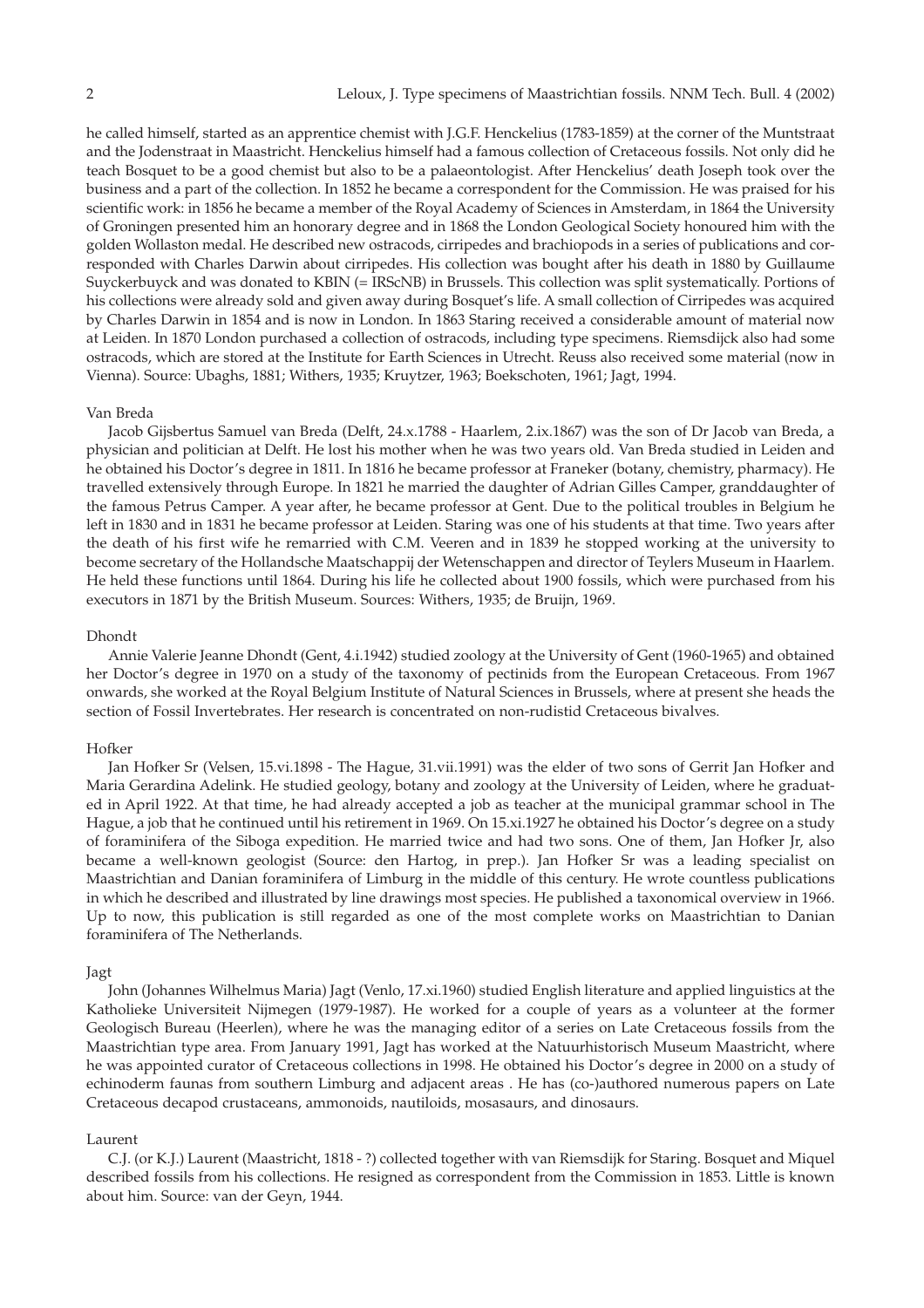#### Miquel

Friedrich Anton Wilhelm Miquel (Neunhaus (Drente), 24.x.1811 - Utrecht, 23.i.1872) studied literature and medicine in Groningen. He started his career as a physician in Amsterdam; subsequently he became lector at the Clinical School in Rotterdam. In 1840 he married C.E. Madry. In 1846 he became professor of Botany at the Amsterdam Athenaeum and in 1859 at the Utrecht University. He was also director of the Herbarium in Leiden and one of the three core members of the Commission. He described new species of Cretaceous plant fossils from Limburg in one of the publications of the Commission in 1854. Although none of these specimens are present in the NNM, they must be mentioned, because most were once part of the collections of Bosquet and Thierens and they have been registered by Staring in his Catalogue (p. 56: 'Krijtplanten van Maastricht gezonden door de correspondenten en teruggenomen door den eigenaar. Miquel in 1854'. STA 4741-4760).

#### Van Riemsdijk

Jonkheer Adrianus Willem Gerrit van Riemsdijk (Helmond, 1803 - Utrecht, 1871) was first 'arrondissementsbetaalmeester' at Maastricht, subsequently a member of the 'muntcollege' and finally 'inspecteur-essayeur-generaal' at Utrecht. Between 1820 and 1860 he amassed a beautiful collection of fossils, minerals and rocks. Bosquet donated to Riemsdijk 28 small glass tubes with Maastrichtian ostracods, which Bosquet had studied in 1847. After the death of his wife in 1882 a part of the collection went to the recently founded Geological Institute of Utrecht University. Professor Wichmann was pleased to receive this collection of 2130 objects, among which the Cretaceous of Limburg was well presented. The main portion is now part of the University Museum in Utrecht. Boekschoten (1961) noted that Van Hinte studied and registered these ostracods as S 2992-3023 in the so-called S-collection of the Institute of Earth Sciences of Utrecht University. He mentioned their value as paratypes. Miquel studied the fossil plants collected by van Riemsdijk; these were transferred to the Paleobotanical Museum of the Utrecht University. Source: Boekschoten, 1961.

### Schijfsma

Ernest Schijfsma (born in Tjepoe) was awarded a Doctor's degree on 6.xi.1946 at Leiden University on a study of foraminifera from the Hervian (Campanian) of Southern Limburg. According to his thesis a complete collection of Hervian foraminifera was housed at the museum of the Geological Bureau, Akerstraat 86-88, in Heerlen. This collection contains holo- and paratypes of his 15 new species. A duplicate collection was stored at the Geological Foundation (= Survey) in Haarlem, Spaarne 17. Schijfsma liked to store a third collection at the RGM. However, no record has been found (yet?) of this donation to the NNM. It is supposed that it never came to a donation at all. The so-called type collection of Schijfsma at the Geological Bureau has not been transferred to Leiden and is probably still in Heerlen.

#### Staring

Winand Carel Hugo Staring (Lochem, 5.x.1808 - Lochem, 7.vii.1877) was the son of the poet A.W.C. Staring. He wrote his Doctor's thesis on the geology of The Netherlands and obtained his degree in 1833 at Leiden University. After his marriage in 1838 he lived in Laren. In 1852 he became secretary of the Commission. Due to quarrels the Commission ceased to exist in 1855. Staring continued the work on the map and in 1860 'De bodem van Nederland' was published. The last part of the map was published in 1867 and it was awarded in 1869 on the World exhibition in London for its precision. In 1863 Staring was professor in Delft for one year. He ended his career as an inspector for high schools and agricultural schools. Sources: Veldink, 1970; de Bruijn, 1974.

Between 1852 and 1864 Staring brought together a collection of rocks, sediments and fossils at 'het Paviljoen' in Haarlem. The collection's main purpose was to support the work on the geological map. It was brought to Leiden in April 1864, where it remained in the Rijksmuseum van Natuurlijke Historie (RMNH) until 1878. In that year the collection went to the just founded Rijksmuseum van Geologie en Mineralogie (RGM). Most of Staring's Archive was transferred to the RGM in 1915. The handwritten catalogue of this collection is present in the scientific archive of the palaeontological department of the NNM. [Maarten van den Bosch, former RGM curator Sedimentology, made a copy and an index of this catalogue in 1975. Gerda de Groot, former RGM curator, added some remarks in this copy.]

### Van der Tuuk

Luit. A. van der Tuuk (Utrecht, 1954) lives and works in Utrecht. He married Ans Klein Hesselink. Between 1980 and 1985 he published several papers on jaw parts of nautiloids and on scaphitid ammonoids from the Upper Cretaceous of Limburg.

### Umbgrove

Johannes Herman Frederik Umbgrove (Hulsberg, Limburg, 5.ii.1899 - Delft, 14.vi.1954) started to collect natural objects when he was in primary school. A schoolfriend's father worked in the quarries in Limburg, so that he could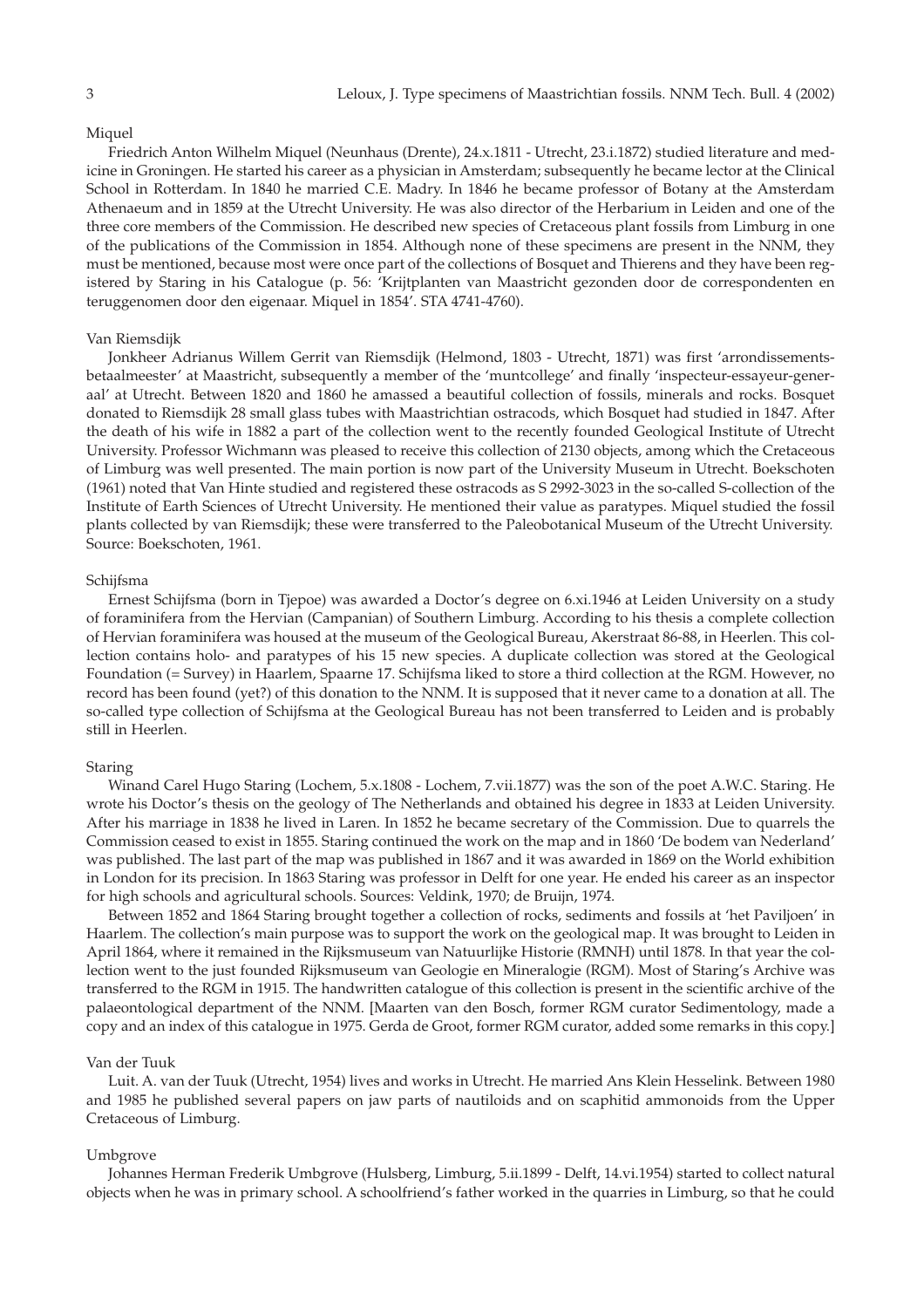look for fossils. His interest in collecting and in the Limburg Cretaceous would become an important factor in his life. In 1919 he started studying geology in Leiden. In 1926 he took his doctor's degree on the stratigraphy, tectonics and petrography of the Upper Cretaceous of Limburg, while he already wrote some important papers on fossils of the same age in 1925. In 1926 Umbgrove went to Indonesia as a coral specialist, but over there he also became a specialist on Cenozoic foraminifera, volcanoes, tectonics and palaeogeography. He worked for the Geological Survey for three years. Upon returning to the Netherlands in 1929 he worked as an assistant of Professor Escher at the RGM for a short time. In 1930 he became professor of historical geology and palaeontology in Delft. In 1952 he fell ill and died of that illness two years later. During his life he published more than one hundred and twenty papers, articles and books. For his research on Maastrichtian corals of Limburg he brought together from his own collection as well as from the collections of the universities of Leiden, Utrecht, Groningen and Wageningen a series of specimens of each species in Leiden in 1925. This material originated. In addition the collections of Teylers Museum, the Natuurhistorisch Genootschap and the city collection in the 'Atheneum' in Maastricht. He also studied the collections in Brussels and Bonn, while he stated that the München and Delft collections did not present new material. Umbgrove made wax casts of most of his studied corals, which are still stored with the original fossils. This collection of corals is not the so-called Umbgrove collection, which in fact is his private collection and bought by the RGM in 1955 together with its catalogues, which show notes by the young Umbgrove. Sources: van der Vlerk & Kuenen, 1954; van der Vlerk in Umbgrove, 1956; Umbgrove, 1925a; RGM archives.

## Visser

Anna Maria Visser (Batavia (now Djakarta), ?) defended her thesis on Foraminifera of the Upper Cretaceous of Limburg on 20.xii.1950. She was the daughter of Professor Visser and Mrs. M. Visser-Laban. Her brother W.A. Visser had already published an article on the same subject in 1937. She married Mr L.P. Bienfait. The A.M. Visser collection is part of the NNM micro-invertebrate fossil collections. It has three parts:

1. 'Sample-collection'. Boxes FOR 01 to FOR 05 contain the sieving residues and the leftovers of the samples used for her research. It also contains some rough sketches on which her plates were based.

2. 'Thesis-collection'. Slides containing one to many specimens of one species and thin sections of one specimen on the basis of which she created her stratigraphical distributions (Visser, 1950, pl. 12-15). Stored on Tray 60-01 to 61- 46. Part 3 of the collection is picked from these slides.

3. 'Type-collection'. Slides and thin sections containing one of just a few specimens, which were figured in Visser, 1950, pl. 1-11. This collection contains the slides, which Visser, 1950 appointed as holotypes for her new nominal species as well as the other figured specimens. Visser, 1950 mentioned of RGM S18748-RGM S18865, RGM S18890- S18925. RGM S18866 and S18867 also belong to this collection. Some slides were not in place during present stocktaking: RGM S18819 (Orbitoides apiculata, vertical section illustrated in Visser, 1950: pl. 11, fig. 3, supposedly transferred to 'Studiecollectie'), RGM S18853 (pl. 1, fig. 5), S18856 (pl. 1, fig. 1), S18857 (pl. 1, fig. 2) and S18890 (pl. 8, fig. 1). Stored in an old wooden cupboard. In several cases there are more than one specimen in the slide and the illustrations are too poor to recognize the correct specimen. Even worse, sometimes Visser illustrated more than one specimen as being the holotype. The specimens in these cases are syntypes.

#### Vogel

Friedrich Vogel (Hannover, 20.ii.1860 - ?) was the son of salesman Wilhelm Vogel and of Alexandra Vogel-Lutterloh. He obtained his Doctor's degree at the Rheinische Friedrich Wilhelms Universität in Bonn on 22 June 1892 on the Upper Cretaceous from Irnich at the northern edge of the Eifel. After working at the geological museum in Bonn, he became an assistant of Professor K. Martin at the RGM in Leiden (1894 - 1.v.1895). He published on Dutch Cretaceous mollusks and on Mesozoic molluscs from Borneo in the 'Sammlungen'. Sources: Vogel, 1892; Vlerk, 1931.

### Van der Weijden

About W.J.M. van der Weijden, who authored 'Die Macrofauna der Hervenschen Kreide' in 1943 is little known. It was thought that this author was the same as Wilhelmus Jacobus Maria van der Weijden, born in Oss, who obtained Doctor's degree at Leiden University on *Discocyclina* of Europe on 29.ii.1940. However, Jagt (pers. comm., October 1999) had his doubts, since he remembered this author to be a woman working at the Geological Bureau at Heerlen.

# Geography

Localities are listed (Table 1, Fig. 1) in alphabetical order, and spelt as cited on the labels and records belonging to the type specimens. The correct spelling and co-ordinates are taken from sheets 69B (Maastricht) and 69E (Heerlen) of the topographic map of The Netherlands 1:25000, edition VIII-93.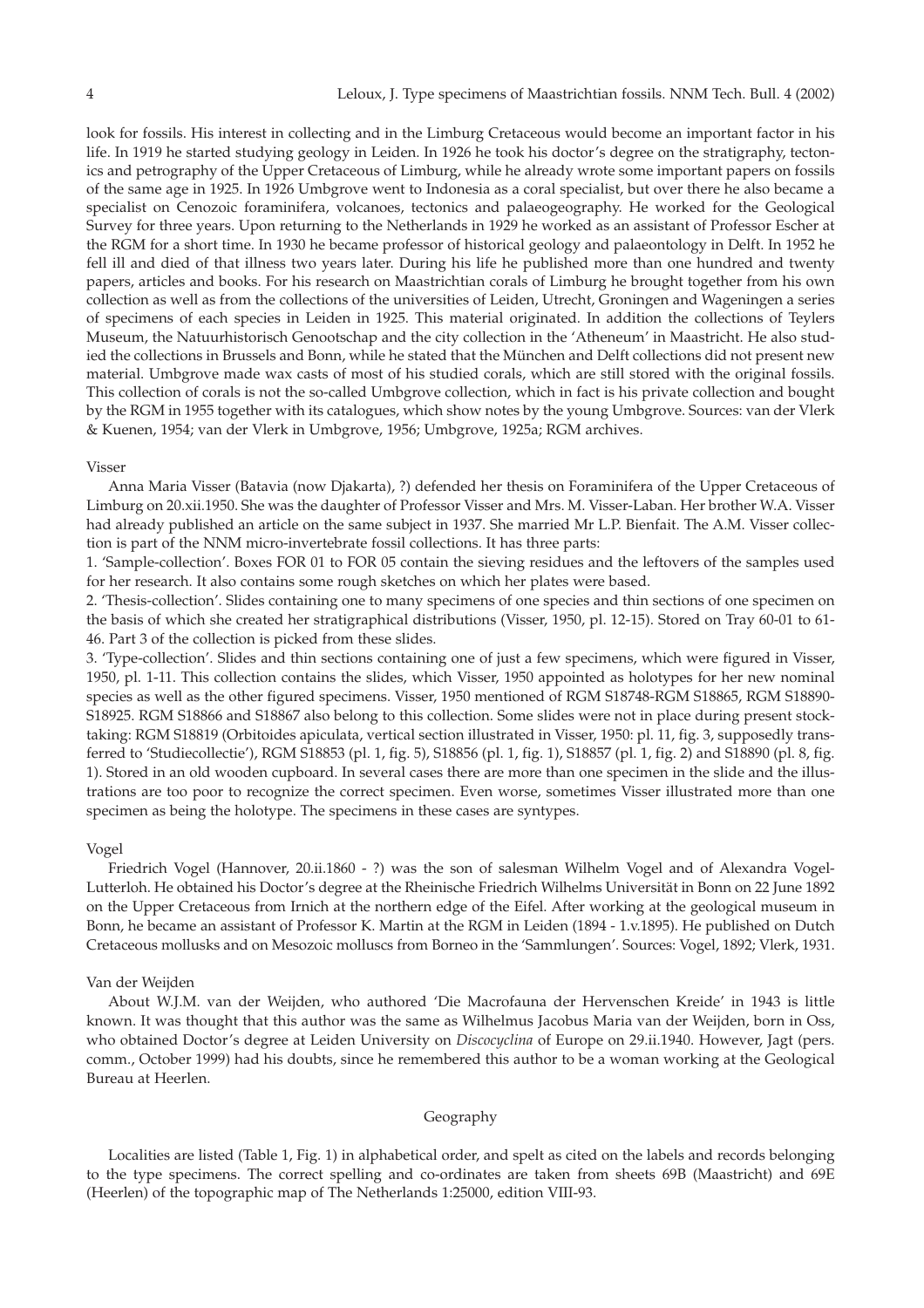

Fig. 1. Map of Southern Limburg showing the localities (see Table 1).

### Stratigraphy

The stratigraphical provenance of the specimens is presented as cited on the labels or in the original publications. Therefore, only in a few cases it is in conformity with the modern nomenclature as defined by Albers & Felder (1979) and presented by van den Adrichem Boogaert & Kouwe (1994) and Felder & Bosch, 1998. It is in many cases difficult to correlate in detail the old citations to the present nomenclature.

Codes like m4, m8 and m17 are cited. Staring introduced them in 1860. The m stands for 'Maastrichtsche Krijt' or 'Système Maestrichtien' from Dumont, now the Maastricht Formation. m4 is the 'Eerste Bryozoënlaag', the so-called first bryozoa layer, counted from ground level downwards, in the 'Maastrichtsche krijt met Ostrea larva' (Staring, 1860) or 'Calcaire à polypier' from Dumont. m8 is the so-called second bryozoa layer. Compared to the situation in the ENCI quarry, m4 and m8 would probably be one of the fossil hashes in the Meerssen Member. m17 is the so-called coprolite-layer, which can be regarded as fossil hash layer at the base of the Maastricht Formation.

Table 1. Geographical co-ordinates and synonyms of localities (see Fig. 1).

| No. | localities                                     | co-ordinates                                                                                               |
|-----|------------------------------------------------|------------------------------------------------------------------------------------------------------------|
| 1:  | Benzenraedhof (= Benzenraderhof)               | $\pm$ 50° 51'50" N 5° 57'56" E                                                                             |
| 2:  | Bemelen                                        | $\pm$ 50° 50′ 50″ N 5° 45′ 50″ E                                                                           |
| 3:  | Burgerwacht Quarry <sup>1</sup> )              | $\pm$ 50° 50′ N 5° 41′ E                                                                                   |
| 4:  | Caberg                                         | $\pm$ 50° 51′ 30″ N 5° 40′ E                                                                               |
| 5:  | Cadier en Keer                                 | $\pm$ 50° 50′ N 5° 46′E                                                                                    |
| 6:  | <b>CBR-Romontbos Quarry</b>                    | $\pm$ 50° 47′ N 5° 38′ – 39′ E                                                                             |
| 7:  | Curfs Quarry <sup>2</sup> )                    | $\pm$ 50° 52′ - 50° 52′ 30″ N 5° 46′ - 5° 46′ 40″ E                                                        |
| 8:  | Emma colliery shaft I                          | $\pm$ 50° 53′ N 5° 59′ E                                                                                   |
| 9:  | ENCI-Maastricht B.V. Quarry                    | $50^{\circ}$ 49'-50 $^{\circ}$ 50' N 5 $^{\circ}$ 40' 45"-5 $^{\circ}$ 41' 40" E Fauquemont (= Valkenburg) |
| 10: | Fort St Pieter                                 | $\pm$ 50° 50′ 15″ N 5° 41′ 02″ E Geulem (=Geulhem)                                                         |
| 11: | Geulhem                                        | $\pm$ 50° 52′ 09″ N 5° 47′ 04″ E Geulheim (=Geulhem)                                                       |
| 12: | Gronsveld, outcrop in the Savelsbosch          | $\pm$ 50° 48′ 30″ N 5° 44″ 40″ E)                                                                          |
| 13: | Houthem                                        | $\pm$ 50° 51′ 30″ N 5° 47′ 30″ E Houthemerberg = hill, SW of Houthem Kaberg,                               |
|     |                                                | below fortress Willem (= Caberg) Keer (= Cadier en Keer)                                                   |
| 14: | Keerderberg                                    | $\pm$ 50° 50′ 12″ N 5° 45′ 39″ E                                                                           |
| 15: | Keutenberg                                     | $\pm$ 50° 50′ 40″ N 5° 52′ 35″ E                                                                           |
| 16: | Kunraede (= Kunrade)                           | $\pm$ 50° 52′ 30″ N 5° 57′ 15″ E                                                                           |
| 17: | Maurits I colliery                             | See I on map                                                                                               |
| 18: | Maurits II colliery                            | See II on map Nedercanne/Neder-Canne (= Neerkanne)                                                         |
| 19: | Neerkanne                                      | $\pm$ 50° 49′ N 5° 40′ E                                                                                   |
| 20: | NEKAMI 't Rooth Quarry (= Ankerpoort-'t Rooth) | $\pm$ 50° 50′ 25″ N 5° 47′ E                                                                               |
| 21: | Oud-Valkenburg                                 | $\pm$ 50° 51′ 20″ N 5° 51′ 20″ E                                                                           |
| 22: | Petit-Lanaye                                   | $\pm$ 50° 48′ 30″ N 5° 41′ 30″ E                                                                           |
| 23: | Sibbe                                          | $\pm$ 50° 50′ 37″ N 5° 49′ 37″ E St. Pierre or Mont St. Pierre (=St. Pietersberg)                          |
| 24: | St. Pietersberg                                | $\pm$ 50° 45′ - 50° 50′ 30″ N 5° 40′ - 5° 41′ 45″ E                                                        |
| 25: | Treebeek                                       | $\pm$ 50° 56′ N 5° 56′ E                                                                                   |
| 26: | Valkenburg                                     | $\pm$ 50° 52′ N 5° 50′ E Vieux-Fauquemont (= Oud-Valkenburg)                                               |
| 27: | Vilt                                           | $\pm$ 50° 51′ 30″ N 5° 48′ 30″ E                                                                           |
| 28: | Wilze $3$ )                                    | $\pm$ 50° 50′ N 5° 54′ E                                                                                   |

1) Between the former Fortress of St Pieter and the farmstead Zonneberg.

2) Quarry formerly owned by Curfs, now by Ankerpoort B. V., west of Geulhem.

3) Probably Wijlre near Gulpen between Schin op Geul and Wittem.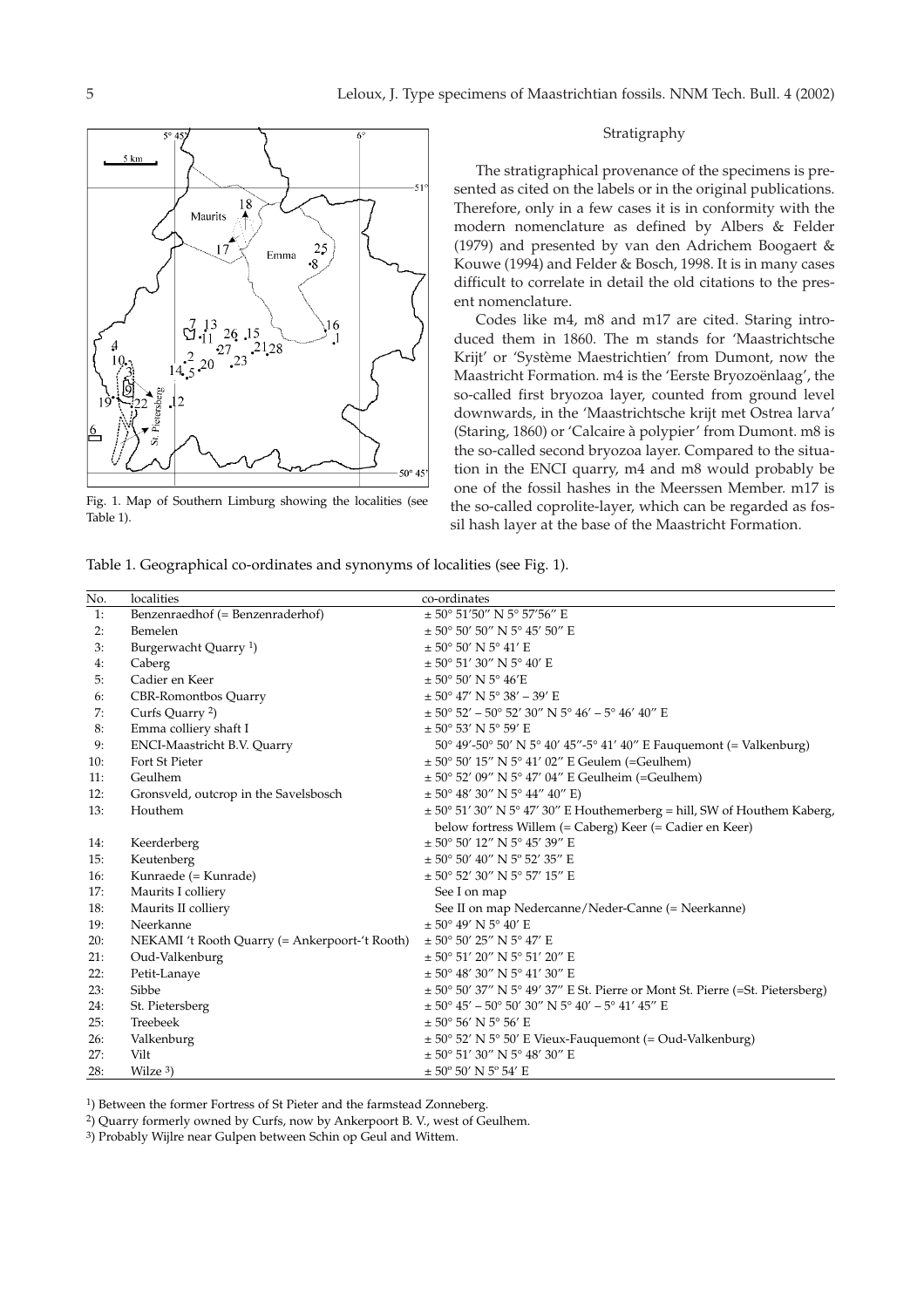#### **Acknowledgements**

The author is thankful to John Jagt (Natuurhistorisch Museum Maastricht), Cor Winkler Prins, Willem Renema and Phillip Hoedemaeker (NNM) for critically reviewing the drafts. He is grateful to Annie Dhondt (KBIN-IRScNB) for her second opinion on the bivalve specimens and for the opportunity to study the Bosquet collection in Brussels. He thanks Diederik Visser (University Museum, Utrecht) for the opportunity to see the Riemsdijk collections. Johan van de Burgh (Utrecht University) is thanked for allowing the author to see the Miquel type specimens and Gerrit van 't Veld is thanked for allowing the author to have a look at the ostracods from the Van Riemsdijk collections. Further the author expresses his gratitude to the following people for help, advice and information: Han van Konijnenburg-van Cittert (NNM, Utrecht University), Wouter Wildenberg (NNM), Lars van den Hoek-Ostende (NNM), Frank Wesselingh (NNM) and Dr P.K. Tubbs (executive secretary of the International Commission on Zoological Nomenclature).

# **Systematic list of type specimens**

Incertae sedis Genus *Leptodermella* Rhumbler, 1935 *Leptodermella maestrichtiensis* Visser, 1950

*Leptodermella maestrichtiensis* n. sp. – Visser, 1950: 211, pl. 7, fig. 13. *Leptodermella maastrichtiensis* Visser, 1950 – Bolli & Saunders, 1954: 49. *Leptodermella maastrichtiensis* Visser – Hofker, 1966: 103.

Holotype from Burgerwacht Quarry, 17.00 m depth, collected by A.M. Visser (RGM S18860).

Paratypes from the Burgerwacht Quarry, collected by A.M. Visser: RGM 67159 (1 specimen, sample VAM B.02A, 19.40 m depth), RGM 67219 (9 specimens, sample VAM B.04, 17.80 m depth), RGM 67246 (6 specimens, sample VAM B.04A, 17.80 m depth), RGM 67278 (5 specimens, sample VAM B.05, 17.00 m depth), RGM 67310 (2 specimens, sample VAM B.06, 16.20 m depth), RGM 67340 (3 specimens, sample VAM B.09, 13.80 m depth), RGM 67373 (2 specimens, sample VAM B.10, 13.00 m depth), RGM 67593 (4 specimens, sample VAM B.16, 8.20 m depth).

Paratypes from Geul valley, south side of path Valkenburg to Geulhem at the crossroad to Berg, collected by A. M. Visser: RGM 68023 (4 specimens, sample VAM G.03, 13.00 m depth), RGM 68070 (1 specimen, sample VAM G.04, 12.20 m depth), RGM 68422 (2 specimens, sample VAM G.12, 5.80 m depth), RGM 68464 (1 specimen, sample VAM G.13, 5.00 m depth).

Paratypes from Gronsveld, outcrop in the Savelsbosch, collected by H.J. Jonker & K.L. de Vries: RGM 68725 (14 specimens, sample VAM S.01, 11.10 m depth), RGM 68753 (c. 170 specimens, sample VAM S.02, 10.50 m depth), RGM 68783 (c. 104 specimens, sample VAM S.04, 10.25 m depth), RGM 68812 (c. 80 specimens, sample VAM S.05, 10.00 m depth), RGM 68842 (c. 100 specimens, sample VAM S.07, 9.00 m depth), RGM 68908 (c. 150 specimens, sample VAM S.10, 7.75 m depth), RGM 68943 (57 specimens, sample VAM S.12, 7.00 m depth), RGM 68974 (c. 70 specimens, sample VAM S.14, 6.25 m depth), RGM 69008 (c. 100 specimens, sample VAM S.16, 5.25 m depth), RGM 69036 (23 specimens, sample VAM S.18, 4.25 m depth), RGM 69070 (c. 120 specimens, sample VAM S.20, 3.25 m depth), RGM 69111 (c. 130 specimens, sample VAM S.22, 2.50 m depth), RGM 69143 (c. 150 specimens, sample VAM S.25, 1.50 m depth), RGM 69172 (c. 200 specimens, sample VAM S.27, 1.00 m depth), RGM 69206 (c. 100 specimens, sample VAM S.28, 0.50 m depth), RGM 69239 (10 specimens, sample VAM S.29, 0.25 m depth).

*Remarks* – Visser, 1950 described this taxon as a foraminifer belonging to the Saccammininae. Bolli & Saunders, 1954, found Visser's illustration inadequate for discussion. They considered other species of *Leptodermella* to be *Centropyxis*, a Thecamoebina. Hofker, 1966: 103 considered it to be an alga, because 'the opening is much too fine to admit pseudopodia, but a flagellum may have penetrated it.'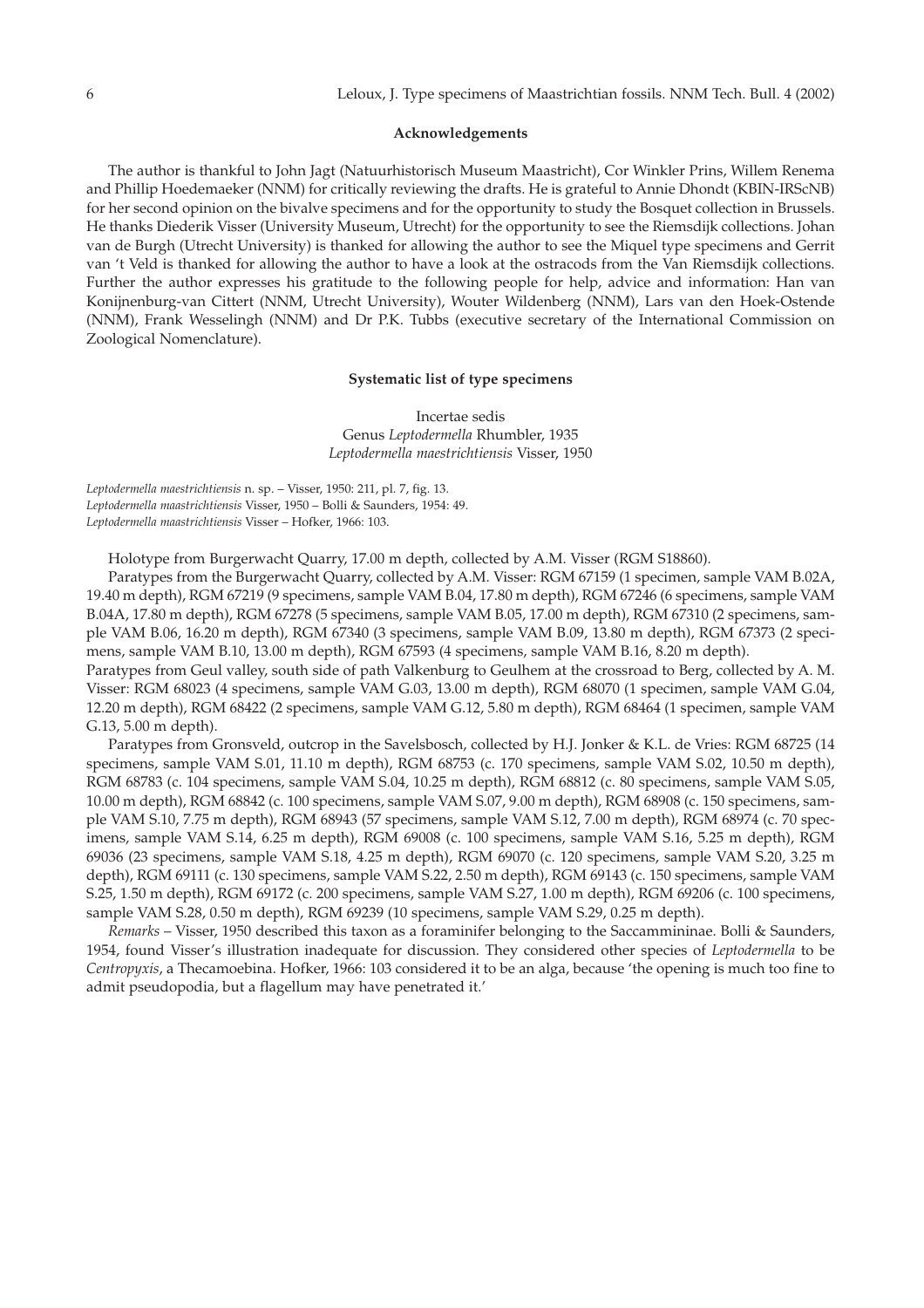Regnum Animalia Linnaeus, 1758 Order Foraminiferida von Eichwald, 1830 Suborder Lagenina Delage & Hérouard, 1896 Superfamily Nodosarioidea Ehrenberg, 1838 Family Vaginulinidae Reuss, 1860 Subfamily Polymorphininae d'Orbigny, 1839 Genus *Sigmomorphina* Cushman & Ozawa, 1928 *Sigmomorphina kronenburgae* Visser, 1950

*Sigmomorphina kronenburgae* sp. n. – Visser, 1950: 246, pl. 3, fig. 3. *Sigmomorphina kronenburgae* Visser – Hofker, 1966: 106 *Sigmomorphina brotzeni* Hofker – Hofker, 1966: 153, 195, 205, 221, 242, 254.

Holotype from Burgerwacht Quarry, 20.20 m depth (RGM S18766).

Paratypes from Geul valley, south side of path Valkenburg-Geulhem at the crossroad to Berg, collected by A.M. Visser: RGM 68086 (1 specimen, sample VAM G.04, 12.20 m depth), RGM 68218 (1 specimen, sample VAM G.07, 9.80 m depth), RGM 68433 (2 specimens, sample VAM G.12, 5.80 m depth), RGM 68522 (1 specimen, sample VAM G.14, 4.20 m depth)

*Remarks* – Hofker, 1966 identified RGM S18766 as a small specimen representing the very beginning of the development series of *S. brotzeni*. He stated (p. 106): 'If this is correct, *S. brotzeni* is a later synonym of *S. kronenburgae*'. Obviously, he had his doubts, because he remained the name *S. brotzeni* in the same work.

> Suborder Rotaliina Delage & Hérouard, 1896 Superfamily Discorboidea Ehrenberg, 1838 Family Eponididae Hofker, 1951 Subfamily Eponidinae Hofker, 1951 Genus *Eponides* de Montfort, 1808 *Eponides toulmini* Brotzen, 1948

*Pseudoparrella meeterenae* sp. n. – Visser, 1950: 278-279, pl. 7, fig. 9. *Pseudoparrella alata* (Marsson) – Hofker, 1961: 67. *Eponides toulmini* Brotzen – Hofker, 1966: 198, 208.

Syntypes from Burgerwacht Quarry, collected by A.M. Visser: RGM S18862 (2 specimens from sample VAM B.27, depth unknown), Visser appointed this slide as holotype. Since it contains two specimens, the holotype selection was illegitimate. These specimens are illustrated by Visser, 1950: pl. 7, fig. 9a (the largest one, partly covered by a piece of black paper) and fig. 9c; RGM 67110 (1 specimen, sample VAM B.01, 20.20 m depth), RGM 67251 (2 specimens, sample VAM B.04A, 17.80 m depth), RGM 67343 (1 specimen, sample VAM B.09, 13.80 m depth), RGM 67410 (1 specimen, sample VAM B.11, 12.20 m depth), RGM 67906 (2 specimens in slide) and RGM 67907 (1 specimen) from sample VAM B.29, depth unknown.

Syntypes from Geul valley, south side of path Valkenburg-Geulhem at the crossroad to Berg, collected by A.M. Visser: RGM 68029 (1 specimen, sample VAM G.03, 13.00 m depth), RGM 68132 (1 specimen in slide), RGM 68133 (c. 94 specimens, sample VAM G.05, 11.40 m depth), RGM 68260 (1 specimen, sample VAM G.08, 9.00 m depth), RGM 68643 (1 specimen, sample VAM G.17, 1.80 m depth), RGM 68693 (1 specimen, sample VAM G.18, 1.00 m depth).

Syntypes from St Pietersberg, pit under fortress of St. Pieter, collected by C. Kruit: RGM 66897 (1 specimen, sample VAM K.05, 9.05 m depth).

Syntypes from Gronsveld, outcrop in the Savelsbosch, collected by H.J. Jonker & K.L. de Vries: RGM 68755 (1 specimen, sample VAM S.02, 10.50 m depth), RGM 68814 (1 specimen, sample VAM S.05, 10.00 m depth), RGM 68845 (1 specimen, sample VAM S.07, 9.00 m depth), RGM 68978 (numerous specimens, sample VAM S.14, 6.25 m depth), RGM 69013 (2 specimens, sample VAM S.16, 5.25 m depth), RGM 69038 (3 specimens, sample VAM S.18, 4.25 m depth), RGM 69072 (6 specimens, sample VAM S.20, 3.25 m depth), RGM 69114 (2 specimens, sample VAM S.22, 2.50 m depth), RGM 69145 (2 specimens, sample VAM S.25, 1.50 m depth), RGM 69176 (1 specimen, sample VAM S.27, 1.00 m depth), RGM 69214 (3 specimens, sample VAM S.28, 0.50 m depth).

*Remarks* – Hofker, 1961: 67 regarded *P. meeterenae* as described by Visser to be the megalospheric form of *P. limburgensis* Visser, 1950. However, he also stated that slide RGM S18862 contained some small specimens of *P. alata*. Hofker, 1966 mentioned 2 specimens in slide RGM S18862. According to him one is 'more like *Pseudoparrella alata* (Marsson), while the other is more like *Eponides lunatus* Brotzen. But it shows the coarse pores of *E. toulmini* Brotzen, so it may be a young specimen of that species' (Hofker, 1966: 109).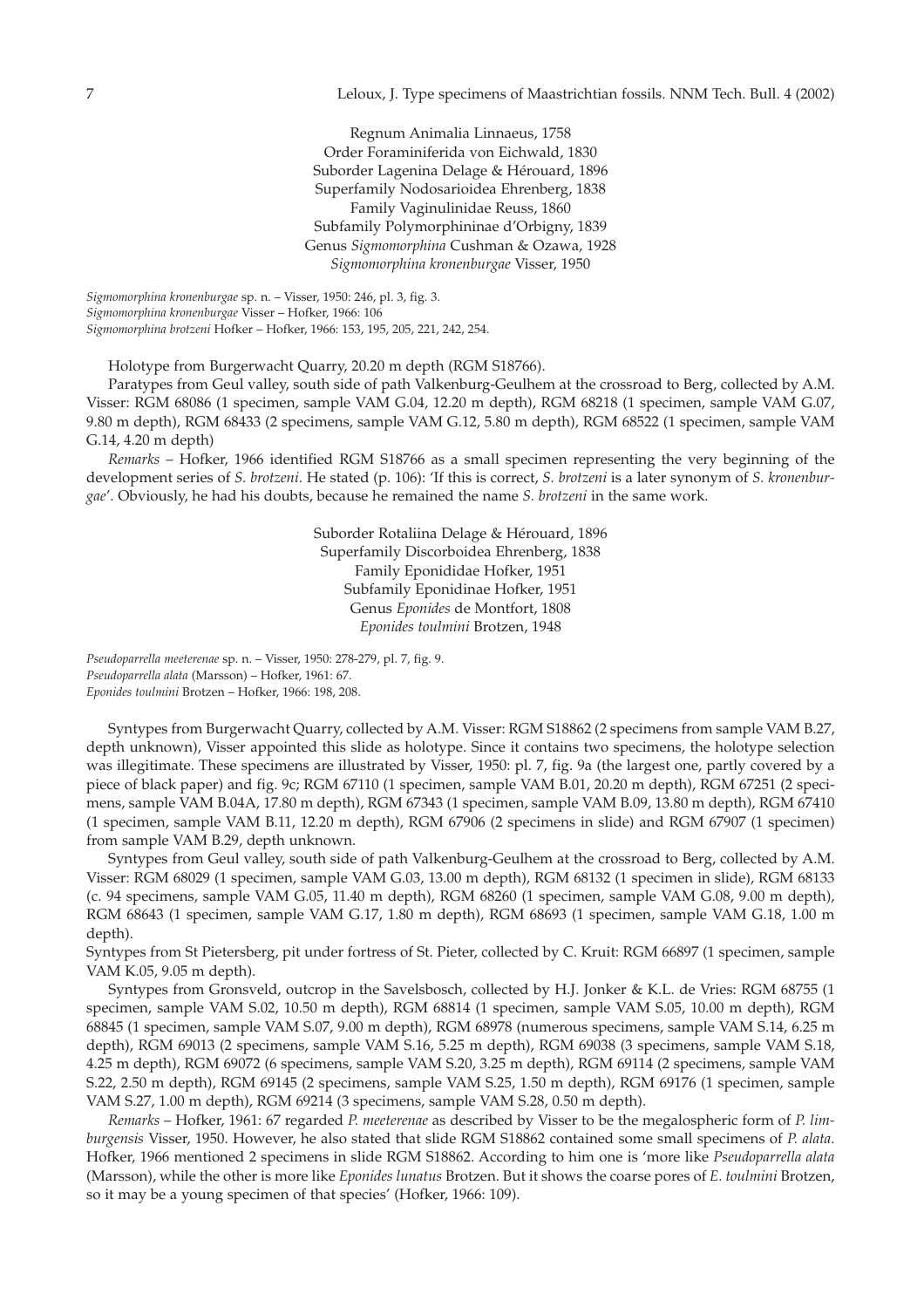Family Discorbidae Ehrenberg, 1838 Genus *Trochulina* d'Orbigny, 1839 *Trochulina bienfaiti* (Visser, 1950)

*Lamarckina bienfaiti* n. sp. – Visser, 1950: 263, pl. 5, fig. 4. *Rotorbinella mariei* (Van Bellen) – Hofker, 1957: 124 *Rotorbinella mariei* (van Bellen) – Hofker, 1966: 108.

Syntypes from mixed localities: RGM S18834 (3 specimens: 2 from sample B.16, Burgerwacht Quarry, 8.20 m depth and 1 from sample VAM G9, Geul valley, 8.20 m depth, all collected by A.M. Visser). Visser illegitimately chose this slide with three specimens as holotype (Visser, 1950: pl. 5, fig. 4a-c).

Syntypes from Burgerwacht Quarry, collected by A.M. Visser: RGM 67158 (2 specimens, sample VAM B.02A, 19.40 m depth), RGM 67403 (1 specimen, sample VAM B.11, 12.20 m depth), RGM 67480 (1 specimen, sample VAM B.13, 10.60 m depth), RGM 67516 (2 specimens, sample VAM B.14, 9.80 m depth), RGM 67553 (2 specimens, sample VAM B.15, 9.00 m depth), RGM 67629 (2 specimens, sample VAM B.17, 7.40 m depth), RGM 67669 (1 specimen, sample VAM B.18, 6.60 m depth), RGM 67704 (2 specimens, sample VAM B.19, 5.80 m depth), RGM 67747 (1 specimen, sample VAM B.20, 5.00 m depth), RGM 67779 (2 specimens, sample VAM B.21, 4.20 m depth), RGM 67903 (2 specimens, sample VAM B.29, depth unknown).

Syntypes from Geul valley, south side of path Valkenburg-Geulhem at the crossroad to Berg, collected by A.M. Visser: RGM 67979 (6 specimens, sample VAM G.02, 13.80 m depth), RGM 68021 (1 specimen, sample VAM G.03, 13.00 m depth), RGM 68123 (6 specimens, sample VAM G.05, 11.40 m depth), RGM 68161 (1 specimen, sample VAM G.06, 10.60 m depth), RGM 68201 (8 specimens, sample VAM G.07, 9.80 m depth), RGM 68252 (1 specimen, sample VAM G.08, 9.00 m depth), RGM 68295 (3 specimens, sample VAM G.09, 8.20 m depth), RGM 68346 (1 specimen, sample VAM G.10, 7.40 m depth), RGM 68382 (1 specimen, sample VAM G.11, 6.60 m depth), RGM 68420 (10 specimens, sample VAM G.12, 5.80 m depth), RGM 68462 (5 specimens, sample VAM G.13, 5.00 m depth), RGM 68510 (11 specimens, sample VAM G.14, 4.20 m depth), RGM 68553 (14 specimens, sample VAM G.15, 3.40 m depth), RGM 68595 (4 specimens, sample VAM G.16, 2.60 m depth), RGM 68636 (1 specimen, sample VAM G.17, 1.80 m depth), RGM 68685 (3 specimens, sample VAM G.18, 1.00 m depth).

Syntypes from St Pietersberg, pit under fortress of St Pieter, collected by C. Kruit: RGM 66757 (2 specimens, sample VAM K.02, 6.55 m depth), RGM 66808 (1 specimen, sample VAM K.03, 7.55 m depth), RGM 66926 (1 specimen, sample VAM K.06, 10.65 m depth), RGM 66992 (1 specimen, sample VAM K.08, 12.65 m depth), RGM 67030 (2 specimens, sample VAM K.09, 13.20 m depth), RGM 67075 (1 specimen, sample VAM K.10, 17.50 m depth).

Syntypes from Gronsveld, outcrop in the Savelsbosch, collected by H.J. Jonker & K.L. de Vries: RGM 68724 (2 specimens, sample VAM S.01, 11.10 m depth), RGM 68811 (1 specimen, sample VAM S.05, 10.00 m depth), RGM 68840 (1 specimen, sample VAM S.07, 9.00 m depth), RGM 68973 (1 specimen, sample VAM S.14, 6.25 m depth), RGM 69007 (3 specimens, sample VAM S.16, 5.25 m depth), RGM 69069 (1 specimen, sample VAM S.20, 3.25 m depth), RGM 69108 (1 specimen, sample VAM S.22, 2.50 m depth), RGM 69142 (3 specimens, sample VAM S.25, 1.50 m depth), RGM 69171 (3 specimens, sample VAM S.27, 1.00 m depth), RGM 69238 (1 specimen, sample VAM S.29, 0.25 m depth),

*Remarks* – According to Loeblich & Tappan, 1988, *Rotorbinella* Bandy, 1944 is a junior synonym of *Trochulina* d'Orbigny, 1839.

> Family Sphaeroidinidae Cushman, 1927 Genus *Pullenoides* Hofker, 1951 *Pullenoides senoniensis* (Visser, 1950)

*Chilostomellina senoniensis* (Hofker) – Visser, 1950: 282, pl. 2, fig. 23.

*Sphaeroidina bulloides* (non d'Orbigny) – van Raadshoven, 1940: 12.

*Pullenoides senoniensis* – Hofker, 1951: 10-12, fig. 11-13.

*Pullenoides senoniensis* Hofker – Hofker, 1959: 282, fig. 53-54.

*Pullenoides senoniensis* (Visser) – Hofker, 1966: 110, 207.

*Pullenoides senoniensis* Hofker – Hofker, 1966: 184, pl. 31, fig. 49.

*Pullenoides senoniensis* Visser – Hofker, 1966: 207, pl. 40, fig. 75.

Syntype from Burgerwacht Quarry, 12.20 m depth (RGM S18811, 1 specimen). *Remarks* – Other syntypes could be present in Hofker reference collection (NITG-TNO, Utrecht).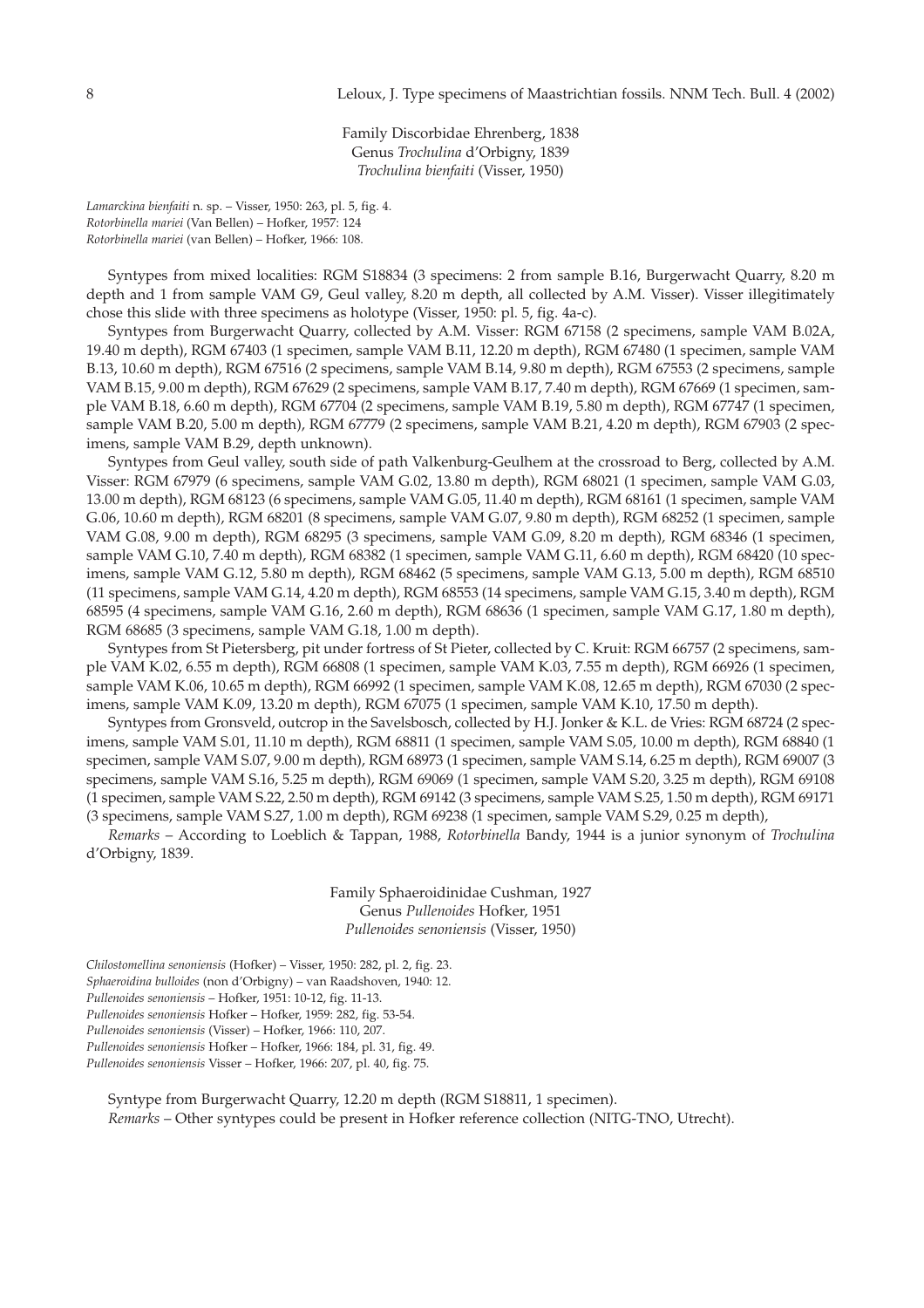Superfamily Discorbinelloidea Sigal, 1952 Family Pseudoparrellidae Voloshinova, 1952 Subfamily Pseudoparrellinae Voloshinova, 1952 Genus *Pseudoparrella* Cushman & ten Dam, 1948 *Pseudoparrella limburgensis* Visser, 1950

*Pseudoparrella limburgensis* sp. n. – Visser, 1950: 278, pl. 7, fig. 10. *Pseudoparrella limburgensis* Visser – Hofker, 1961: 67. *Pseudoparrella limburgensis* Visser – Hofker, 1966: 95, 109, 141, 169, 187, 231, 245.

Syntypes from Burgerwacht Quarry, collected by A.M. Visser: RGM S18861 (3 specimens, 5.80 m depth; Visser, 1950: pl. 7, fig. 10a-c, illegitimately chosen as holotype), RGM 67191 (3 specimens, sample VAM B.03, 18.60 m depth), RGM 67250 (1 specimen, sample VAM B.04A, 17.80 m depth), RGM 67282 (4 specimens, sample VAM B.05, 17.00 m depth), RGM 67313 (2 specimens, sample VAM B.06, 16.20 m depth), RGM 67409 (1 specimen, sample VAM B.11, 12.20 m depth), RGM 67487 (6 specimens, sample VAM B.13, 10.60 m depth), RGM 67599 (5 specimens, sample VAM B.16, 8.20 m depth), RGM 67637 (6 specimens, sample VAM B.17, 7.40 m depth), RGM 67711 (14 specimens, sample VAM B.19, 5.80 m depth), RGM 67753 (2 specimens, sample VAM B.20, 5.00 m depth), RGM 67785 (3 specimens, sample VAM B.21, 4.20 m depth), RGM 67809 (1 specimen, sample VAM B.26, depth unknown), RGM 67845 (2 specimens, sample VAM B.27D, depth unknown).

Syntypes from Geul valley, south side of path Valkenburg-Geulhem at the crossroad to Berg, collected by A.M. Visser: RGM 67947 (5 specimens, sample VAM G.01, 14.60 m depth), RGM 67984 (6 specimens, sample VAM G.02, 13.80 m depth), RGM 68131 (1 specimen, sample VAM G.05, 11.40 m depth), RGM 68692 (4 specimens, sample VAM G.18, 1.00 m depth).

Syntypes from St Pietersberg, pit under fortress of St Pieter, collected by C. Kruit: RGM 66860 (4 specimens, sample VAM K.04, 8.15 m depth), RGM 66896 (5 specimens, sample VAM K.05, 9.05 m depth), RGM 66965 (5 specimens, sample VAM K.07, 11.90 m depth), RGM 66998 (2 specimens, sample VAM K.08, 12.65 m depth), RGM 67037 (5 specimens, sample VAM K.09, 13.20 m depth), RGM 67080 (8 specimens, sample VAM K.10, 17.50 m depth).

Syntypes from Gronsveld, outcrop in the Savelsbosch, collected by H.J. Jonker & K.L. de Vries: RGM 69213 (8 specimens, sample VAM S.28, 0.50 m depth).

#### *Pseudoparrella alata* (Marsson, 1878)

*Pseudoparrella minisae* sp. n. – Visser, 1950: 279, pl. 7, fig. 8. *Pseudoparrella alata* (Marsson) – Hofker, 1955: 25 *Pseudoparrella alata* (Marsson) – Hofker, 1966: 109.

Syntypes from Burgerwacht Quarry, collected by A.M. Visser: RGM 67111 (20 specimens, sample VAM B.01, 20.20 m depth), RGM 67138 (22 specimens, sample VAM B.02, 19.40 m depth), RGM 67164 (14 specimens, sample VAM B.02A, 19.40 m depth), RGM 67192 (15 specimens, sample VAM B.03, 18.60 m depth), RGM 67222 (16 specimens, sample VAM B.04, 17.80 m depth), RGM 67252 (23 specimens, sample VAM B.04A, 17.80 m depth), RGM 67283 (31 specimens, sample VAM B.05, 17.00 m depth), RGM 67314 (27 specimens, sample VAM B.06, 16.20 m depth), RGM 67344 (5 specimens, sample VAM B.09, 13.80 m depth), RGM 67376 (5 specimens, sample VAM B.10, 13.00 m depth), RGM 67411 (36 specimens, sample VAM B.11, 12.20 m depth), RGM 67488 (31 specimens, sample VAM B.13, 10.60 m depth), RGM 67524 (34 specimens, sample VAM B.14, 9.80 m depth), RGM 67561 (30 specimens, sample VAM B.15, 9.00 m depth), RGM 67600 (40 specimens, sample VAM B.16, 8.20 m depth), RGM 67638 (22 specimens, sample VAM B.17, 7.40 m depth), RGM 67678 (17 specimens, sample VAM B.18, 6.60 m depth), RGM 67754 (20 specimens, sample VAM B.20, 5.00 m depth), RGM 67783 (23 specimens, sample VAM B.21, 4.20 m depth), RGM 67810 (8 specimens, sample VAM B.26, depth unknown), RGM 67846 (12 specimens, sample VAM B.27D, depth unknown), RGM 67874 (3 specimens, sample VAM B.28, depth unknown), RGM 67908 (21 specimens, sample VAM B.29, depth unknown).

Syntypes from Geul valley, south side of path Valkenburg-Geulhem at the crossroad to Berg, collected by A.M. Visser: RGM S18863 (3 specimens, 1.80 m depth, illustrated in Visser, 1950: pl. 7, fig. 8a-c, illegitimately chosen as holotype by Visser, 1950), RGM 67948 (20 specimens, sample VAM G.01, 14.60 m depth), RGM 67985 (27 specimens, sample VAM G.02, 13.80 m depth), RGM 68030 (79 specimens, sample VAM G.03, 13.00 m depth), RGM 68080 (c. 79 specimens, sample VAM G.04, 12.20 m depth), RGM 68167 (17 specimens, sample VAM G.06, 10.60 m depth), RGM 68209 (38 specimens, sample VAM G.07, 9.80 m depth), RGM 68261 (28 specimens, sample VAM G.08, 9.00 m depth), RGM 68304 (63 specimens, sample VAM G.09, 8.20 m depth), RGM 68356 (41 specimens, sample VAM G.10, 7.40 m depth), RGM 68390 (23 specimens, sample VAM G.11, 6.60 m depth), RGM 68427 (15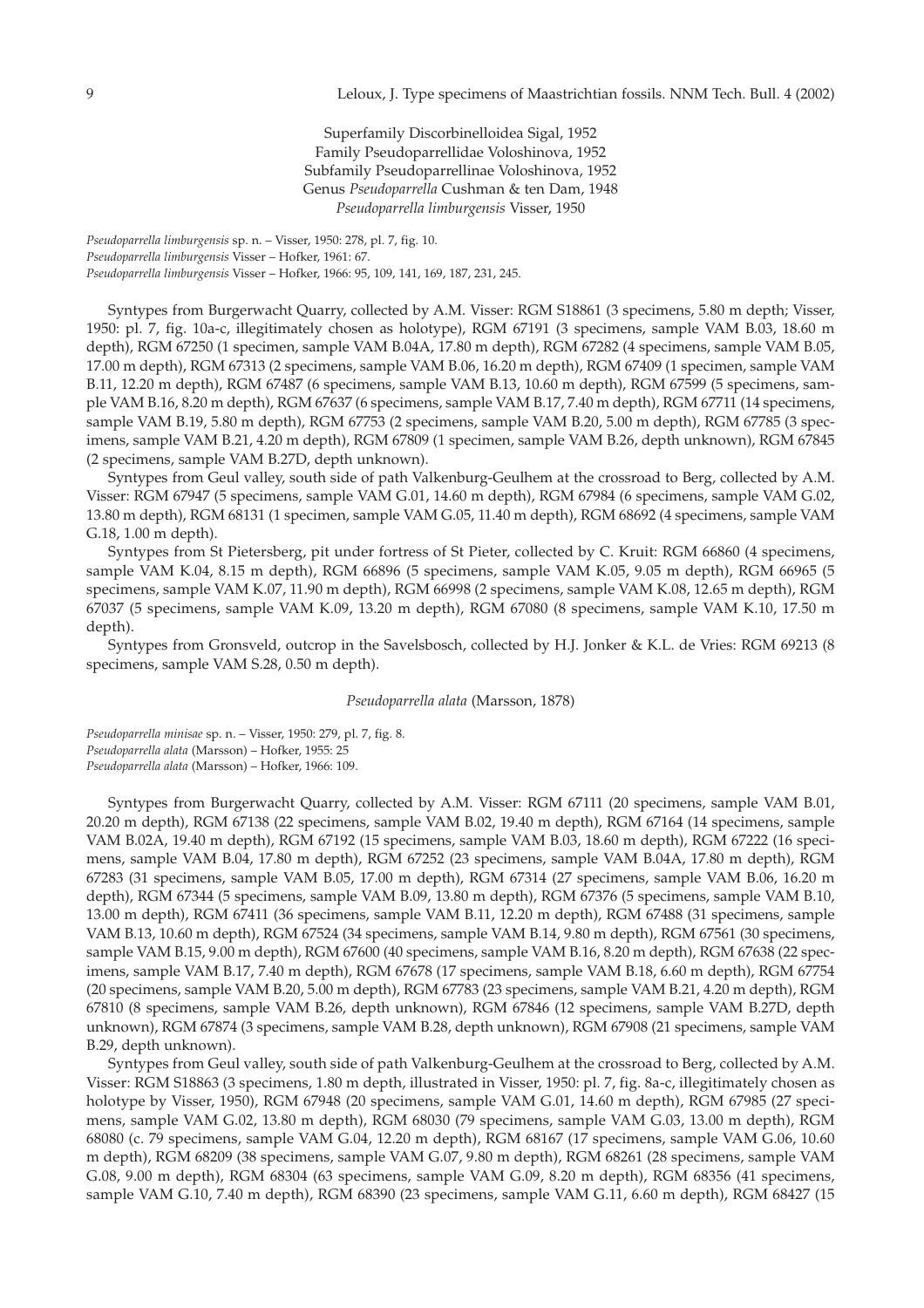specimens, sample VAM G.12, 5.80 m depth), RGM 68471 (9 specimens, sample VAM G.13, 5.00 m depth), RGM 68515 (11 specimens, sample VAM G.14, 4.20 m depth), RGM 68558 (7 specimens, sample VAM G.15, 3.40 m depth), RGM 68600 (27 specimens in slide) and RGM 68601 (1 specimen in slide) from sample VAM G.16, 2.60 m depth, RGM 68600 (27 specimens) and RGM 68601 (1 specimen) from sample VAM G.16, 2.60 m depth, RGM 68644 (42 specimens, sample VAM G.17, 1.80 m depth), RGM 68694 (55 specimens, sample VAM G.18, 1.00 m depth)

Syntypes from St Pietersberg, pit under fortress of St Pieter, collected by C. Kruit: RGM 66715 (5 specimens, sample VAM K.01, 5.00 m depth), RGM 66814 (2 specimens, sample VAM K.03, 7.55 m depth), RGM 66861 (16 specimens, sample VAM K.04, 8.15 m depth), RGM 66898 (60 specimens, sample VAM K.05, 9.05 m depth), RGM 66934 (26 specimens, sample VAM K.06, 10.65 m depth), RGM 66966 (10 specimens, sample VAM K.07, 11.90 m depth), RGM 66997 (23 specimens, sample VAM K.08, 12.65 m depth), RGM 67038 (14 specimens, sample VAM K.09, 13.20 m depth), RGM 67081 (32 specimens, sample VAM K.10, 17.50 m depth).

Syntype from Gronsveld, outcrop in the Savelsbosch, collected by H.J. Jonker & K.L. de Vries: RGM 69039 (1 specimen, sample VAM S.18, 4.25 m depth).

> Superfamily Asteriginerinoidea d'Orbigny, 1839 Family Boreloididae Reiss, 1963 Genus *Eoconuloides* Cole & Bermúdez 1944 *Eoconuloides roestae* (Visser, 1950)

*Cibicides roestae* sp. n. – Visser, 1950: 291, pl. 6, fig. 9. *Lockhartia roestae* (Visser) – Hofker, 1955a: 4-5, text figures. *Tremastegina roestae* (Visser) – Hofker, 1966: 110, 190, 199, 210, 292, pl. 32, fig. 60.

Syntypes from mixed localities: RGM S18822 (3 specimens, sample Burgerwacht Quarry VAM B27-B29 (unknown depth) and Geul valley VAM G18 (1.00 m depth); Visser, 1950: pl. 6, fig. 9a-c.)

Syntypes from Burgerwacht Quarry, collected by A.M. Visser: RGM 67765 (3 specimens, sample VAM B.21, 4.20 m depth), RGM 67797 (1 specimen, sample VAM B.26, depth unknown), RGM 67825 (9 specimens, sample VAM B.27D, depth unknown), RGM 67861 (7 specimens, sample VAM B.28, depth unknown), RGM 67887 (13 specimens, sample VAM B.29, depth unknown).

Syntypes from Geul valley, south side of path Valkenburg-Geulhem at the crossroad to Berg, collected by A.M. Visser: RGM 67927 (1 specimen, sample VAM G.01, 14.60 m depth), RGM 67965 (14 specimens, sample VAM G.02, 13.80 m depth), RGM 68002 (1 specimen, sample VAM G.03, 13.00 m depth), RGM 68046 (8 specimens, sample VAM G.04, 12.20 m depth), RGM 68102 (7 specimens, sample VAM G.05, 11.40 m depth), RGM 68149 (1 specimen, sample VAM G.06, 10.60 m depth), RGM 68185 (58 specimens, sample VAM G.07, 9.80 m depth), RGM 68234 (15 specimens, sample VAM G.08, 9.00 m depth), RGM 68278 (19 specimens, sample VAM G.09, 8.20 m depth), RGM 68329 (15 specimens, sample VAM G.10, 7.40 m depth), RGM 68371 (7 specimens, sample VAM G.11, 6.60 m depth), RGM 68407 (35 specimens, sample VAM G.12, 5.80 m depth), RGM 68448 (13 specimens, sample VAM G.13, 5.00 m depth), RGM 68492 (53 specimens, sample VAM G.14, 4.20 m depth), RGM 68537 (50 specimens, sample VAM G.15, 3.40 m depth), RGM 68578 (35 specimens, sample VAM G.16, 2.60 m depth), RGM 68619 (42 specimens, sample VAM G.17, 1.80 m depth), RGM 68667 (36 specimens, sample VAM G.18, 1.00 m depth).

Syntypes from St Pietersberg, pit under fortress of St Pieter, collected by C. Kruit: RGM 66713 (44 specimens, sample VAM K.01, 5.00 m depth), RGM 66742 (27 specimens, sample VAM K.02, 6.55 m depth), RGM 66791 (32 specimens, sample VAM K.03, 7.55 m depth), RGM 66840 (3 specimens, sample VAM K.04, 8.15 m depth), RGM 66874 (7 specimens, sample VAM K.05, 9.05 m depth), RGM 66912 (13 specimens, sample VAM K.06, 10.65 m depth), RGM 66952 (1 specimen, sample VAM K.07, 11.90 m depth).

Syntypes from Gronsveld, outcrop in the Savelsbosch, collected by H.J. Jonker & K.L. de Vries: RGM 69088 (1 specimen, sample VAM S.22, 2.50 m depth), RGM 69191 (1 specimen, sample VAM S.28, 0.50 m depth).

*Remarks* – Visser, 1950 designated RGM S18820 as 'holotype', while on page 344 RGM S18822 was indicated as holotype-slide. The slide of RGM S18822 refers to B27-B29 and G18 as locality, while on page 344 B23 is given. Her designation of S18820 is a printing error. Since the slide appointed as holotype contains three specimens, the holotype selection as such is illegitimate. According to Loeblich & Tappan, 1988, *Tremastegina* is a junior synonym of *Eoconuloides*.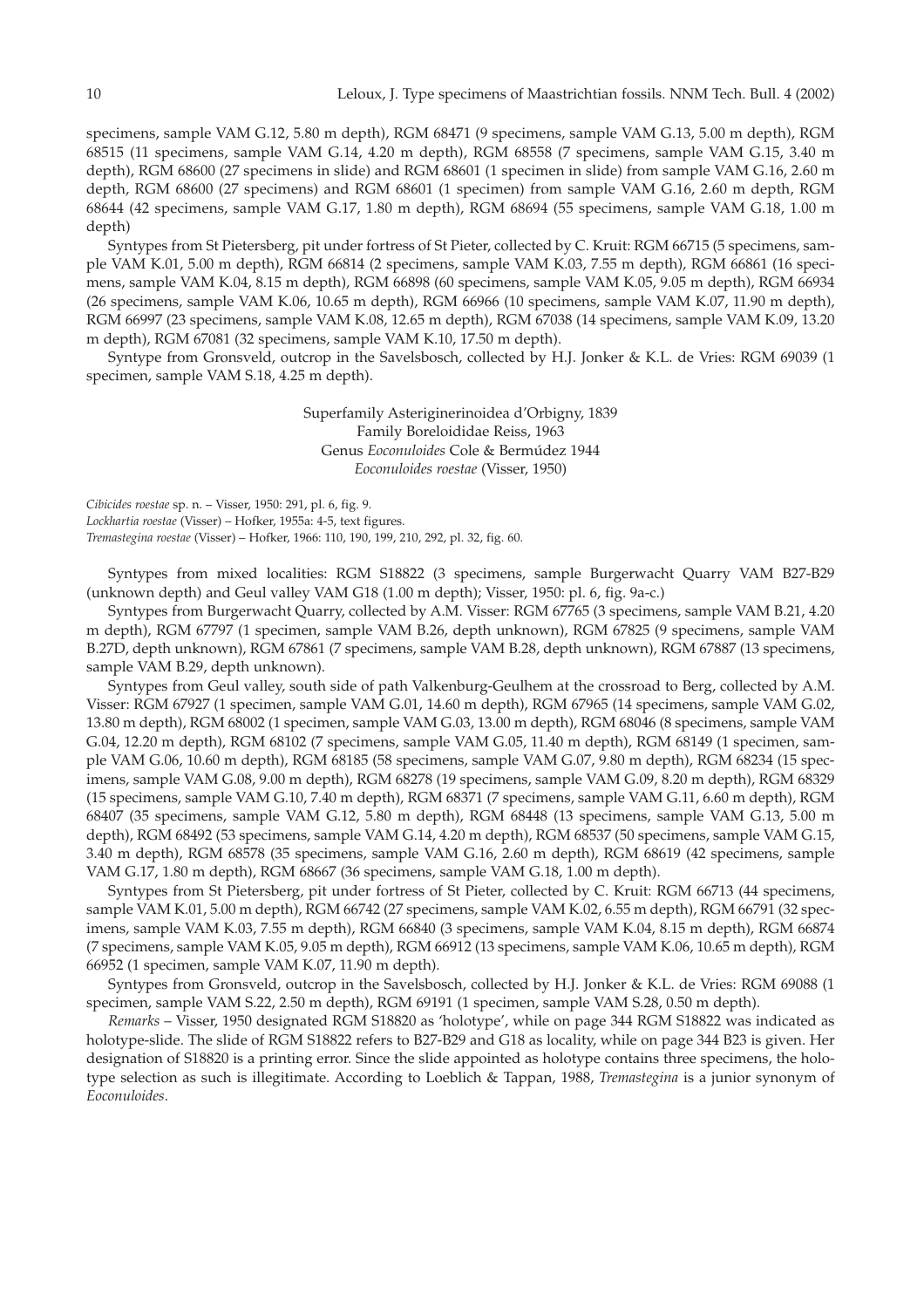Superfamily Nonionoidea Schultze, 1854 Family Nonionidae Schultze, 1854 Subfamily Nonioninae Schultze, 1854 Genus *Nonionella* Cushman, 1926 *Nonionella troostae* (Visser, 1950)

*Nonion troostae* sp. n. – Visser, 1950: 250, pl. 6, fig. 13. *Nonionella troostae* (Visser) – Hofker, 1955c: 99 *Nonionella troostae troostae* (Visser) – Hofker, 1962: 37. *Nonionella troostae* (Visser) – Hofker, 1966: 107, 288. *Nonionella troostae troostae* (Visser) – Hofker, 1966: 92, 120, 147, 155, 167.

Syntypes from St Pietersberg, Slavante, unknown collector: RGM 69267 (2 specimens, sample VAM 17433), RGM 69297 (2 specimens, sample VAM 17434).

Syntypes from Burgerwacht Quarry, collected by A.M. Visser: RGM 67108 (5 specimens, sample VAM B.01, 20.20 m depth), RGM 67135 (1 specimen, sample VAM B.02, 19.40 m depth), RGM 67190 (3 specimens, sample VAM B.03, 18.60 m depth), RGM 67221 (2 specimens, sample VAM B.04, 17.80 m depth), RGM 67248 (1 specimen, sample VAM B.04A, 17.80 m depth), RGM 67280 (1 specimen, sample VAM B.05, 17.00 m depth), RGM 67312 (1 specimen, sample VAM B.06, 16.20 m depth), RGM 67342 (2 specimens, sample VAM B.09, 13.80 m depth), RGM 67375 (1 specimen, sample VAM B.10, 13.00 m depth), RGM 67483 (5 specimens, sample VAM B.13, 10.60 m depth), RGM 67519 (2 specimens, sample VAM B.14, 9.80 m depth), RGM 67595 (2 specimens, sample VAM B.16, 8.20 m depth), RGM 67672 (1 specimen, sample VAM B.18, 6.60 m depth), RGM 67707 (2 specimens, sample VAM B.19, 5.80 m depth), RGM 67750 (1 specimen, sample VAM B.20, 5.00 m depth), RGM 67843 (15 specimens, sample VAM B.27D, depth unknown), RGM 67873 (5 specimens, sample VAM B.28, depth unknown), RGM 67905 (8 specimens, sample VAM B.29, depth unknown).

Syntypes from Geul valley, south side of path Valkenburg-Geulhem at the crossroad to Berg, collected by A.M. Visser: RGM 67944 (11 specimens, sample VAM G.01, 14.60 m depth), RGM 67981 (5 specimens, sample VAM G.02, 13.80 m depth), RGM 68025 (5 specimens, sample VAM G.03, 13.00 m depth), RGM 68072 (9 specimens, sample VAM G.04, 12.20 m depth), RGM 68126 (9 specimens, sample VAM G.05, 11.40 m depth), RGM 68204 (2 specimens, sample VAM G.07, 9.80 m depth), RGM 68255 (11 specimens, sample VAM G.08, 9.00 m depth), RGM 68298 (4 specimens, sample VAM G.09, 8.20 m depth), RGM 68349 (2 specimens, sample VAM G.10, 7.40 m depth), RGM 68384 (2 specimens, sample VAM G.11, 6.60 m depth), RGM 68424 (13 specimens, sample VAM G.12, 5.80 m depth), RGM 68466 (6 specimens, sample VAM G.13, 5.00 m depth), RGM 68512 (7 specimens, sample VAM G.14, 4.20 m depth), RGM 68555 (12 specimens, sample VAM G.15, 3.40 m depth), RGM 68598 (11 specimens, sample VAM G.16, 2.60 m depth), RGM 68639 (19 specimens, sample VAM G.17, 1.80 m depth), RGM 68688 (25 specimens, sample VAM G.18, 1.00 m depth).

Syntypes from St Pietersberg, pit under fortress of St Pieter, collected by C. Kruit: RGM S18812 (2 specimens, sample K.1, 5.00 m depth; Visser, 1950: pl. 6, fig. 9a-b), RGM 66699 (17 specimens, sample VAM K.01, 5.00 m depth), RGM 66759 (6 specimens, sample VAM K.02, 6.55 m depth), RGM 66809 (1 specimen, sample VAM K.03, 7.55 m depth), RGM 66858 (2 specimens, sample VAM K.04, 8.15 m depth).

Syntypes from Gronsveld, outcrop in the Savelsbosch, collected by H.J. Jonker & K.L. de Vries: RGM 68726 (6 specimens, sample VAM S.01, 11.10 m depth), RGM 68754 (12 specimens, sample VAM S.02, 10.50 m depth), RGM 68784 (10 specimens, sample VAM S.04, 10.25 m depth), RGM 68813 (2 specimens, sample VAM S.05, 10.00 m depth), RGM 68843 (4 specimens, sample VAM S.07, 9.00 m depth), RGM 68876 (7 specimens, sample VAM S.09, 8.25 m depth), RGM 68909 (10 specimens, sample VAM S.10, 7.75 m depth), RGM 68944 (4 specimens, sample VAM S.12, 7.00 m depth), RGM 68975 (7 specimens, sample VAM S.14, 6.25 m depth), RGM 69009 (7 specimens, sample VAM S.16, 5.25 m depth), RGM 69037 (3 specimens, sample VAM S.18, 4.25 m depth), RGM 69071 (4 specimens, sample VAM S.20, 3.25 m depth), RGM 69112 (3 specimens, sample VAM S.22, 2.50 m depth), RGM 69144 (3 specimens, sample VAM S.25, 1.50 m depth), RGM 69174 (14 specimens, sample VAM S.27, 1.00 m depth), RGM 69208 (4 specimens, sample VAM S.28, 0.50 m depth)

*Remarks* – Visser, 1950: 250, designated RGM S18818 as holotype. However, on her plate 6 fig. 13, she indicated slide number 18812 as holotype. Slide RGM S18818 contains three specimens of *Lepidorbitoides minor* Silvestri (identification according to handwriting on slide). Hofker, 1962:37, described RGM S18812 as the typical form with the central granulation in contrast to the other two subspecies, which were established by Hofker, 1962:37.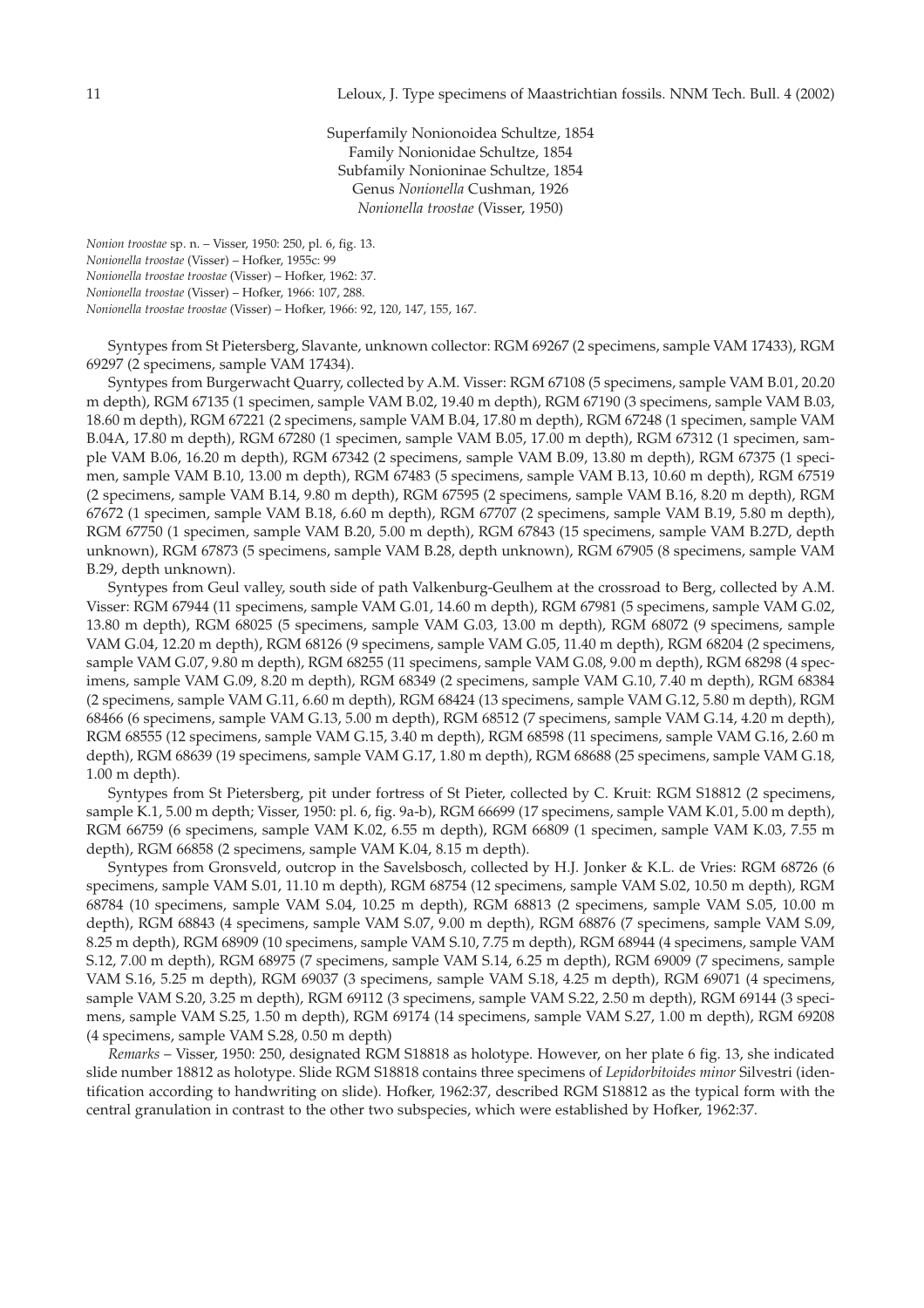Superfamily Orbitoidoidea Schwager, 1876 Family Orbitoididae Schwager, 1876 Subfamily Orbitoidinae Schwager, 1876 Genus *Orbitoides* d'Orbigny, 1847 *Orbitoides apiculata* Schlumberger, 1901 Pl. 3, fig. 4.

*Orbitoides brinkae* sp. n. – Visser, 1950: 296, pl. 9, fig. 5, pl. 11, fig. 2, 5. *Orbitoides faujasi* (Defrance) – Hofker, 1926: 38-42, pl. 1, fig. 1-2, pl. 2, fig. 1-2. *Orbitoides brinkae* Visser – Hofker, 1966: 209, pl. 39, fig. 57. *Orbitoides apiculata* Schlumberger 1901 – Gorsel, 1978: 31.

Holotype from Pit under fortress St Pieter, Sample VAM K.4, 8.15 m depth, collected by C. Kruit (RGM S18820). Paratypes from Burgerwacht Quarry, sample VAM B.15, 9.00 m depth, collected by A.M. Visser (RGM 67558, 2 specimens).

> Family Lepidorbitoididae Vaughan, 1933 Subfamily Lepidorbitoidinae Vaughan, 1933 Genus *Daviesina* Smout, 1954 *Daviesina fleuriausi* (d'Orbigny, 1826)

*Operculina labanae* sp. n. – Visser, 1950: 253, pl. 1, fig. 18, pl. 10, fig. 2, 3. *Amphistegina fleuriausi* (d'Orbigny) Forma A – Hofker, 1926: 80, fig. 5-10, 13. *Daviesina fleuriausi* (d'Orbigny) form A1 – Hofker, 1966: 107.

Holotype: loc.:Burgerwacht Quarry, 20.20 m depth, collected by A.M. Visser (RGM S18846).

Paratypes from Burgerwacht Quarry, collected by A.M. Visser: RGM 67109 (5 specimens, sample VAM B.01, 20.20 m depth), RGM 67136 (3 specimens, sample VAM B.02, 19.40 m depth), RGM 67161 (1 specimen, sample VAM B.02A, 19.40 m depth), RGM 67249 (5 specimens, sample VAM B.04A, 17.80 m depth), RGM 67521 (3 specimens, sample VAM B.14, 9.80 m depth).

Paratypes from Geul valley, south side of path Valkenburg-Geulhem at the crossroad to Berg, collected by A.M. Visser: RGM 68127 (1 specimen, sample VAM G.05, 11.40 m depth), RGM 68300 (1 specimen, sample VAM G.09, 8.20 m depth), RGM 68425 (1 specimen, sample VAM G.12, 5.80 m depth), RGM 68640 (5 specimens, sample VAM G.17, 1.80 m depth), RGM 68690 (1 specimen, sample VAM G.18, 1.00 m depth).

Paratypes from St Pietersberg, pit under fortress of St Pieter, collected by C. Kruit: RGM 66727 (29 specimens, sample VAM K.01, 5.00 m depth), RGM 66761 (8 specimens, sample VAM K.02, 6.55 m depth), RGM 67034 (1 specimen, sample VAM K.09, 13.20 m depth)

Paratypes from Gronsveld, outcrop in the Savelsbosch, collected by H.J. Jonker & K.L. de Vries: RGM 69113 (8 specimens, sample VAM S.22, 2.50 m depth), RGM 69175 (4 specimens, sample VAM S.27, 1.00 m depth), RGM 69209 (18 specimens, sample VAM S.28, 0.50 m depth).

*Remarks* – RGM S18846 contains 2 specimens: a large and a small one, the former being from B.1, the latter from K.1. According to a letter of Dr Alexander Liebau (Universität Tübingen) (10.3.87, RGM Archive  $N^0$  6610056) the larger one is definitely the holotype, while the other one is probably *Daviesina ornamentata* Hofker. Visser, 1950: pl. 1, fig. 18a, b is a poor illustration of the holotype. Liebau (in letter) could not decide whether *Daviesina labanae* was a separate species or a rare variety of a juvenile stadium of *D. fleuriausi*.

> Genus *Hellenocyclina* Reichel, 1949 *Hellenocyclina visserae* (Hofker, 1958)

*Linderina visserae* spec. nov. – Hofker, 1958: 125-127 fig. 1-8.

*Linderina douvillei* Silvestri – Visser, 1950: 292, pl. 6, fig. 10, pl. 10, fig. 11.

*Linderina visserae* Hofker – Hofker, 1966: 110, 291, pl. 63, fig. 102,

*Hellenocyclina visserae* (Hofker) – MacGillavry, 1963: 167-169, pl. 4, fig. 2, pl. 7, fig. 1-2.

Syntypes from Burgerwacht Quarry: RGM S18821 (2 specimens, Sample VAM B4.A, 17.80 m depth; Visser, 1950: pl. 6, fig. 10).

Syntype from Geulvalley, collected by A.M. Visser: RGM S18916 (thin section, sample G.3, 13.00 m depth; Visser, 1950: pl. 10, fig. 11).

*Remarks* – Hofker, 1958, decided that the specimens of Visser, 1950, are not *Linderina douvillei* Silvestri and established a new species. RGM S18821 and S18916 are syntypes, since Hofker did not select any specimen as holotype.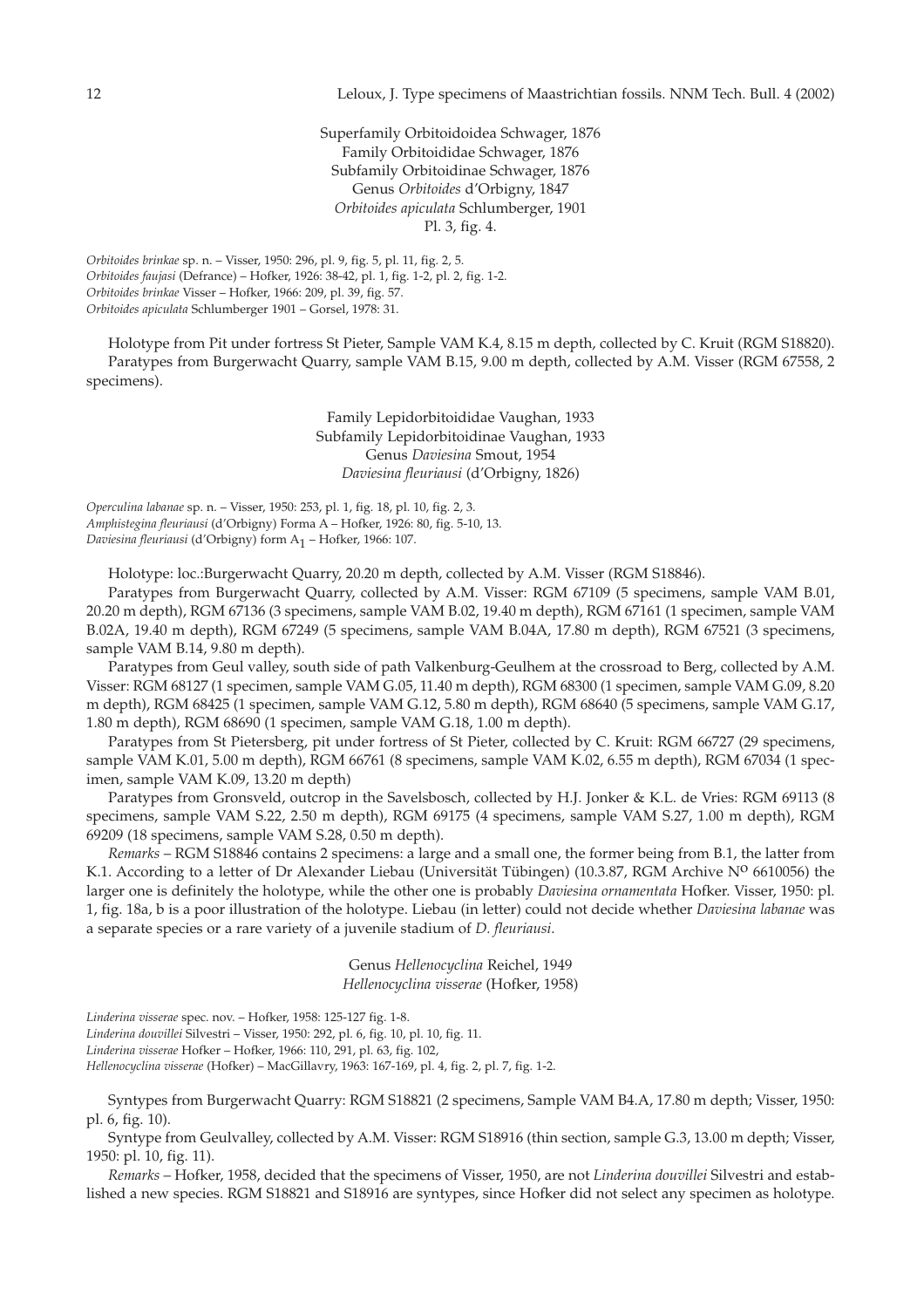Phylum Coelenterata Frey & Leuckart, 1847 Subphylum Cnidaria Hatschek, 1888 Class Anthozoa Ehrenberg, 1834 Order Scleractinia Bourne, 1900 Suborder Faviina Vaughan & Wells, 1943 Superfamily Favioidea Gregory, 1900 Family Montlivaltiidae Dietrich, 1926 Genus *Montlivaltia* Lamouroux, 1821 *Montlivaltia angusticostata* Umbgrove, 1925

*Montlivaultia angusticostata* spec. nov. – Umbgrove, 1925a: 101-102, pl. 10 fig. 10, 13.

Holotype: RGM 29143 (= Kneppelhout 22): St Pietersberg. Imprint of the external of the coral in rock characteristic of middle part of Meerssen Member (IV f3-f5). Stored with this sample is a wax cast of this fossil made by Umbgrove. Fungi attacked this wax cast.

Additional material: RGM 29142 (= U 799, collected by Umbgrove on the Houthemerberg in 1916, this is one of the fragments of questionable state. Umbgrove's original label is in the RGM catalogue), RGM 108602 (according to old card system of RGM this specimen should also be a *M. angusticostata*. However, neither the specimen nor the catalogue containing this number could be found during the present stocktaking. It could be another one of the Umbgrove's fragments of questionable state, but it also could be a fossil collected at a later date).

*Remarks* – Umbgrove mentioned two specimens and several fragments of questionable state. He described and illustrated specifically the specimen in the NNM, which makes it the holotype. The other specimen should be in the Brussels collections. However, no specimen could be found there of which one could be sure that Umbgrove referred to that particular specimen.

> Family Faviidae Gregory, 1900 Subfamily Montastreinae Vaughan & Wells, 1943 Genus *Montastrea* de Blainville, 1830 *Montastrea arachnoides* (Schröter, 1778) *Montastrea arachnoides conica* (Umbgrove, 1925)

*Orbicella Riemsdijcki* var. *conica* (var. nov.) – Umbgrove, 1925a: 103, pl. 8, fig. 3. not *Orbicella (Montastrea) riemsdijcki* var. *Conica* (Umb., 1926) – *v*an der Heyden et al., 1989 fig. 12.

Syntypes: RGM 29037 (Umbgrove, 1925: pl. 8, fig. 3; imprint of the upper side of a coral colony is in rock characteristic for Meerssen Member. A wax cast made by Umbgrove is stored with this fossil. This is the only specimen in the NNM of this species. The original label of Umbgrove is in the RGM catalogue), TM 6941a. (loc.: Limburg, housed at Teylers Museum with a label with Umbgrove's handwriting: '*Orbicella conica* spec. nov.').

*Remarks* – Umbgrove based his description on more than one specimen, but illustrated only one of them. The specimen illustrated in van der Heijden et al. (1989: fig. 12) is stored at Teylers Museum catalogue number TM 6933. This specimen is a *Montastrea arachnoides*.

*Montastrea maxima* (Umbgrove, 1925)

*Orbicella maxima* spec. nov. – Umbgrove, 1925a: 104-105, pl. 10, fig. 14.

Syntypes: RGM 29030 (Umbgrove, 1925: pl. 10, fig. 14; cast of surface in rock characteristic of Meerssen Member. Found near Maastricht. A wax cast made by Umbgrove is stored with this fossil. Umbgrove's original label is in the RGM catalogue), TM 10680 (loc.: St Pietersberg, housed at Teylers Museum with label hand-written by Umbgrove: '*Orbicella maxima* spec. nov.').

Additional material: RGM 29024 is the wax cast of TM 10680 made by Umbgrove.

*Montastrea conferta* (Umbgrove, 1925)

*Orbicella conferta* spec. nov. – Umbgrove, 1925a: 105, pl. 8, fig. 6.

Syntypes: RGM 29039 (Umbgrove, 1925: pl. 8, fig. 6; this fragment, c. 5 cm in length, was found near Maastricht, probably from the Nekum or Meerssen Member. A wax cast made by Umbgrove is stored with this fossil. Umbgrove's original label is in the RGM catalogue), G.550.1883 (Collected by Riemsdijk and donated by his son to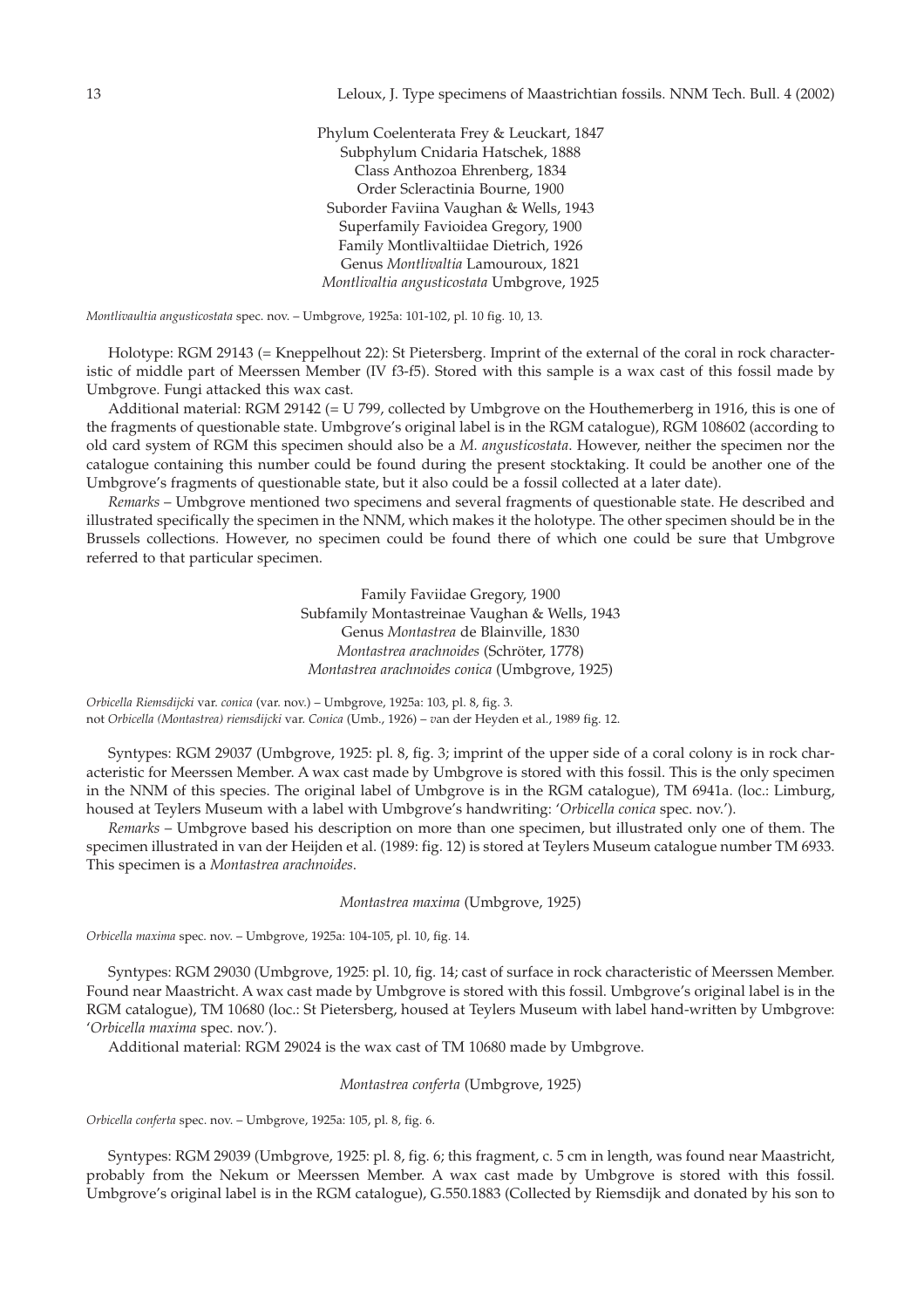Utrecht University. Riemsdijk originally named this specimen *Astrea angulosa*. A label handwritten by Umbgrove accompanies this specimen. Stored at Utrecht University Museum).

*Remarks* – Umbgrove mentioned 2 specimens in his description, of which only one showed clear surface structures.

# Genus *Dimorphastrea* d'Orbigny, 1850 *Dimorphastrea solida* Umbgrove, 1925 Pl. 1, fig. 1.

*Dimorphastraea solida* spec. nov. – Umbgrove, 1925a: 111, pl. 9, fig. 7.

Syntypes: RGM 29059 (Umbgrove, 1925: pl. 9, fig. 7; imprint of an incomplete surface of a coral colony. Umbgrove's original label is in the RGM catalogue), TM 10683 (housed at Teylers Museum, includes label on which Umbgrove wrote: '*Dimorphastrea solida* spec. nov.').

*Remarks* – Umbgrove's description suggests that he had more than one specimen, but illustrated only one.

Subfamily Placosmiliinae Alloiteau, 1952 Genus *Placosmilia Placosmilia robusta* Umbgrove, 1925 Pl. 1, fig. 3.

*Placosmilia robusta* spec. nov. – Umbgrove, 1925a: 115, pl. 11, fig. 33.

Syntype: RGM 29036 (Umbgrove, 1925: pl. 11, fig. 33; it is present on the rock sample among several other imprints of this and other species. Found at the St Pietersberg. A wax cast of this syntype made by Umbgrove is stored with this fossil. Umbgrove's original label is in the RGM catalogue).

*Remarks* – Umbgrove clearly based his description on several specimens, although he did not state on how many. He illustrated one.

> Subfamily Faviinae Gregory, 1900 Genus *Favia* Oken, 1815 *Favia planissima* Umbgrove, 1925

*Favia planissima* spec. nov. – Umbgrove, 1925a: 106, pl. 10, fig. 12.

Holotype by monotypy: RGM 29040 (St Pietersberg. A wax cast made by Umbgrove is stored with this fossil. Umbgrove's original label is in the RGM catalogue).

> *Favia maastrichtensis* Umbgrove, 1925 Pl. 1, fig. 4.

*Favia Maastrichtensis* spec. nov. – Umbgrove, 1925a: 107, pl. 11, fig. 19.

Holotype by monotypy: LH Wageningen no. 1227, this cast of the upper side of a small fragment of a coral colony was found in 1910 on the Keerderberg and housed in the University of Wageningen until it was transferred to the NNM.

> Suborder Astrocoeniina Vaughan & Wells, 1943 Superfamily Astrocoenioidea Koby, 1890 Family Astrocoeniidae Koby, 1890 Subfamily Astrocoeniinae Koby, 1890 Genus *Columastrea* d'Orbigny, 1849 *Columastrea fallax* (Umbgrove, 1925)

*Columnastraea fallax* spec. nov. – Umbgrove, 1925a: 119, pl. 8, fig. 1; pl. 10, fig. 11.

Syntypes: RGM 29067 (= STA 12683, St Pietersberg, Henkelius' collection, bought by Staring), RGM 29068, RGM 29074 (including its wax cast, both illustrated by Umbgrove. Umbgrove collected the fossil and made the wax cast), RGM 33987 ('Cabinet Temminck*: Astraea geminata* Goldfuss 23/8. Mont St. Pierre', STA 12680, probably bought by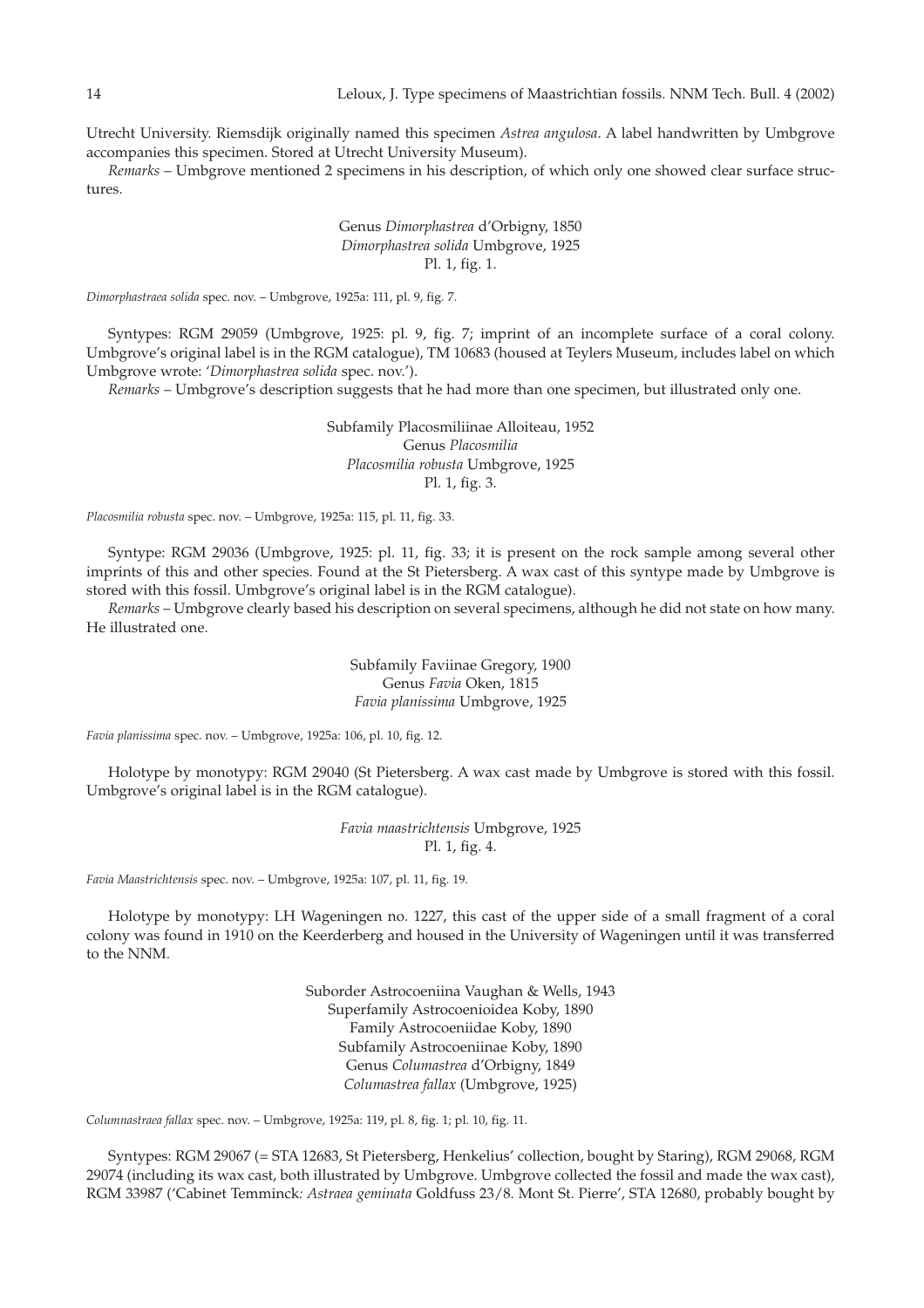Staring as part of the Henkelius collection), RGM 76618 (part of Umbgrove's private collection, bought by RGM in June 1955), RGM 76703 (idem).

*Remarks* – Umbgrove found a dozen of specimens in his research material. He illustrated one specimen and its wax cast. Six specimens are present in the NNM. The original handwritten labels of Umbgrove are present in the RGM catalogue.

# Family Acroporidae Verrill, 1902 *Montipora cretacea* Umbgrove, 1925 Pl. 1, fig. 2.

*Montipora cretacea* spec. nov. – Umbgrove, 1925a: 120, pl. 8, fig. 4.

Holotype by monotypy: RGM 29072 (Found at Maastricht, collected by Umbgrove. Umbgrove's original handwritten label is stored in RGM Catalogue).

> Phylum Mollusca Class Cephalopoda Cuvier, 1798 Subclass Ammonoidea von Zittel, 1884 Family Baculitidae Gill, 1871 Genus *Baculites* Lamarck, 1799 *Baculites vaalsensis* Kennedy & Jagt, 1995

*Baculites vaalsensis* n. sp. – Kennedy & Jagt, 1995: 282-287, fig. 4.1-4.18, 5.1-5.17, and 6.1-6.9.

Holotype: Geological Bureau N<sup>o</sup> 6266 from the Vaals Formation of Emma colliery, shaft 1: 182-183 m depth, near Treebeek. Originally illustrated by van der Weijden (1943: pl. 13, fig. 5 as *Baculites bohemicus* Fritsch 1934. Specimen now present in the 'Jongmans' collection in the NNM.

The paratypes are housed at KBIN, Brussels (IRScNB 10462a-d).

Subclass Nautiloidea Agassiz, 1847 Genus *Conchorhynchus* de Blainville, 1827 *Conchorhynchus limburgicus* van der Tuuk, 1982

*Conchorhynchus limburgicus* n. sp*. –* van der Tuuk, 1982: 179-182, pl. 1, fig. 1A-C, and 2A-C.

Holotype (RGM 160229) and paratype (RGM 160230) are on the same SEM stub. They were collected from a layer of fossil hash at the base of the Emael Member (Maastricht Formation) in quarry NEKAMI-'t Rooth. The largest specimen is the holotype.

> Genus *Rhyncolites* Biguet, 1819 *Rhyncolites marcellae* van der Tuuk, 1985

*Rhyncolites marcellae* n. sp. – van der Tuuk, 1985: 205-209, pl. 1, 2.

Holotype (RGM 365955) and paratype (RGM 365956) were collected from the Emael Member in quarry NEKA-MI-'t Rooth. According to original publication, van der Tuuk donated the two type specimens to the RGM. They are probably on the same SEM stub.

*Remarks* – The type specimens could not be found during the reorganisation of the Cephalopoda collections in 1991-1993.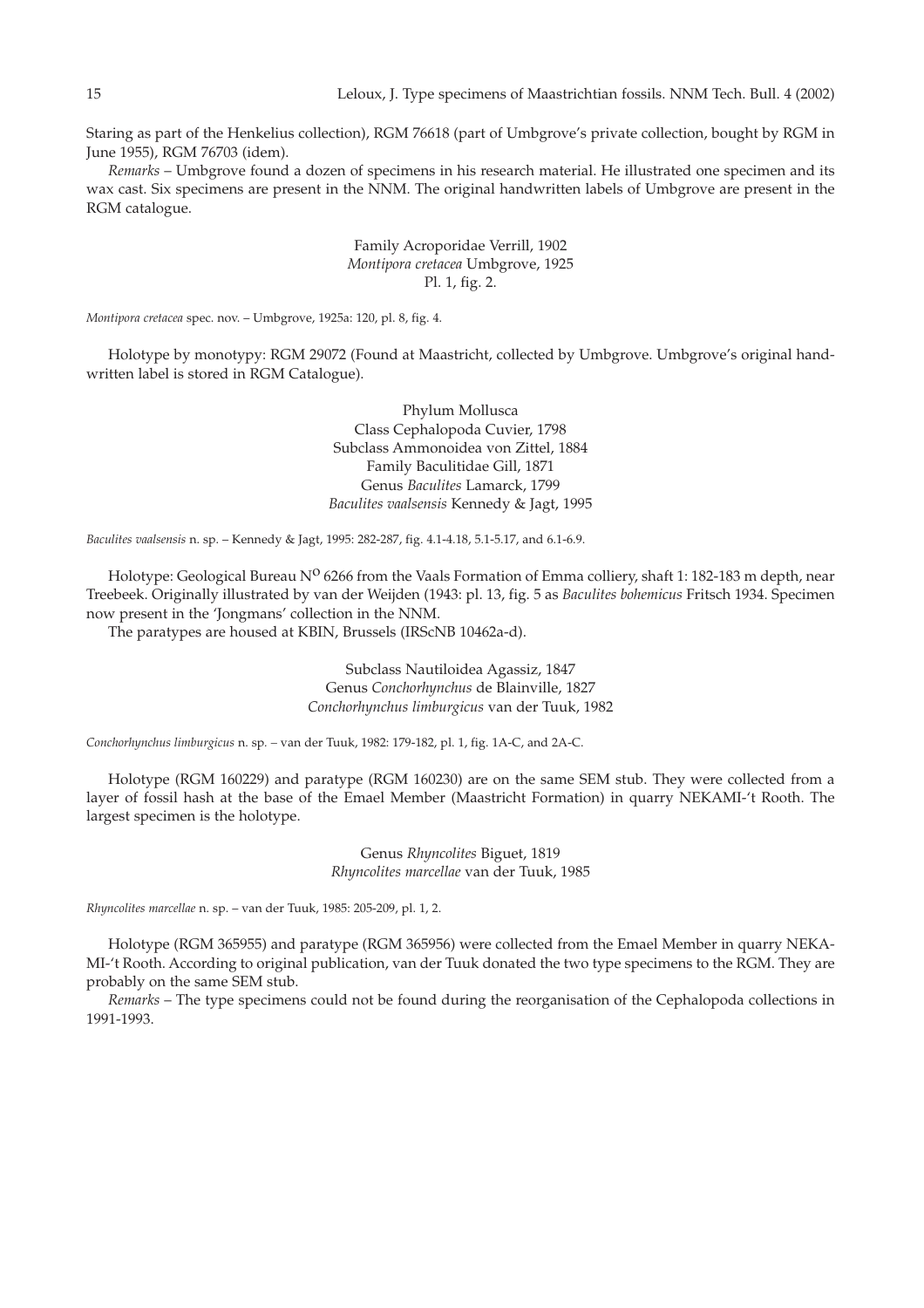Class Bivalvia Linnaeus, 1758 Subclass Pteriomorphia Beurlen, 1944 Order Arcoida Stoliczka, 1871 Superfamily Arcoidea Lamarck, 1809 Family Arcidae Lamarck, 1809 Subfamily Arcinae Lamarck, 1809 Genus *Arca* Linnaeus, 1758 *Arca geulemensis* Vogel, 1895

*Arca Geulemensis* spec. nov. – Vogel, 1895: 34, pl. 2, fig. 13-14.

Syntypes from Kunrade: RGM 13446 (= STA 9109: '*Arca*?' collected by Thierens at Kunrade). The internal cast of an open pair on one rock fragment and a part of the external cast of the left valve of the same pair on another rock fragment, which has been attached to the first fragment. On the label this specimen was referred to *'Arca' geulemensis* Vgl., 1895, RGM 21487 (= STA 5224), RGM 21506 (= STA 9110, STA 9111, STA 9112, STA 9113: all '*Arca*?' collected by Thierens at Kunrade, this lot contains the internal casts of two pairs and four single valves).

Syntype from Benzenraedhof: RGM 21483 (= STA 8499, no identification in Staring's catalogue, 23<sup>rd</sup> sample by Riemsdijck and Laurent from Benzenraedhof, southeast of Heerlen on October 17, 1852, internal cast of a valve).

Syntype from Geulhem: RGM 21754 (= STA 10760 ('*Arca* spec? Kern', collected by Thierens). Apart from the internal cast of a right valve illustrated in Vogel, 1895: pl. 2, fig. 14, it also contains a fragment of the external cast of the same specimen), RGM 21759 (two Staring numbers refer to this sample: STA 9213 and STA 9214, both: '*Arca*?', collected by Thierens, it is not clear which number belongs to which rock fragment, RGM 21754 contains two internal casts of right valves), RGM 21765 (part of STA 10762, 'Arca spec? Kern', collected by Thierens, it contains three rock fragments: one contains a complete external cast of a right valve, one has the internal cast of a right valve and one has the internal cast of a left valve and the inner valve of a right valve, but not of the same specimen), RGM 21767 (originally contained eight rock fragments, labelled: '*Arca geulemensis* Vogel, Geulem bij Maastricht coll. Staring 10736, 10760, 10761', two fragments were taken out and given separate registration numbers: RGM 450000 and RGM 450001, the fragment with Staring number 10760 contains an internal cast of a right valve, STA 10761 contains a disputable external cast of a right valve, one of the other fragments has contained a Staring number and has an external cast of a right valve, two of the other fragments contain internal casts of right valves and the smallest rock fragment of the seven has a fragment of an external cast of a left or right valve), RGM 21768 (part of STA 10762: '*Arca* spec? Kern', collected by Thierens, it contains inner as well as external casts of left valve of one specimen, the external cast is broken in two fragments), RGM 450000 (external cast of a right valve, of which RGM 21746 is a wax cast, was one of the 8 rock fragments of RGM 21767, which number it also bears, on this rock fragment are also present two probably juvenile forms of the coral *Diploctenium cordatum* Goldfuss, 1826.)

Additional material: RGM 21746 (= wax cast of RGM 450000, the one on which Vogel, 1895: pl. 2, fig. 13 is based), RGM 21748 (= STA 9259: '*Arca*?' collected by Thierens at the 'Pisolithenkalk' at St Pietersberg). This fragment of internal cast of a right valve is the only *Arca geulemensis* from St Pietersberg found in the collection. However, 'Pisolithenkalk' refers to the Meerssen Member, which is the highest member of the Cretaceous in the St Pietersberg. Since Vogel described his St Pietersberg material from 'unteren Schichten', RGM 21748 cannot belong to the type series.

*Remark* – Vogel (1895: 34) described nine from Kunrade, 1 from Benzenraedhof, 16 from Geulhem, at least one cast 'aus den unteren Schichten des Petersberges'.

> Order Pterioida Newell, 1965 Suborder Pteriina Newell, 1965 Superfamily Pteriacea Gray, 1847 Family Bakevillidae King, 1850 Genus *Tenuipteria* Stephenson, 1955 *Tenuipteria argentea* (Conrad, 1858) Pl. 3, fig. 1.

*Avicula Geulemensis* spec. nov. – Vogel, 1895: 28, pl. 2, fig. 3-5. *Tenuipteria geulemensis* Vogel – Dhondt, 1979: 141-149. *Tenuipteria argentea* (Conrad, 1858) – Dhondt, 1983b: 44-45.

Lectotype: RGM 13569 (= STA 10790: '*Pholadomya* spec? afdruk en kern', collected by Thierens at Geulhem, illustrated by Vogel, 1895: pl. 2, fig. 4).

Paralectotypes: RGM 13568 (= STA 10793: '*Pholadomya* spec? kern', collected by Thierens at Geulhem, illustrated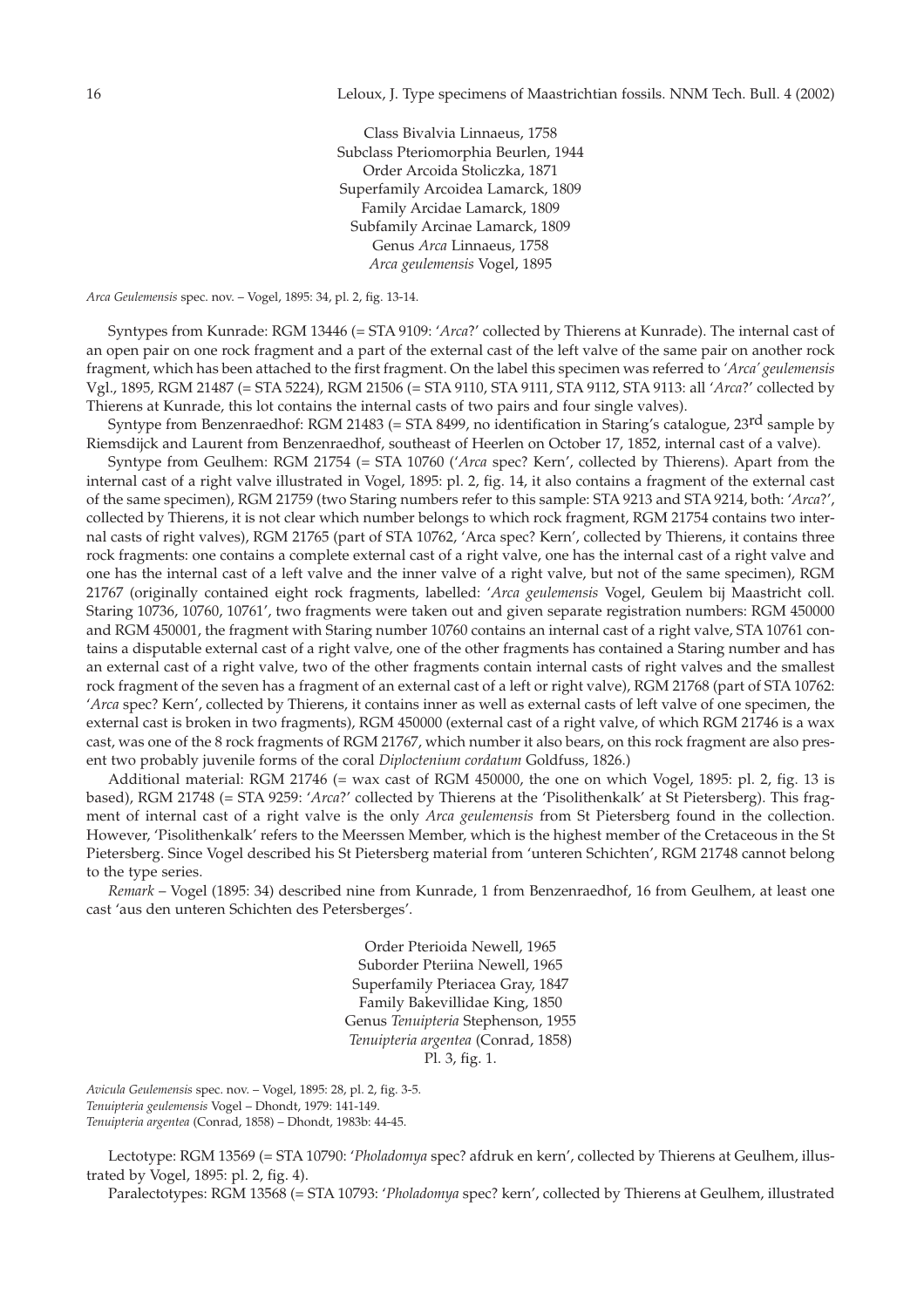in Vogel, 1895: pl. 2, fig. 5), RGM 21880 (= STA 10798: '*Pholadomya* -spec? kern en afdruk', collected by Thierens at Geulhem, illustrated in Vogel, 1895: pl. 2, fig. 3).

Additional material: RGM 21846 (this sample contains two rock fragments, one is STA 10798, '*Pholadomya* spec? kern en afdruk', collected by Thierens at Geulhem, both contain one internal cast of a right valve), RGM 21853 (three rock fragments each with one internal cast of a right valve with STA 10793, '*Pholadomya* spec? kern', collected by Thierens at Geulhem; two rock fragments with each one internal cast of a right valve with STA 10794 and one rock fragment, to which probably Staring number 10795 belonged, this fragment also contains one internal cast of a right valve), RGM 21854 (eight rock fragments: three of them bear Staring numbers: one carries STA 10787 and two carry STA 10788 (both '*Pholadomya* spec? platte klep', collected by Thierens at Geulhem, RGM 21854 contains one right valve, three left valves and one internal cast of a left valve), RGM 21865 (= STA 9209 '*Inoceramus'*, collected by Thierens at Geulhem, an internal cast of a pair), RGM 21866 (= STA 10754 '*A*. of *Inoceramus*?' collected by Thierens at Geulhem, the internal cast of a pair), RGM 21867 (three rock fragments, one of which is STA 10753 '*A.* of *Inoceramus*?' collected by Thierens at Geulhem, all three fragments contain a left valve with the inner side visible), RGM 21868 (= STA 9210 '*Inoceramus*?' collected by Thierens at Geulhem, internal cast of a right valve), RGM 21869 (= STA 10792 '*Pholadomya* spec? kern' collected by Thierens at Geulhem, internal cast of a left valve), RGM 21872 (= STA 9211 '*Mytilus*?' collected by Thierens at Geulhem, internal cast of a right valve), RGM 21874 (= STA 10755 '*Avicula*, *Pholadomya* juv., Baculites' collected by Thierens at Geulhem), RGM 21877 (= STA 10790, internal cast of the lectotype), RGM 21882 ('*Pholadomya* spec? kern' collected by Thierens at Geulhem, this sample contains 3 rock fragments bearing Staring numbers 10795, 10796 and 10797, STA 10795 is the largest, containing one right, one left valve, two internal casts of right valves and several fragments of valves, STA 10796 contains the internal cast of a right valve and STA 10797 contains only a fragment of a valve), RGM 21883 (rock fragment with inner side of this right valve visible: STA 10753 '*Avicula* of *Inoceramus*?' collected by Thierens at Geulhem, and a rock fragment with two internal casts of right valves: STA 10795: '*Pholadomya* spec?' collected by Thierens at Geulhem), RGM 21884 (four rock fragments, two of which bear Staring numbers: STA 10795, an internal cast of a pair, and STA 10796, an internal cast of a right valve; one of the other two fragments is also an internal cast of a right valve while the last fragment does only contain fragments of the shell, Thierens found STA 10795 and 10796 in Geulhem), RGM 450002 (= STA 10798 and ex-RGM 21880, this right valve has been given its own registration number, so that sample RGM 21880 only contains the specimen illustrated by Vogel, 1895: pl. 2, fig. 3, the present valve is from another individual).

*Remarks* – Vogel mentioned 30 specimens from Geulhem and 1 questionable specimen from Kunrade. Dhondt, 1979 selected the specimen of Vogel: pl. 2, fig. 4 as lectotype (RGM 13569). The NNM contains over 40 specimens of this species, which were collected by Thierens at Geulhem and transferred to Staring in 1855, long before Vogel published his work. It is not possible to select the remaining paralectotypes from this material. Therefore only the illustrated specimens are recorded as paralectotypes and the other specimens are regarded as additional material

> Order Limoida Rafinesque, 1815 Family Limidae Rafinesque, 1815 Genus *Ctenoides* Mörch, 1835 *Ctenoides? vogeli* Dhondt, 1983 Pl. 2, fig. 3.

*Ctenoides? vogeli* nom. nov. pro *Inoceramus nobilis* Münster *sensu* Goldfuss, 1835: 117, pl. 113 fig. 3 non *Inoceramus nobilis* Goldfuss, 1835: 109, pl. 109 fig. 4 – Dhondt, 1983a: 3, pl. 1, fig. 1, 4. *Inoceramus nobilis* Münster – Goldfuss, 1835: 117, pl. 113, fig. 3. *Lima nobilis* Münst. spec. – Vogel, 1895: 18, pl. 1, fig. 12.

Neotype: RGM 13550 (= STA 12732 '*Pteria approximata* v. Schloth. Sp.' collected by Henkelius from the St Pietersberg).

*Remarks* – According to Dhondt, 1983a, the holotype of Münster was destroyed during the second world war. She selected the specimen illustrated by Vogel as neotype. She copied the description of Goldfuss and gave an additional description based on 21 specimens, four of which are in the NNM.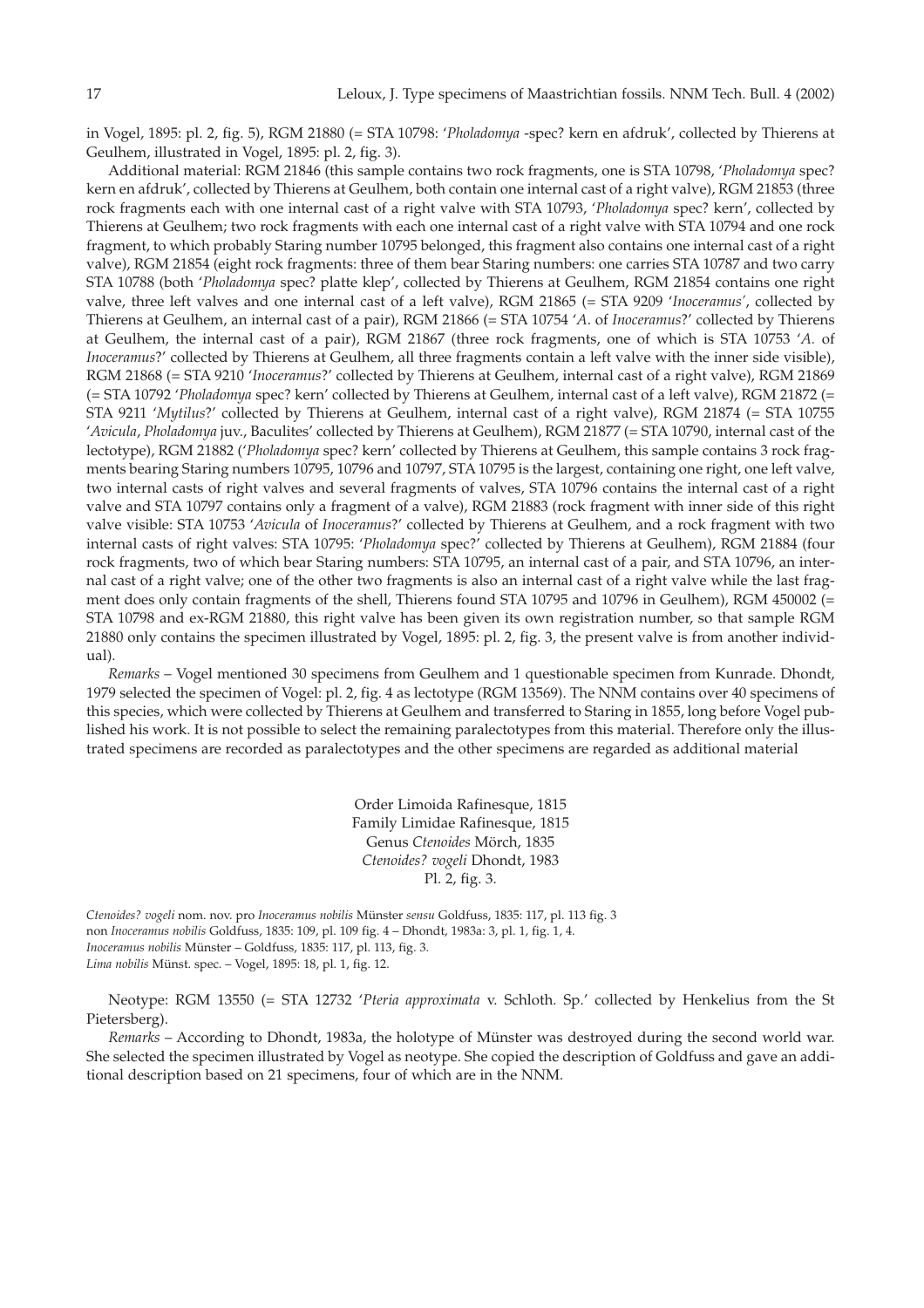Subclass Paleoheterodonta Newell, 1965 Order Trigonioida Dall, 1889 Superfamily Trigonioidea Lamarck, 1819 Family Trigoniidae Lamarck, 1819 Genus *Trigonia* Bruguière, 1789 *'Trigonia' maastrichtiana* Briart, 1888 Pl. 3, fig. 2.

*Trigonia Geulemensis* spec. nov. – Vogel, 1895: 38, pl. 2, fig. 16.

Syntypes: RGM 13573 (Vogel, 1895: pl. 2, fig. 16; external cast of a valve found at Geulhem and the plaster cast of this fossil), RGM 21704 (= STA 10768 '*Trigonia* spec. afdruk' collected by Thierens at Geulhem, three rock fragments, two of which bear the mentioned Staring number, all contain at least one external cast of a valve and one or several casts of the coral *Cyclolites cancellata* Goldfuss, 1826, interesting is the fragment lacking a Staring number for it contains several casts of cerithiid or turritellid gastropods and an internal cast of a nuculid bivalve), RGM 21705 (= STA 10764 '*Trigonia* spec? kern', collected by Thierens at Geulhem, one of the two internal casts of a valve among all the syntypes, fairly well preserved), RGM 21706 (= STA 10766 '*Trigonia* spec? afdruk' collected by Thierens at Geulhem, an external cast of a valve and fragments of *Baculites* spec), RGM 21708 (= STA 9216 '*Trigonia*?' collected by Thierens at the 'Pisolithenkalk' in Geulhem, at least six external casts, 9 external casts of the coral *Cyclolites cancellata* Goldfuss, 1826 and at least 2 external casts of the coral *Diploctenium cordatum* Goldfuss, 1826 in a quite large rock fragment, this combination of corals suggests this rock fragment to be from the basal fossil hash of the Meerssen Member), RGM 21710 (7 rock fragments of which two bear a Staring number, STA 9215 '*Trigonia*?' and STA 10767 '*Trigonia* spec? afdruk', both collected by Thierens at Geulhem,.all contain external casts of a valve and one also contains an internal cast, STA 10767 contains the external cast of two valves, which appear to be a pair), RGM 21764 (= STA 10765 '*Trigonia* spec? afdruk' collected by Thierens at Geulhem, external cast of a valve), RGM 21806 (= STA 10802 'Kernen van verschillende bivalven' collected by Thierens at Geulhem, a small external cast of a single valve), RGM 27553 (= STA 10825 collected by Thierens at Geulhem, Staring registered this rock fragment for content of an external cast of a gastropod: '*Rostellaria* spec? afdruk', external cast of a valve).

*Remarks* – Vogel described 18 specimens from Geulhem. Vogel's illustration is based on a wax cast. Apart from the original of this wax cast the NNM collections contain eight samples with specimens on which labels the name '*Trigonia geulemensis*' has been written and crossed out to be replaced by '*Trigonia maastrichtiana*'. All of them were present in the collections that Vogel might have studied. They are considered as syntypes. *Trigonia geulemensis* Vogel, 1895 is a subjective junior synonym of *Trigonia maastrichtiana* Briart, 1888. This species does not belong to the genus *Trigonia*. It probably belongs to *Linotrigonia* or *Oistotrigonia* (pers. comm.: Jagt, October 1999).

> Subclass Heterodonta Neumayr, 1884 Order Veneroida H. Adams & A. Adams, 1856 Superfamily Crassatelloidea Férussac, 1822 Family Crassatellidae Férussac, 1822 Subfamily Crassatellinae Férussac, 1822 Genus *Crassatella* Lamarck, 1799 *Crassatella symmetrica* van der Weijden, 1943

*Crassatella symmetrica* nov. sp. – van der Weijden, 1943: 49, pl. 3, fig. 11-12.

*Remarks* – The main part of the collection of NITG-TNO Heerlen is housed at the NNM since 1999. For this reason *C. symmetrica* is treated in this type list. Van der Weijden, 1943, described 4 specimens, which are from either Maurits I-colliery, 261-262 m depth or the Maurits II colliery, 255-258 m depth or the Emma I colliery, 174-176 m depth. Her pl. 3, fig. 11 is even more confusing, since here the 255-258 m depth samples are from Maurits I in contrast to the main text, where it is attributed to the Maurits II colliery. Van der Weijden, 1943, stated that the holotype is present in the Geological Bureau in Heerlen. However, she did not tell which of the four described specimens is the holotype. Therefore, all four specimens are syntypes. None of these specimens could be found in the Heerlen collection in the NNM. It is presumed that this material is still stored at NITG-TNO in Heerlen. Their depot will probably be tidied up at the end of 1999. Until then this collection is not attainable (pers. comm., Peter Bosch, NITG-TNO Heerlen, 22.vii.1999).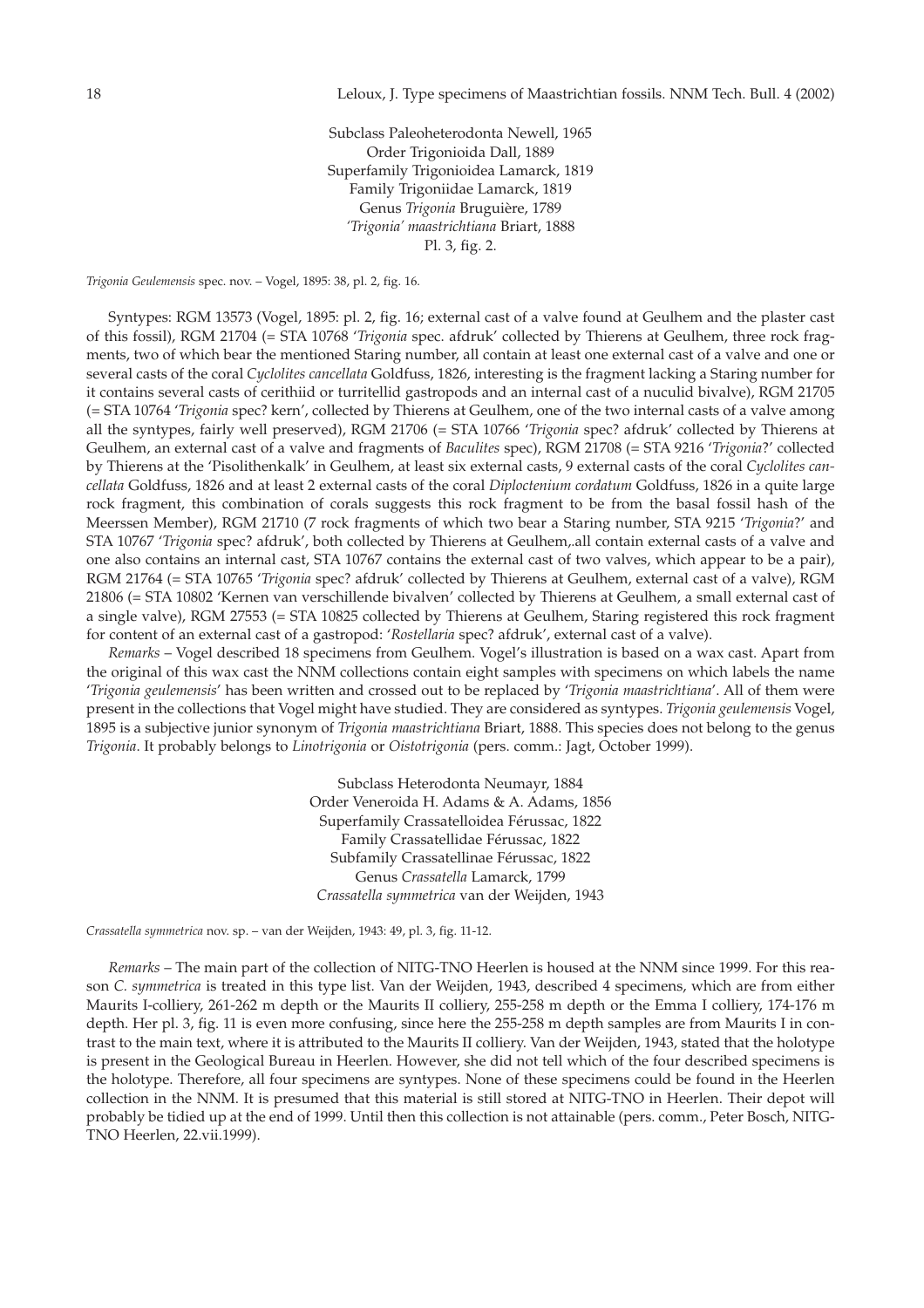Superfamily Veneroidea Rafinesque, 1815 Family Veneridae Rafinesque, 1815 Subfamily Dosiniinae Deshayes, 1853 Genus *Dosinia* Scopoli, 1777 Subgenus *Pectunculus* da Costa, 1778 *Dosinia (Pectunculus) irnichensis* (Vogel, 1895)

*Pectunculus Irnichensis* spec. nov. – Vogel, 1895: 35. *Pectunculus* spec. – Vogel, 1892: 72, fig. 17.

*Remarks* – Vogel, 1895 published this name based on six small internal casts from the St Pietersberg and the specimen from Irnich (Germany) described in Vogel, 1892: 72 fig. 17. Although no type specimens from this species were found in the NNM, it is included in the present list, for it is the only other species established by Vogel, 1895. Vaught, 1989, listed *Pectunculus* as a subgenus of *Dosinia*.

> Subgenus unknown *Dosinia mastrichtiensis* Vogel, 1895

*Dosinia Mastrichtiensis* spec. nov. – Vogel, 1895: 44, pl. 3, fig. 5.

Syntypes: RGM 13578 (= STA 12653 '*Lucina*?' collected at Caberg below the Willem fortress, Henkelius collection bought by Staring, Vogel, 1895: pl. 3, fig. 5 illustrated this internal cast of a pair), RGM 21772 (= STA 12653 '*Lucina*?' collected at Kaberg below Fortress Willem, Henkelius collection bought by Staring, three internal casts of pair, one was open when fossilised), RGM 21781 (= STA 9269 '*Lucina*?' collected by Thierens from the 'Pisolithenkalk' of St Pietersberg, internal cast of a right valve).

Additional material: RGM 21792 (= STA 7165 '*Lucina*?' collected by Thierens at St Pietersberg, this sample of a fossil hash bed contains a fragment of an external cast of one valve). Since the counterpart of this fossil is not present in the collection, it cannot be checked whether or not this external cast belongs to the same species as the mentioned syntypes, for they are all internal casts.

*Remarks* – Vogel described four specimens from the St Pietersberg and 4 from Caberg.

Superfamily Cardioidea Lamarck, 1809 Family Cardiidae Lamarck, 1809 Subfamily Cardiinae Lamarck, 1809 Genus *Cardium* Linnaeus, 1758 *Cardium subalternatum* Vogel, 1895

*Cardium subalternatum* spec. nov. – Vogel, 1895: 40, pl. 3, fig. 1. *Cardium tubuliferum* Goldf. – Bosquet in Staring, 1860

Syntypes: RGM 13574 (= STA 12828 '*Cardium* spec. ondetermin. - vuursteen, *C. tubuliferum* Goldf. vid. 13971' from St Pietersberg, Henkelius collection, bought by Staring, a silex nodule split into two parts: one part shows the internal cast of a right valve, the other shows the external cast. It is the described specimen of Vogel, 1895: 40), RGM 21798 (= STA 12834 '*Crassatella bosquetiana* d'Orb, vuursteen' from St Pietersberg, Henkelius collection, an internal cast of a left valve, which is partly eroded: it lacks the hinge).

Additional material: RGM 21793 = STA 13971 ('*Cardium tubuliferum* Goldf., St Pieter, m6, het originele exemplaar is in de collectie van P.Henkelius, JB.', It was sent to Staring by Bosquet in 1863), plaster cast of RGM 13574, illustrated in Vogel, 1895: pl. 3, fig. 1).

*Remarks* – Vogel had two fossils from 'Grauen Feuerstein' of St Pietersberg at his disposal. One specimen, of which he illustrated a plaster cast, was described. The other was only mentioned.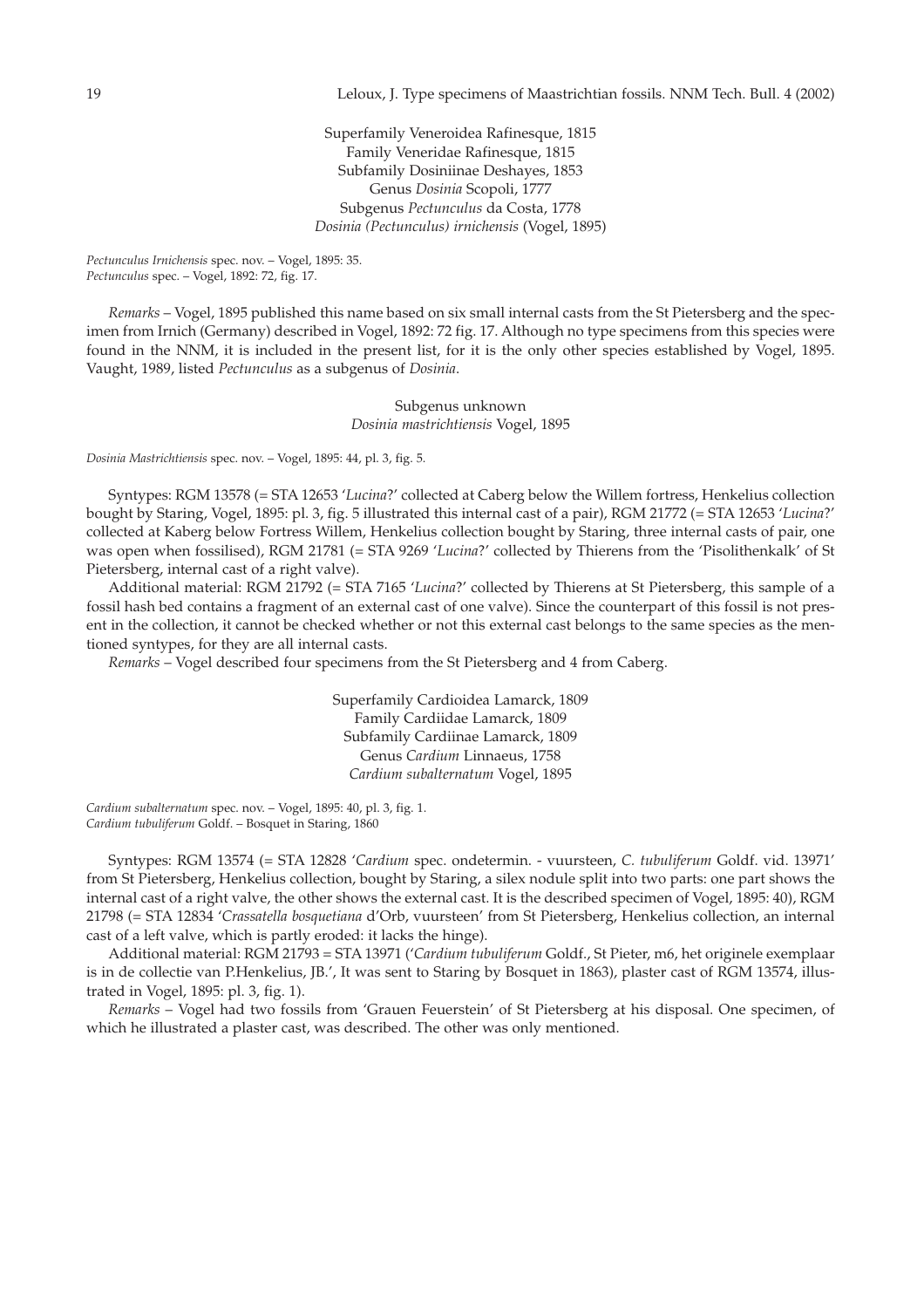Superfamily Mactroidea Lamarck, 1809 Family Mactridae Lamarck, 1809 Subfamily Pteropsellinae Keen, 1894 Genus *Anatina* Schumacher, 1817 *Anatina millepunctata* Vogel, 1895 Pl. 2, fig. 2.

*Anatina millepunctata* spec. nov. – Vogel, 1895, pl. 3, fig. 10.

Syntypes: RGM 13450 and 21547 together were STA 5184 ('nov. gen.' collected by Thierens, Staring catalogued it in a series of bryozoa of the St Pietersberg and referred to receipt 308 in his archive). However, the original label reported Kunrade as locality. The original rock fragment of Thierens has been broken into four parts in the nineteenth century. The largest part bears a major part of the external cast of the right valve. This fragment is registered as RGM 21547. The other three fragments are registered as RGM 13450. They consist of two small fragments with parts the external cast of the left valve and a complete internal cast of the pair (Vogel, 1895: pl. 3, fig. 10).

Possible syntypes: RGM 21534 (= STA 9135 'gen. Novum', collected by Thierens at Kunrade, fragment of the internal cast of a pair), RGM 21544 (= STA 7897 'gen. nov.' collected by Thierens at Kunrade, fragment of an external cast of a right valve), RGM 21545 (= STA 9139 'gen. Novum?' collected by Thierens at Kunrade, fragment of a recrystallised valve), RGM 21546 (= STA 9136 'spec. nova' collected by Thierens at Kunrade, fragment of an external cast of a right valve).

Additional material: RGM 21533 (= STA 13960 '*Anatina arcuata* Forb.' collected by Bosquet in Kunrade, m18' and sent to Staring in 1863). It is a fifth specimen, a fragment of an internal cast of a pair, which was present at the RGM at the time of Vogel's study. However, it seems (when looking at the other bivalve type material of Vogel) that Prof. K. Martin only sent material from the Thierens and Henkelius collections to be studied. It still is an interesting object, for Bosquet gave the stratigraphic position according to Staring's stratigraphical system.

*Remarks* – Four specimens from Kunrade were at Vogel's disposal. He described and illustrated the most complete one. The NNM has more specimens that might have been studied by Vogel, than he stated. Therefore, we do not know which are the real syntypes apart from the illustrated specimen.

> Superfamily Tellinoidea de Blainville, 1814 Family Tellinidae de Blainville, 1814 Subfamily Tellininae de Blainville, 1814 Genus *Tellina* Linnaeus, 1758 *Tellina geulemensis* Vogel, 1895 Pl. 2, fig. 1.

*Tellina Geulemensis* spec. nov. – Vogel, 1895: 44, pl. 3, fig. 6-7.

Syntypes: RGM 13579 (a larger and a smaller rock fragment: Vogel, 1895 pl. 3, fig. 6; internal cast of a right valve on the larger block, which also contains a fragment of the internal cast of a left valve. The smaller rock fragment carries a part of the external cast of the left valve of the larger block. The smaller fragment has been renumbered, originally is was part of lot RGM 13580). RGM 13580 (two rock fragments and a wax cast: One of them contains an internal cast of a left valve. It has been used as a mould for the wax cast (Vogel, 1895: pl. 3, fig. 7) and stored with this sample. The other one (= STA 10781, 'Tellina spec? Kern en afdruk', collected by Thierens at Geulhem, it was registered as part of lot RGM 13579, but since that lot contain a different specimen it has been renumbered) is the external cast of the same valve). RGM 21831 (three rock fragments, one of which is broken into two parts. All three contain an internal cast of a valve. The broken fragment was STA 10779, the two others STA 10780. STA 10799 as well as STA 10780 were registered by Staring as 'Tellina spec? afdruk', collected by Thierens at Geulhem).

*Remarks* – Six specimens from 'grauweisen, sandigen Kreide' at Geulhem. Vogel gave the dimensions of the largest specimen. He illustrated a specimen and a wax cast of another.

> Bivalvia, Incertae sedis *'Limopsis' kunraediensis* Vogel, 1895

*Limopsis Kunraediensis* spec. nov. – Vogel, 1895: 36, pl. 2, fig. 15.

Syntypes: RGM 21495 (an internal cast from right valve from Kunrade (Vogel, 1895: pl. 2, fig. 15, this drawing is idealised), RGM 21479 (= STA 7155 '*Venus*?' collected by Thierens at Kunrade, an internal cast of a pair), RGM 21482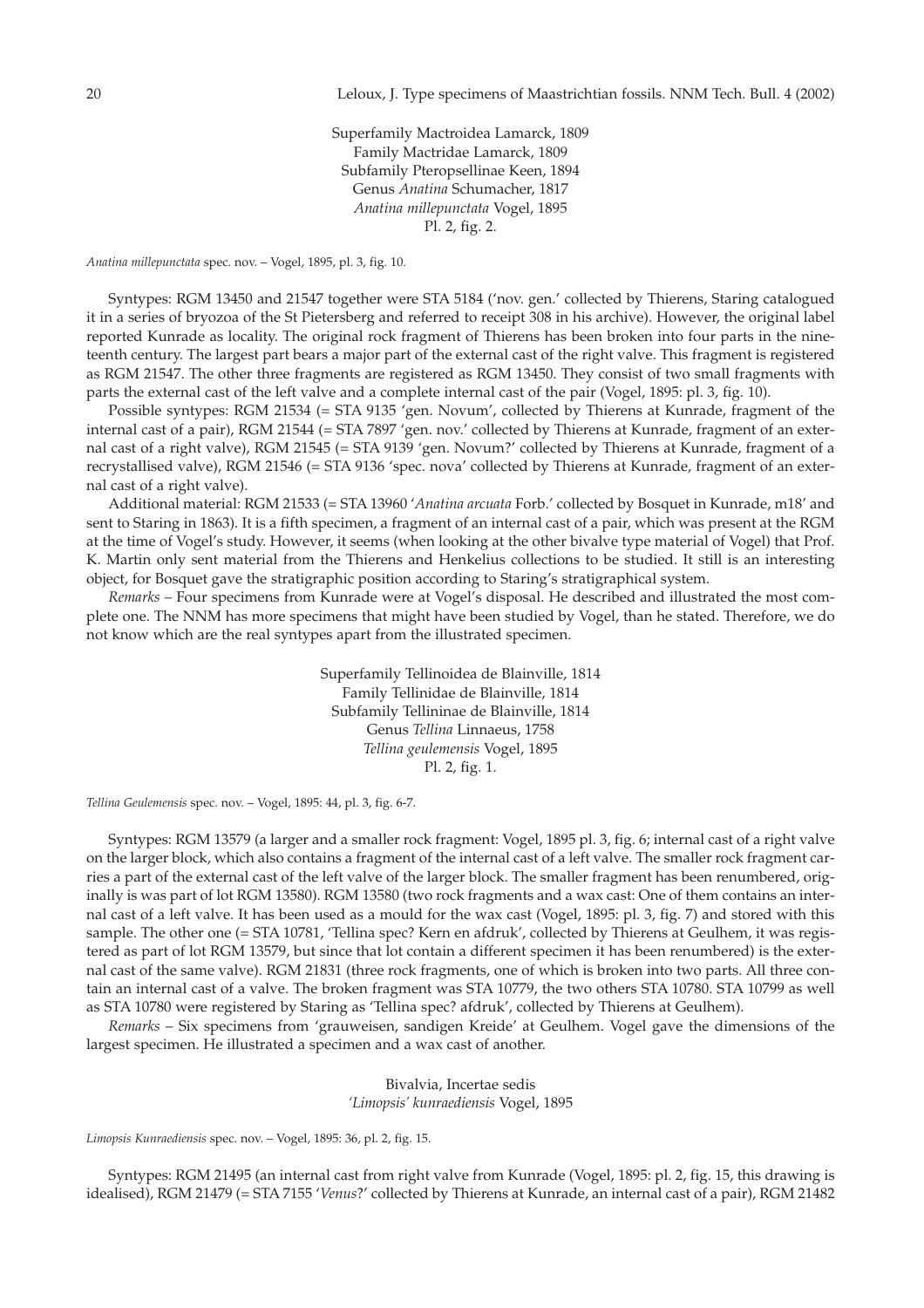(= STA 12635 '*Mytilus* sp. ondetermin.' Henkelius collection, an internal cast of a left valve).

*Remarks* – Vogel described 3 specimens. He illustrated a single internal cast. He did not explicitly mention their locality, although the name suggests Kunrade as provenance. A.V. Dhondt (pers. comm., 1999) agreed that RGM 21495 is the illustrated specimen. However, she stated, that this species is not a *Limopsis*. Therefore, this species is placed in the Incertae sedis category of the bivalves. All three specimens show clear traces of post mortem covering or encrusting and bio-erosion.

> Phylum Echinodermata Class Crinoidea Miller, 1821 Subclass Cladida Moore & Laudon, 1943 Infraclass Articulata Miller, 1821 Order Comatulidina A. H. Clark, 1908 Infraorder Comatulidia A. H. Clark, 1908 Superfamily Notocrinoidea Mortensen, 1918 Family Notocrinidae Mortensen, 1918 Genus *Semiometra* Gislén, 1924 *Semiometra saskiae* Jagt, 1999

*Semiometra saskiae* sp. nov. – Jagt, 1999: 104-108, pl. 21 fig. ?4, 5-11, pl. 22.

Paratypes: RGM 396251 and 396252 (= Jagt collection 2784a-b; Jagt, 1999: pl. 21 fig. 10-11), centrodorsals, CBR-Romontbos quarry, Nekum Member.

*Remarks* – Jagt (1999) designated cup NHMM MB 377-4a as holotype and named three paratypes, two of which are to come to Leiden (RGM 396251/2).

> Order Roveacrinida Sieverts-Doreck, 1952 Family Roveacrinidae Sieverts-Doreck, 1952 Genus *Birgelenocrinus* Jagt, 1999 *Birgelenocrinus degraafi* Jagt, 1999

*Birgelenocrinus degraafi* gen. et sp. nov. – Jagt, 1999: 148-150, pl. 42, fig. 3, 5-10, pl. 43-44.

Paratype: RGM 396336 (= Jagt collection 9335b, a theca found from the base of the Emael Member at the ENCI quarry).

Jagt (1999) designated theca NHMM MB 506-15i as holotype. He appointed ten paratypes of which one specimen is to come to Leiden.

> Class Echinoidea Leske, 1778 Subclass Euechinoidea Bronn, 1860 Infraclass Acroechinoidea Smith, 1981 Cohort Irregularia Latreille, 1825 Superorder Microstomata Smith, 1984 Series Neognathostomata Smith, 1981 Order Cassiduloida Claus, 1880 Family Plagiochasmidae Smith & Jefferey, in press Genus *Plagiochasma* Pomell, 1883 *Plagiochasma lammersmaxi* Jagt & van der Ham in Jagt, 2000

*Plagiochasma* sp. (?nov. sp.) – Meijer, 1965: 99, pl. 1, figs. 5-8. *Plagiochasma lammersmaxi* Jagt & van der Ham, sp. nov. – Jagt, 2000a: 252-254, pl. 17, figs. 1-3, 10.

Paratype: RGM 76289 (ex- Umbgrove collection).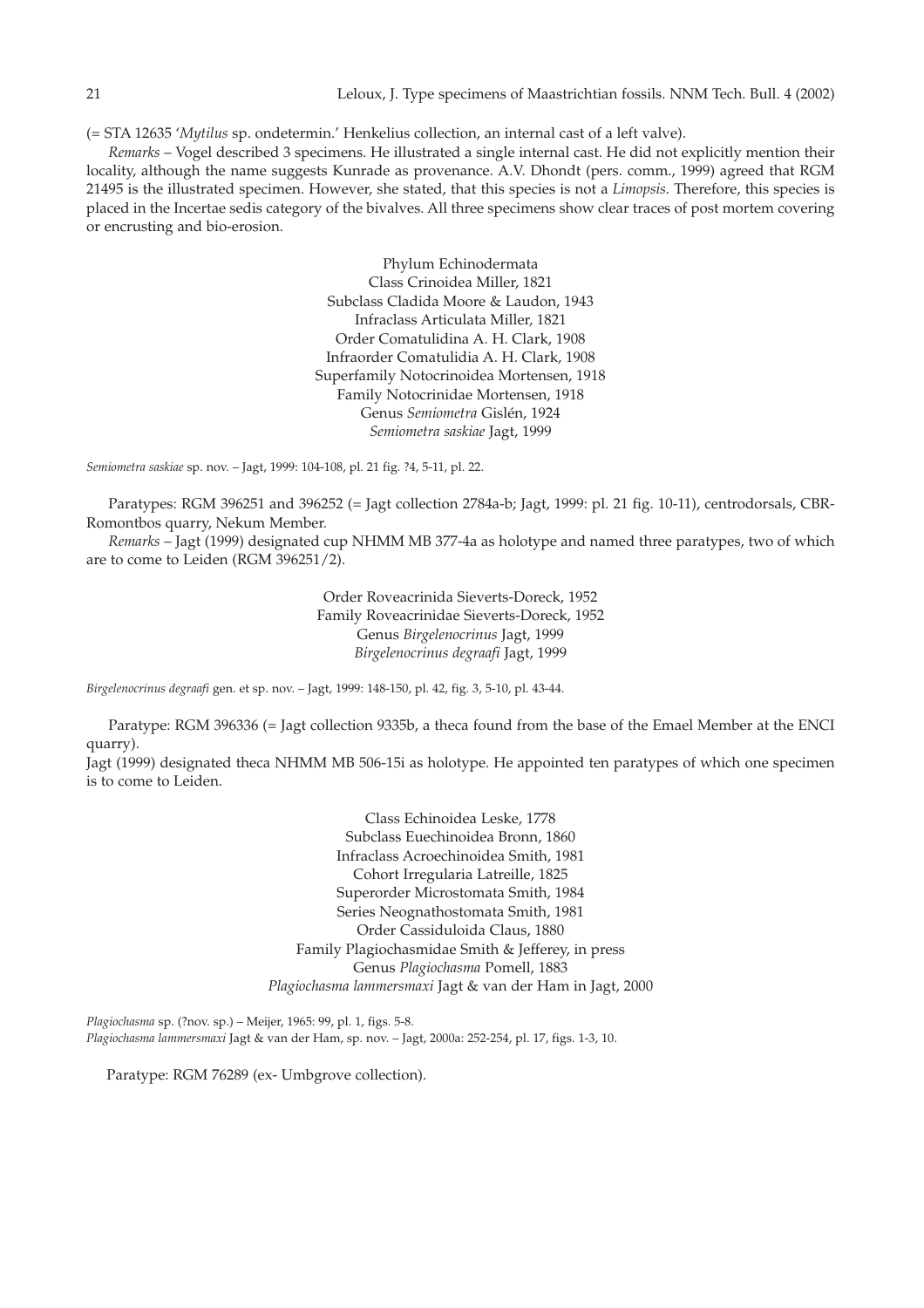Class Asteroidea de Blainville, 1830 Subclass Neoasteroidea Gale, 1987 Superorder Surculifera Gale, 1987 Order Valvatida Perrier, 1884 Family Goniasteridae Forbes, 1841 Genus *Metopaster* Salden, 1893 *Metopaster continuus* Jagt, 2000

*Metopaster continuus* sp. nov. – Jagt, 2000a: 396-397, pl. 24, figs. 8-16, 22-27.

Paratype: RGM 428076 from lower Geulhem Member (Danian) in temporary Albertkanaal sections at Vroenhoven/Riemst/Kesselt.

> Genus *Ophryaster* Spencer, 1913 *Ophryaster? maastrichtensis* Umbgrove, 1925 Pl. 3, fig. 4.

*Ophryaster Maastrichtensis*. spec. nov. – Umbgrove, 1925: 209, fig. 28. *'Ophryaster' maastrichtensis* Umbgrove 1925b – Jagt, 1998: 138 fig. 1. *Ophryaster? maastrichtensis* Umbgrove, 1925 – Jagt, 2000b: 382, 419, pl. 19, figs. 1-5?, pl. 27, fig. 7.

Holotype: RGM 14209, Umbgrove had this single specimen, found in the upper part of the 'Tufkrijt' in the neighbourhood of Maastricht. The matrix of the fossil is described as rich in bryozoan fragments. Jagt, 2000c, judged from the matrix type that the type specimen is from lower to middle part of the Meerssen Member. He announced a revision of the species.

> Genus *Comptoniaster* Breton, 1984 *Comptoniaster peetersorum* Jagt, 2000

*Comptoniaster peetersorum* sp. nov. – Jagt, 2000b: 42, pl. 16, figs. 1-6.

Paratype: RGM 428074 (ex Jagt collection no. 7487), a median infero-and superomarginal from the base crinoid level (0-2 m) in the Zeven Wegen Member (Gulpen Formation, Campanian) from CPL SA Quarry in Haccourt, Liège, Belgium).

## **Plant fossils described by Miquel**

The plant fossils are deposited at the Paleobotanical Museum of Utrecht University (numbers prefixed U).

*Debeya serrata* Miquel, 1853

*Debeya serrata* in Miquel, 1853: 38-40, pl. 1, fig. 1.

Holotype: U444 = STA 4741 (collected by Bosquet in Kunrade).

*Phyllites laevigatus* Miquel, 1853

*Phyllites laevigatus* – Miquel, 1853: 41, pl. 1, fig. 2.

Holotype: Collected by Bosquet at Kunrade. *Remark* – Not found during present stocktaking.

*Pinites patens* Miquel, 1853

*Pinites patens* – Miquel, 1853: 41-42, pl. 2, fig. 1-7.

Syntypes: U462 = STA 4747. This lot contains four illustrated syntypes among more fragments and some wax casts. A Baculites fragment is also present. Originally collected by Bosquet at Kunrade. (= *Araucarites miqueli* Debey, anon. note).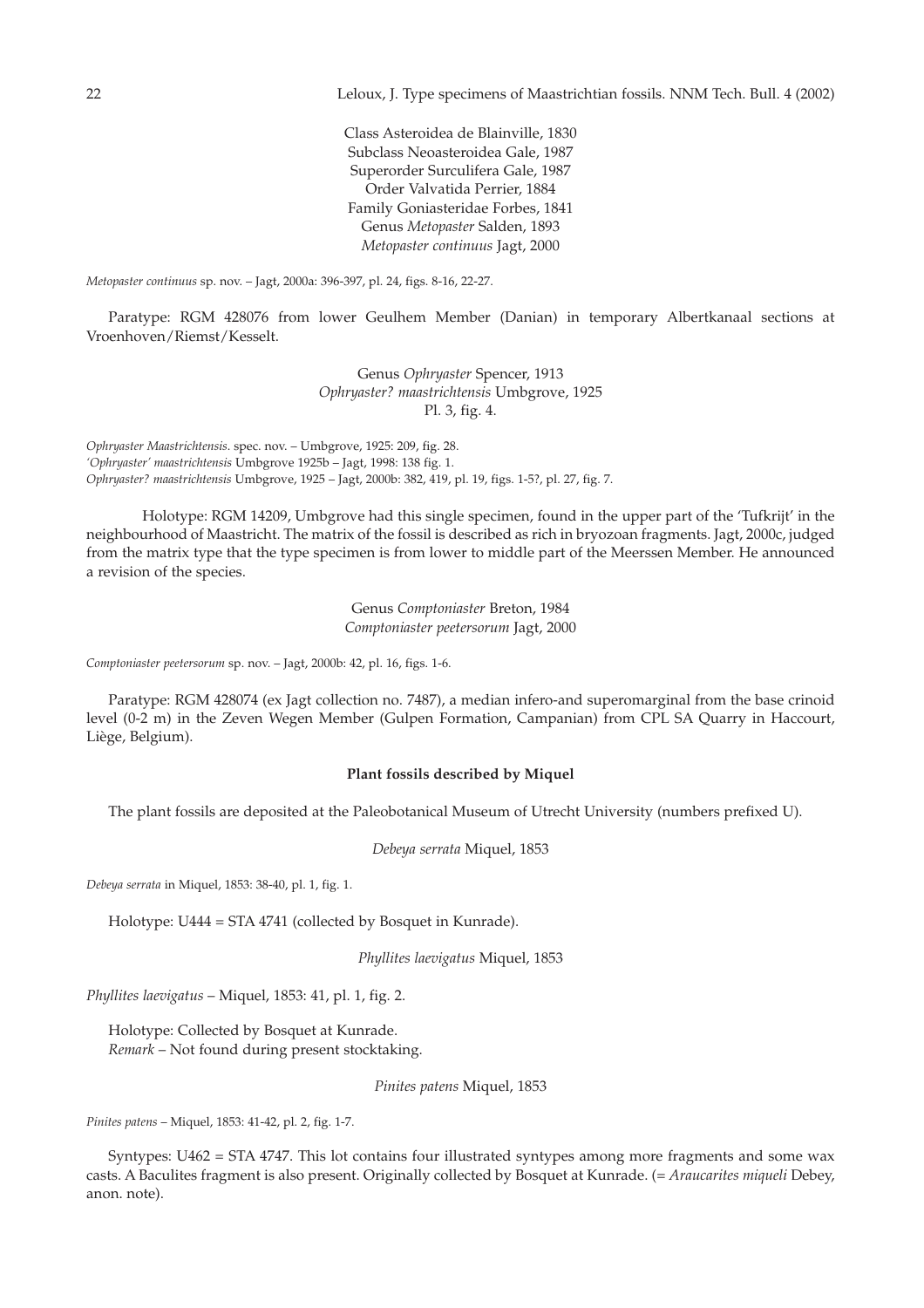*Cycadopsis cryptomerioides* Miquel, 1853

*Cycadopsis cryptomerioides* – Miquel, 1853: 42-44, pl. 3, fig. 1-6.

Syntypes: Three illustrated type specimens (pl. 3, fig. 1) show a specimen consisting of two fragments. The lower fragment of this figure is U430. The two specimens of figs. 2-3 are stored as U392. All three of them have Staring number 4748. Collected at Kunrade by Bosquet.The specimen of fig. 2 contains a *Baculites* fragment.

*Remark* – An anonymous remark on a small piece of paper in the library specimen of Miquel's publication at Leiden states that *C. cryptomerioides* could be the same as *Elatocladus elegans* (Corda) and referred to Kräusel, 1922.

### *Halocharis longifolia* Miquel, 1853

*Halocharis longifolia* – Miquel, 1853: 49-50, pl. 5, fig. 4-6.

Holotype: U1124 = STA 4749 (collected by Bosquet at the St Pietersberg, 'calcaire grossier à Silex gris, système sénonien').

## *Thalassocharis Bosqueti* Debey ex Miquel, 1853

*Thalassocharis Bosqueti* – Debey, 1850: 586.

*Thalassocharis Bosqueti* Debey mss. – Miquel, 1853: 50-51, pl. 6 fig. 1. *Thalassocharis Bosqueti*, forma *breviarticulata* – Miquel, 1853: 51, pl. 6 fig. 2. *Thalassocharis Bosqueti*, forma *lata* – Miquel, 1853: 51, pl. 6, fig. 3.

*Thalassocharis bosqueti* Debey ex Miquel – Voigt & Domke, 1955.

Holotype: U1126 = STA 4751 (collected by Bosquet from 'strato cretaceo silicifero' at St Pietersberg) is the holotype by monotypy of forma lata Miquel, 1853.

#### *Palmocarpon cretaceum* Miquel, 1853

*Palmocarpon cretaceum* – Miquel, 1853: 51-52, pl. 7.

Holotype: St Pietersberg. Miquel described this specimen from the Van Breda collection. This specimen is probably in London?

### *Culmites cretaceus* Miquel, 1853

*Culmites cretaceus* – Miquel, 1853: 53.

Holotype: U1125 = STA 4744 ('Culmites met Teredinen', collected by Bosquet at Kunrade).

*Delesserites Thierensi* Miquel, 1853

*Phyllites thierensi* Bosquet, mss. – Debey, 1851: 569. *Delesserites Thierensi* – Miquel, 1853: 54, pl. 1, fig. 4.

Holotype: STA 4757 (collected by Thierens from the 'Calcaire grossier à silex gris' of the St Pietersberg). This specimen was only mentioned by Debey as Phyllites thierensi Bosquet, mss, but not described. It was only sent on loan to Staring. Staring returned it to Thierens in 1854. No references could be found that Thierens returned it to Staring and no specimen is present in the palaeobotanical collections at Leiden and Utrecht which resembles the plate in Miquel, 1853.

*Chondrites Riemsdijcki* Miquel, 1853

*Chondrites Riemsdijcki* – Miquel, 1853: 55.

Type: 'In strato cretaceo silicifero prope Keutenberg apud Wilze (holle weg, bijna op den top van den berg in de hardere nieren van het kiezelig krijt) Van Riemsdijk et Laurent', (Miquel, 1853: 55), it was described without illustration. Wilze is probably an old spelling for Wijlre. It was not mentioned in Staring's catalogue. Specimen(s) not found during present stocktaking.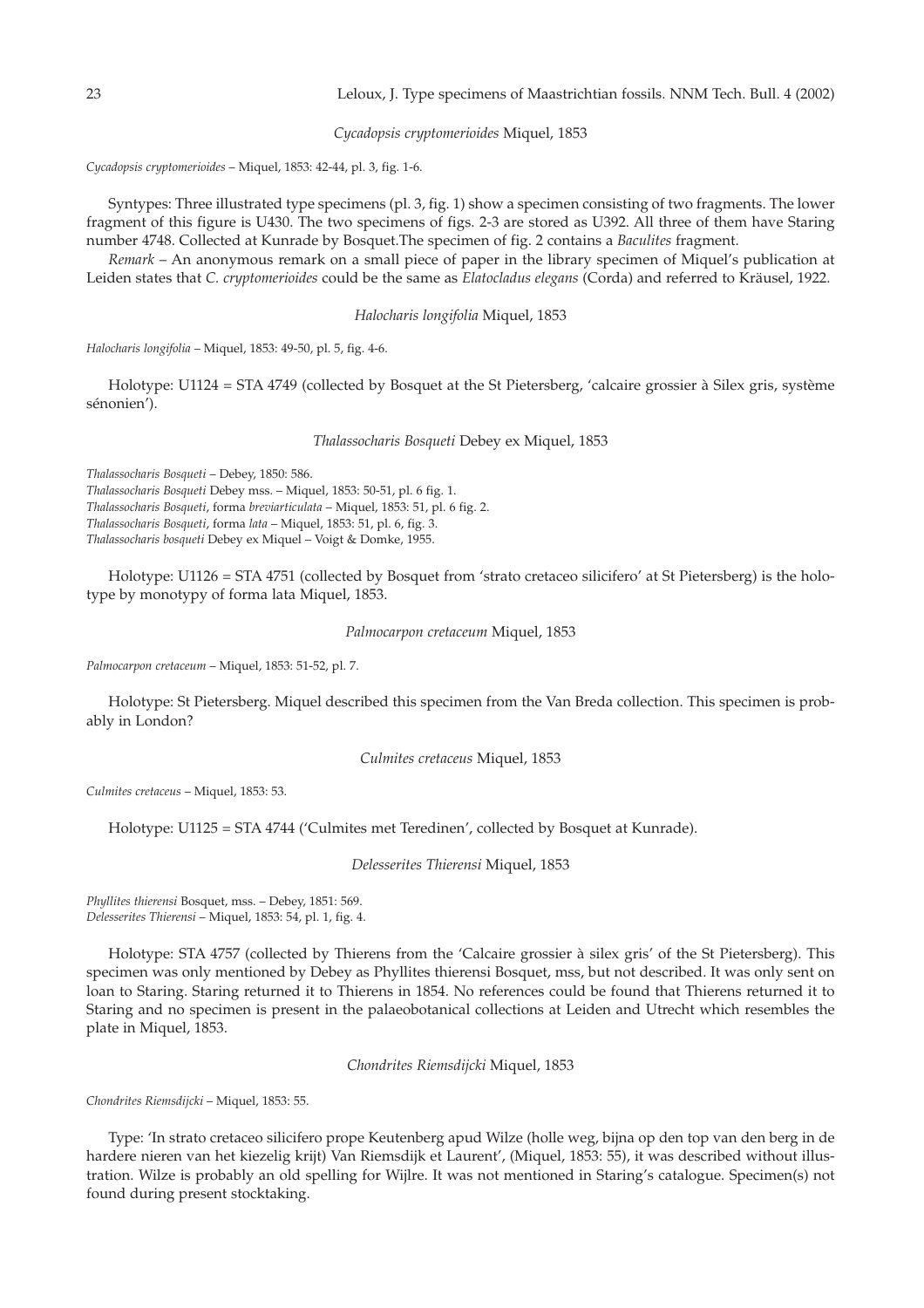# **Specimens of species erected by Bosquet and sent to Staring in 1863**

Introduction

In 1863 Staring received a large amount of material from Bosquet. Among this material are a lot of specimens of species erected by Bosquet in 1854, 1857 and 1859. Bosquet gave in his original publications illustrations of one or more specimens and dimensions of only one specimen, often the largest. He also listed the geographic and stratigraphic provenance.

Only those specimens in the Leiden collections that resembled the illustrations of Bosquet to a certain degree could be considered type specimens. Unfortunately no such specimens have been found.

The specimens presented in the list below were all identified by Bosquet as belonging to his new species and they all come from localities and stratigraphic levels mentioned in the original publication of the species. In theory it is possible that they belong to the type series. However, it is not possible to prove this beyond doubt, because Bosquet continued to collect material after publication of his papers. See also chapter 'Important names'.

> Phylum Arthropoda Linnaeus, 1753 Subphylum Crustacea Pennant, 1777 Class Thecostraca Gruvel, 1905 Subclass Cirripedia Burmeister, 1834 Superorder Thoracica Darwin, 1854 Order Pedunculata Newman, 1978 Superfamily Scalpelloidea Pilsbry, 1916 Family Scalpellidae Pilsbry, 1916 Subfamily Calanticinae Zevina, 1978 Genus *Brachylepas* Woodward, 1901 *Brachylepas guascoi* (Bosquet, 1857)

*Mitella guascoi* nov. spec. 1856 – Bosquet, 1857: 11-14, pl. 1, fig. 8, 9 *non* 10. *Mitella lithotryoïdes* nov. spec. 1856 – Bosquet, 1857: 23, pl. 3, fig. 6, 7, 8, 9 *non* 5 and 10. *Mitella lithotryoides* Bsq. – Bosquet, 1860. species no. 91. *Mitella Guascoi* Bsq. – Bosquet, 1860. species no. 95. *Brachylepas guascoi* (Bosquet) – Withers, 1935: 383-387.

Additional material in NNM: RGM 21252 (= STA 13922 '*Mitella lithotryoides* Bsq.' between Sibbe and Vilt, m4, rostrum).

*Remarks* – Bosquet, 1857, created two new species: *Mitella guascoi* and *M. lithotryoides*. Woodward, 1906, on the basis of Bosquet's illustrations of *M. lithotryoides,* transferred that species to *Brachylepas*. Since he did not find any close analogy between the extant genus *Lithotrya* and Bosquet's *M. lithotryoides* he proposed a new name for this species: *Brachylepas Bosquetii*. According to the Code Art. 11.6 this name was not made available by that act. Withers, 1935: 384 designated the scutum illustrated by Bosquet (1857: pl. 1, fig. 8) lectotype for *B. guascoi*. According to him it is stored in Brussels.He created *Calanthica (Scillaelepas) bosqueti* based on the scutum and an upper latus (which is really a tergum) of *Mitella lithotryoides* Bosquet (1857: pl. 3 figs. 5, 10). He regarded figs. 6 to 9 to belong to *Brachylepas guascoi* (Bosquet, 1857). The originals of Bosquet's pl. 1, figs. 8, 9 and pl. 3, figs. 6, 7 and 9 are stored in Brussels. Since Staring directly associated RGM 21252 with species 91 on Bosquet's list, one may conclude that species 91 is *Brachylepas guascoi*.

> Subfamily Scalpellinae Pilsbry, 1916 Genus *Virgiscalpellum* Withers, 1935 *Virgiscalpellum darwinianum* (Bosquet, 1854) Pl. 4, fig. 1.

*Scalpellum darwinianum* nov. spec. – Bosquet, 1854a: 46-49, pl. 3, fig. 6-12. *Scalpellum Darwini* Bsq. – Bosquet, 1860, species no. 102. *Scalpellum (Virgiscalpellum) darwinianum* (Bosquet) – Withers, 1935: 288-291. *Virgiscalpellum darwinianum* (Bosquet, 1854) – Jagt, 1994: 141

Additional material in NNM: RGM 27576 = STA 13928 (St Pietersberg, m17), carina with both ends broken off. *Remark* – Withers, 1935, designated the scutum (Bosquet, 1854: pl. 3, fig. 7) lectotype. However, he was unable to trace it in Brussels or in London.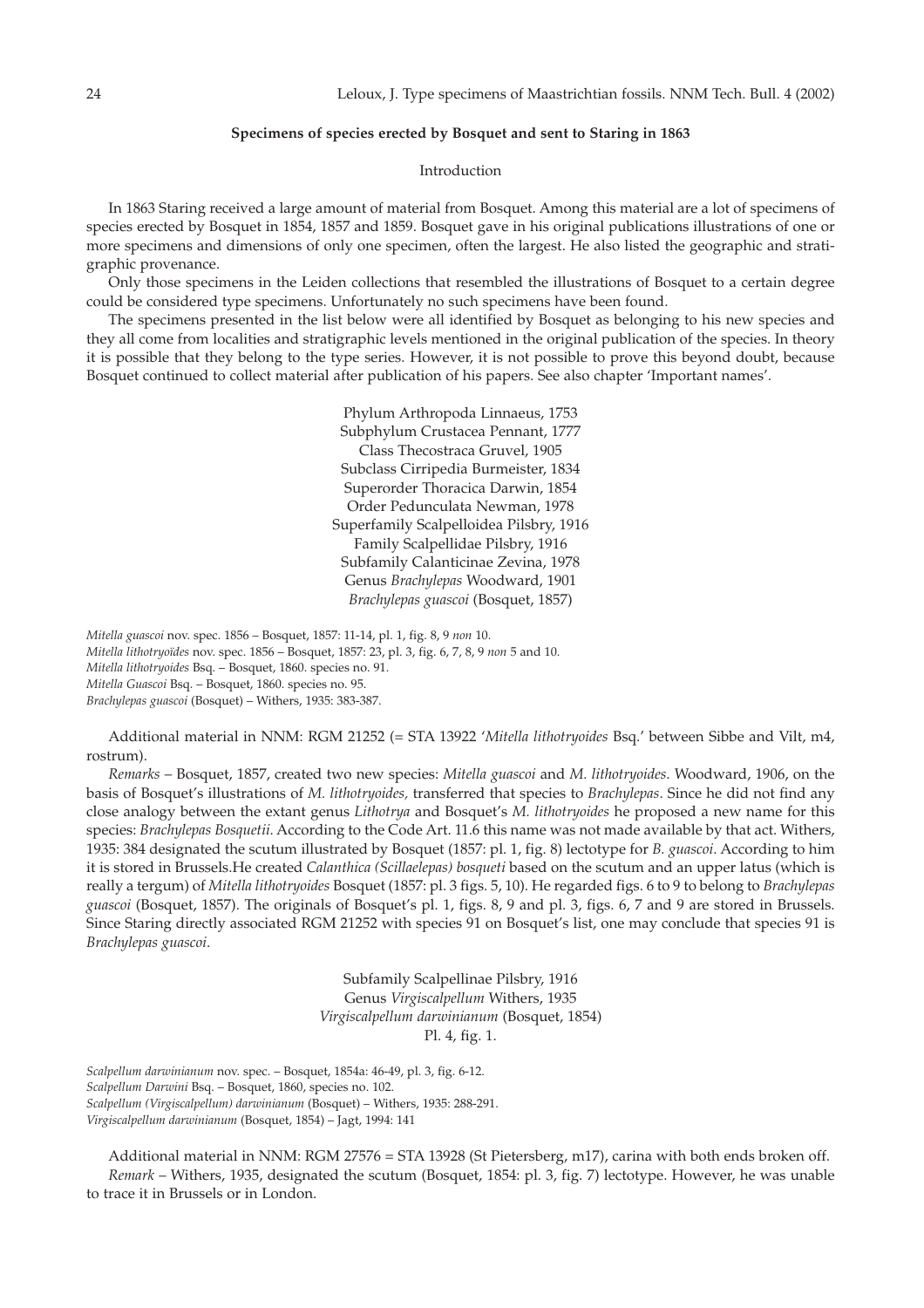*Virgiscalpellum hagenowianum* (Bosquet, 1854) Pl. 4, fig. 3.

*Scalpellum hagenowianum* nov. spec. 1853 – Bosquet, 1854a: 49-51, pl. 4, fig. 13-16. *S. Hagenowi* Bsq. – Bosquet, 1860, species no. 100. *Scalpellum (Virgiscalpellum) hagenowianum* (Bosquet) – Withers, 1935: 294-296.

*Virgiscalpellum hagenowianum* (Bosquet, 1854) – Jagt, 1994: 141.

Additional material in NNM: RGM 79998 (= STA 13927, St Pietersberg, m17, fragment of a left tergum). Bosquet based his description on a single complete right tergum, which he illustrated. He stated to have found many fragmented terga.

*Remark* – Withers, 1935, designated the carina (Bosquet, 1854: pl. 4, fig. 13) lectotype. He found this specimen in Brussels.

> Subfamily Arcoscalpellinae Zevina, 1978 Genus *Arcoscalpellum* Hoek, 1907 *Arcoscalpellum gracile* (Bosquet, 1854)

*Scalpellum gracile* nov. spec. 1853 – Bosquet, 1854a: 36-39, pl. 3, fig. 1-9. *S. maximum* Sowerby var. *gracile –* Bosquet, 1860, spec. nr. 105. *Scalpellum (Arcoscalpellum) gracile* (J. Bosquet) – Withers, 1935: 230-235, pl. 27, fig. 7. *Arcoscalpellum gracile* (Bosquet, 1854a) – Jagt, 1998: 124, pl. 15, fig. 20-22.

Additional material in NNM: RGM 27575 (= STA 13930, St Pietersberg, m17, fragment of a carina in matrix). *Remarks* – Withers, 1935, designated the carina (Bosquet, 1854: pl. 3, fig. 1) lectotype. He remarked that Bosquet's figures were more idealistic than accurate. He thought to have recognised the carina in the Bosquet collection in Brussels (Withers, 1935: pl. 27, fig. 7).

> *Arcoscalpellum pulchellum* (Bosquet, 1854) Pl. 4, fig. 2.

*Scalpellum pulchellum* nov. spec. – Bosquet, 1854a: 44, pl. 4, fig. 1-5. *Scalpellum pulchellum* Bsq. – Bosquet, 1860, species no. 103. *Scalpellum (Arcoscalpellum) pulchellum* (Bosquet) – Withers, 1935: 274-276, pl. 35, fig. 4-6 *Arcoscalpellum pulchellum* (Bosquet) 1854a – Jagt, 1998: 124, pl. 15, fig. 10.

Additional material in NNM: RGM 79996 (= STA 13929, St Pietersberg, m17, 'rare', a fragment of a tergum and a scutum. The latter probably represents another species).

*Remarks* – Withers, 1935, designted the tergum (Bosquet, 1854: pl. 4, fig. 1) lectotype. He could only find the three carinal latera (Bosquet, 1854: pl. 3, fig. 21, pl. 4, figs. 3-4) in Brussels. There he also found three fragmentary scuta, three terga, a broken rostrum and two broken rostral latera that were similar to the illustrations of Bosquet. He stated that Darwin got an upper half of a tergum (= I.15769, British Museum) from Bosquet in 1854. Withers stated that only the scutum, rostrum and tergum of Bosquet belonged to this species. The other valves belong to *Virgiscalpellum darwinianum* Bosquet, 1854.

> Class Ostracoda Latreille, 1802 Order Podocopida Müller, 1894 Suborder Platycopina Sars, 1866 Superfamily Kloedenelloidea Ulrich & Bassler, 1908 Family Cytherellidae Sars, 1866 Genus *Cytherelloidea* Alexander 1929 *Cytherelloidea denticulata* (Bosquet, 1854)

*Cytherella denticulata* nov. spec. 1853 – Bosquet, 1854a: 61-62, pl. 5, fig. 1a-d. *Cytherella denticulata* Bsq. – Bosquet, 1860: species no. 86. *Cytherelloidea denticulata* Bosquet – van Veen, 1932: 353.

Additional material in NNM: RGM 79967 (= STA 13918: Gronsveld, m8, a complete carapace and a single right valve, broken into two pieces).

*Remarks* – Bosquet illustrated a left valve from Gronsveld and a complete carapace from Bemelen. He found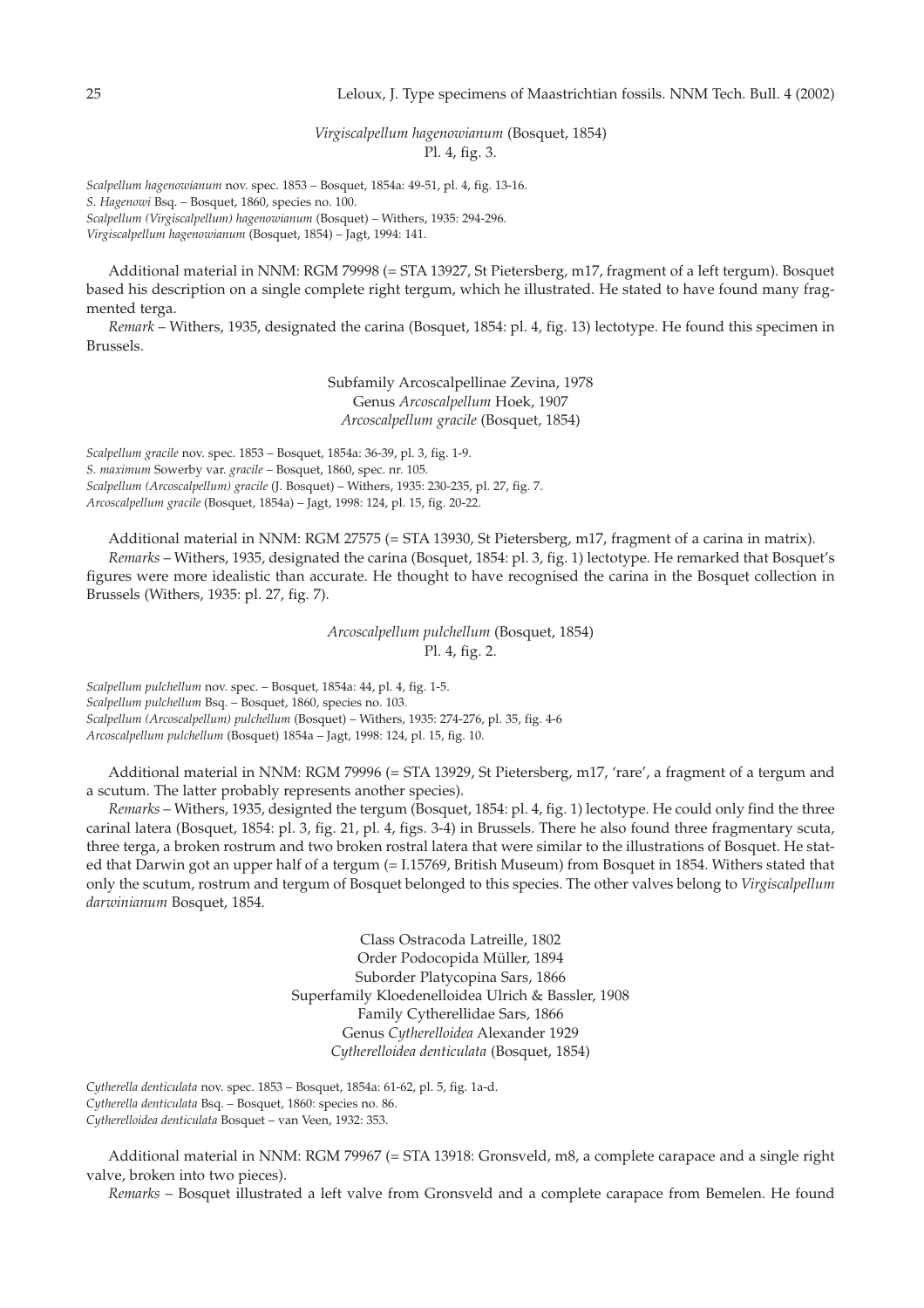them in the 'Système Maestrichtien à St. Pierre, à Gronsveld et à Bemelen; et dans le calcaire grossier à silex gris (Système Sénonien Dumont) entre St. Pierre et Petit-Lanaye'. In Brussels two cell slides are present I.G 4285.4 (a single valve and a complete carapace from St Pierre) and I.G. 4285.4a (from St Pierre and Gronsveld. However, this slide appeared to be empty). Remark: none of the slides in Brussels or Leiden contains the illustrated specimens. The Riemsdijk slides from Utrecht do not contain this species and Eager, 1967, did not mention it. Neither the Leiden nor the Brussels specimens can be regarded type specimens for certain.

> Superfamily Cytheroidea Baird, 1850 Family Bythocytheridae Sars, 1926 Subfamily Leguminocythereidinae Howe, 1961 Genus *Anticythereis* van den Bold, 1946 *Anticythereis euglypha* (Bosquet, 1854)

*Cythere euglypha* nov. spec. – Bosquet, 1854a: 84, pl. 5, fig. 7a-d. *Cythere euglypha* Bsq. – Bosquet, 1860: species no. 75. *Anticythereis euglypha* (Bosquet) – Deroo, 1966: 115.

Additional material in NNM: RGM 79969 = STA 13909 (Bemelen, m8, rare), a left valve and a complete carapace. *Remarks* – Bosquet illustrated a left valve and a complete carapace 'du Système Maestrichtien de Nedercanne'. In the text he stated that his material came from 'les couches à Bryozoaires du Système Maestrichtien à Nedercanne, à St. Pierre, à Gronsveld, à Bemelen, à Geulhem et à Fauquemont.' In Brussels there are three slides from the Bosquet collection containing this species, according to identifications of Bonnema in 1935. I.G. 4285.7-13f contains a right valve from 'Gronsveld, Bemelen, Fauquemont et St. Pierre'. I.G. 4285.12-2 contains 2 complete carapaces and a left valve from 'M. St. Pierre' and I.G. 4285.16 contains numerous well preserved single valves and complete carapaces from 'M. St. Pierre, Bemelen, Nedercanne'. The Utrecht collections did not contain this species. If the illustrated specimens of Bosquet survived, they could only be stored in cell slide I.G. 4285.16. The other three cell slides fit into the type series description.

> Subfamily Mauritsininae Deroo, 1962 Genus *Kikliocythere* Howe & Laurencich, 1958 *Kikliocythere labyrinthica* (Bosquet, 1854)

*Cythere labyrinthica* nov. spec. 1853 – Bosquet, 1854a: 103-104, pl. 7, fig. 3a-d. *Cythereis labyrinthica* Bsq. – Bosquet, 1860. species no. 50. *Kikliocythere labyrinthica* (Bosquet) – Deroo, 1966: 118.

Material in NNM: RGM 14709 (= STA 13898: 'St. Pietersberg, m4, rare', cell slide with three single valves, one broken. None resemble those illustrated).

Material in Utrecht: UU. IVAU.S3018: cell slide with one left valve from Nedercanne.

Material in KBIN, Brussels: KBIN.IG.4285.12-3 (cell slide with 6 complete carapaces, 3 left valves and 2 right valves from 'M.-St.–Pierre'). KBIN.IG.4285.41 (cell slide with many valves from mixed localities: 'Mont.-St.-Pierre, Nedercanne, Bemelen').

*Remarks* – The Brussels material is the best preserved. One left valve and a complete carapace from 'du Système Maestrichtien de St. Pierre' are illustrated by Bosquet from his own collection. He described the species as not so rare in 'le Système Maestrichtien à St. Pierre, à Nedercanne, à Gronsveld, à Keer, à Geulhem et à Fauquemont' and as very rare in 'la même Système à Kunraede'.

> Subfamily Pectocytherinae Hanai, 1957 Genus *Dolocythere* Mertens, 1956 *Dolocythere arenosa* (Bosquet, 1854)

*Cythere arenosa* nov. spec. 1853 – Bosquet, 1854a: 101, pl. 7, fig. 1a-d. *Cythereis? arenosa* Bsq. – Bosquet, 1860: species no. 53. *Dolocythere arenosa* (Bosquet) – Deroo, 1966: 122.

Material in the NNM: RGM 79962 (= STA 13900: Geulhem, m8, 4 single valves, one of them is broken into three pieces).

Material in Brussels: KBIN. IG. 4285.38 (cell slide with numerous valves from mixed localities: 'Nedercanne, St. Pierre, Bemelen' J.H. Bonnema identified those specimens in 1935 as *Monoceratina arenosa*, another cell slide with number 38a was found to be empty).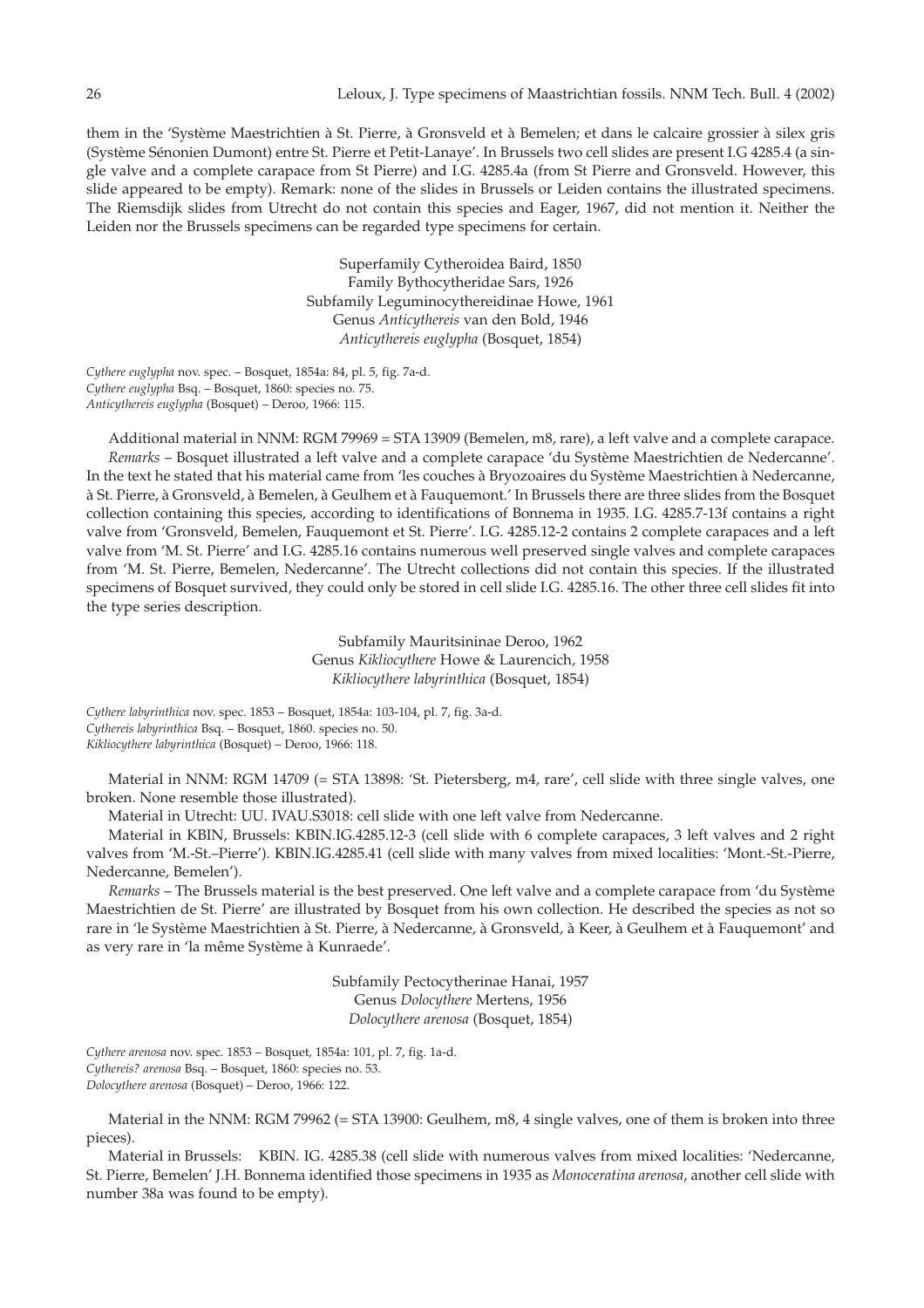*Remarks* – Bosquet illustrated one left valve and a complete carapace 'du Système Maestrichtien de Gronsveld'. He based the species on material from 'le Système Maestrichtien à Nedercanne, à St. Pierre, à Gronsveld, à Bemelen, à Geulhem et à Vieux-Fauquemont, et dans le Système Sénonien (calcaire grossier à silex gris ) entre St. Pierre et Petit-Lanaye'.

> Subfamily Protocytherinae Lubimova, 1955 Genus *Veenia* Butler & Jones, 1957 *Veenia striatocostata* (Bosquet, 1854)

*Cythere striato-costata* nov. spec. 1853 – Bosquet, 1854a: 87-88, pl. 5, fig. 8a-d. *C. striato-costata* Bsq. – Bosquet, 1854: species no. 72. *Veenia striatocostata* (Bosquet) – Deroo, 1966: 134.

Material in the NNM: RGM 79994 (= STA 13906: Valkenburg, m8, a cell slide containing two left valves, one of which is either very eroded or represents a different species).

Material in Brussels: KBIN.IG.4285.13-13 (cell slide, containing one left valve, determined by J.H. Bonnema 1935. Coll. Bosquet, between Sibbe and Vilt), KBIN.IG.4285.18-3 (ditto, but from Mont.-St.-Pierre, Bemelen or Gronsveld, not well preserved), KBIN.IG.4285.19 (cell slide, containing 4 complete carapaces and one left valve from Bemelen, these specimens are the best preserved).

*Remarks* – Bosquet stated that this species is 'assez rare et n'a encore été rencontrée que dans les couches à Bryozoaires du Système Maestrichtien à Bemelen, à Geulhem et à Fauquemont.' He illustrated a left valve and a complete carapace from Bemelen.

> Subfamily Trachyleberidinae Sylvester-Bradley, 1948 Genus *Trachyleberis* Brady, 1898 *'Trachyleberis' horridula* (Bosquet, 1854)

*Cythere horridula* nov. spec. 1853 – Bosquet, 1854a: 105-106, pl. 7, fig. 5a-d. *Cythereis horridula* Bsq. – Bosquet, 1860: species no. 49. *'Trachyleberis' horridula* (Bosquet) – Deroo, 1966: 169.

Material in the NNM: RGM 79976 (= STA 13897: Bemelen, m4, 'rare'), a cell slide with a right valve). Material in Brussels: KBIN.IG.4285.9-4 (cell slide with valve from 'Schin-op-de-Geul'), KBIN.IG.4285.43 (cell slide with several carapaces and valves from mixed localities: 'Mont.-St.-Pierre, Bemelen', fairly well preserved).

*Remarks* – Bosquet described this species as 'rare, et n'a été trouvée que dans le Système Maestrichtien à St. Pierre et à Bemelen.' He also found it at Ciply, and illustrated a left valve and a carapace from Bemelen from his own collection.

> Genus *Curfsina* Deroo, 1966 *Curfsina? orchidea* (Bosquet, 1854)

*Cythere orchidea* nov. spec. 1853 – Bosquet, 1854a: 98-99, pl. 6, fig. 9a-d. *Cythereis? orchidea* Bsq. – Bosquet, 1860: species no. 57. *Curfsina? orchidea* (Bosquet) – Deroo, 1966: 141.

Material in the NNM: RGM 79980 (= STA 13903: Nedercanne, m8, cell slide with a single carapace).

Material in Brussels: KBIN.IG.4285.34 (cell slide with two carapaces from Bemelen and Neerkanne, carapaces identified by J.H. Bonnema).

*Remarks* – Bosquet found this species only in 'les couches à Bryozoaires du Système Maestrichtien à Nedercanne, à St. Pierre, à Bemelen, à Geulhem et à Fauquemont.' He illustrated a left valve from Neerkanne and a carapace from Valkenburg.

> Genus *Kingmaina* Keij, 1957 *Kingmaina cristata* (Bosquet, 1854)

*Cythere cristata* nov. spec. 1853 – Bosquet, 1854a: 122-123, pl. 10 fig. 4a-d. *Cythereis cristata* Bsq. – Bosquet, 1860, species no. 33. *Kingmaina cristata* (Bosquet) – Deroo, 1966: 147.

Material in the NNM: RGM 79966 (= STA 13884, St Pietersberg, m17, 'very rare'), a right valve and an eroded valve of which it was unable to decide whether it was a left or a right valve.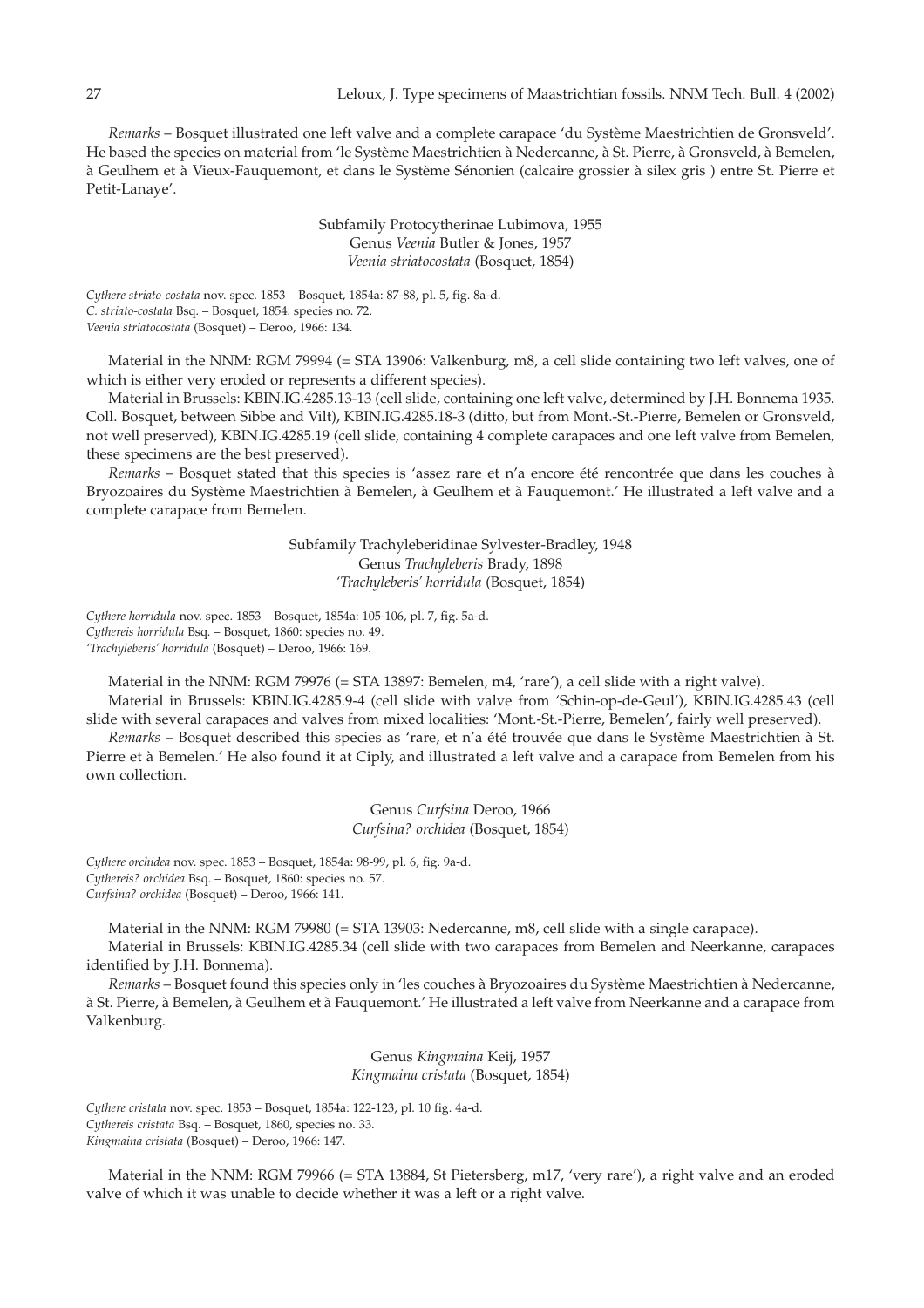Material in Brussels: KBIN.IG.4285.58 (cell slide with many valves from Neerkanne, Gronsveld, St Pietersberg, Bemelen, Keer, Geulhem, and Valkenburg).

*Remarks* – Bosquet noted: 'elle se rencontre dans le Système Maestrichtien à Nedercanne, à St. Pierre, à Gronsveld, à Bemelen, à Keer, à Geulhem et à Fauquemont; et dans le calcaire grossier à silex gris du Système Sénonien entre St. Pierre et Petit-Lanaye'. He illustrated a left valve and a carapace 'du terrain Maestrichtien de St. Pierre' from his own collection.

## *Kingmaina hagenowi* (Bosquet, 1854)

*Cythere hagenowi* nov. spec. 1853 – Bosquet, 1854a: 120-121, pl. 10, fig. 2a-d. *Cythereis Hagenovi* Bsq. – Bosquet, 1860. species no. 35. *Kingmaina hagenowi* (Bosquet) – Deroo, 1966: 148.

Material in the NNM: RGM 79974 (= STA 13886 Bemelen, m4, 'very rare', cell slide with 4 right valves and 2 left valves).

Material in Brussels: KBIN.IG.4285.7a-17b (cell slide with a left valve from 'St. Pierre'), KBIN.IG. 4285.56 (cell slide with numerous specimens from 'Nedercanne, Gronsveld, Mont.-St.-Pierre, Bemelen, Keer, Fauquemont', identified by J.H. Bonnema in 1935).

*Remarks* – 'Cette Cythere est peu commune dans le Système Maestrichtien à Nedercanne, à St. Pierre, à Gronsveld, à Bemelen, à Geulhem, à Fauquemont et à Vieux-Fauquemont.' Bosquet illustrated a left valve and a carapace 'du Système Maestrichtien de Gronsveld' from his own collection.

## *Kingmaina macroptera* (Bosquet, 1854)

*Cythere macroptera* nov. spec. 1853 – Bosquet, 1854a: 121-122, pl. 10, fig. 3a-d. *Cythereis macroptera* Bsq. – Bosquet, 1860. species no. 34. *Kingmaina macroptera* (Bosquet) – Deroo, 1966: 148.

Material in the NNM: RGM 79982 (= STA 13885, Bemelen, m4, a broken left valve).

Material in Brussels: KBIN.IG.4285.56-1 (cell slide containing one right valve, the label noted: 'déterm. J. H. Bonnema 1935, loc.: Neder-canne, Gronsveld, Mont.-St.-Pierre, Bemelen, Keer, Fauquemont').

*Remarks* – 'Cette singulière espèce est fort rare et n'a été trouvée qu'à Bemelen dans le Système Maestrichtien'. Bosquet illustrated a left valve and a carapace from his own collection.

> Genus *Limburgina* Deroo, 1966 Species *Limburgina semicancellata* (Bosquet, 1854)

*Cythere semicancellata* nov. spec. 1853 – Bosquet, 1854a: 112-113, pl. 7, fig. 9a-d. *C. semicancellata* Bsq. – Bosquet, 1860, species no. 43. *Limburgina semicancellata* (Bosquet) – Deroo, 1966: 158.

Material in the NNM: RGM 79992 (= STA 13892, Bemelen, m4, 1 right valve, 1 left valve and a broken valve of which it was unable to decide whether it was a left or a right valve).

Material in Brussels: KBIN.IG.4285.48 (cell slide with several specimens from mixed localities, the label noted: 'Neder-Canne, Bemelen, Mont.-St. Pierre, Geulhem, déterm. J., H. Bonnema 1935'.

*Remarks* – 'Elle est peu commune et a été trouvée dans la couche à Bryozoaires du terrain Maestrichtien à Nedercanne, à St. Pierre, à Bemelen et à Geulhem. Elle est très-rare dans le même Système à Kunraede'. Bosquet illustrated a left valve du Système Sénonien de St. Pierre and a carapace 'du même Système de Bemelen', both from his own collection.

> Genus *Planileberis* Deroo, 1966 *Planileberis lepida* (Bosquet, 1854)

*Cythere lepida* nov. spec. 1853 – Bosquet, 1854a: 99-100, pl. 6, fig. 11a-d. *Cythereis? lepida* Bsq. – Bosquet, 1860, species no. 55. *Planileberis lepida* (Bosquet) – Deroo, 1966: 164.

Material in the NNM: RGM 79980 (= STA 13902, St Pietersberg, m8).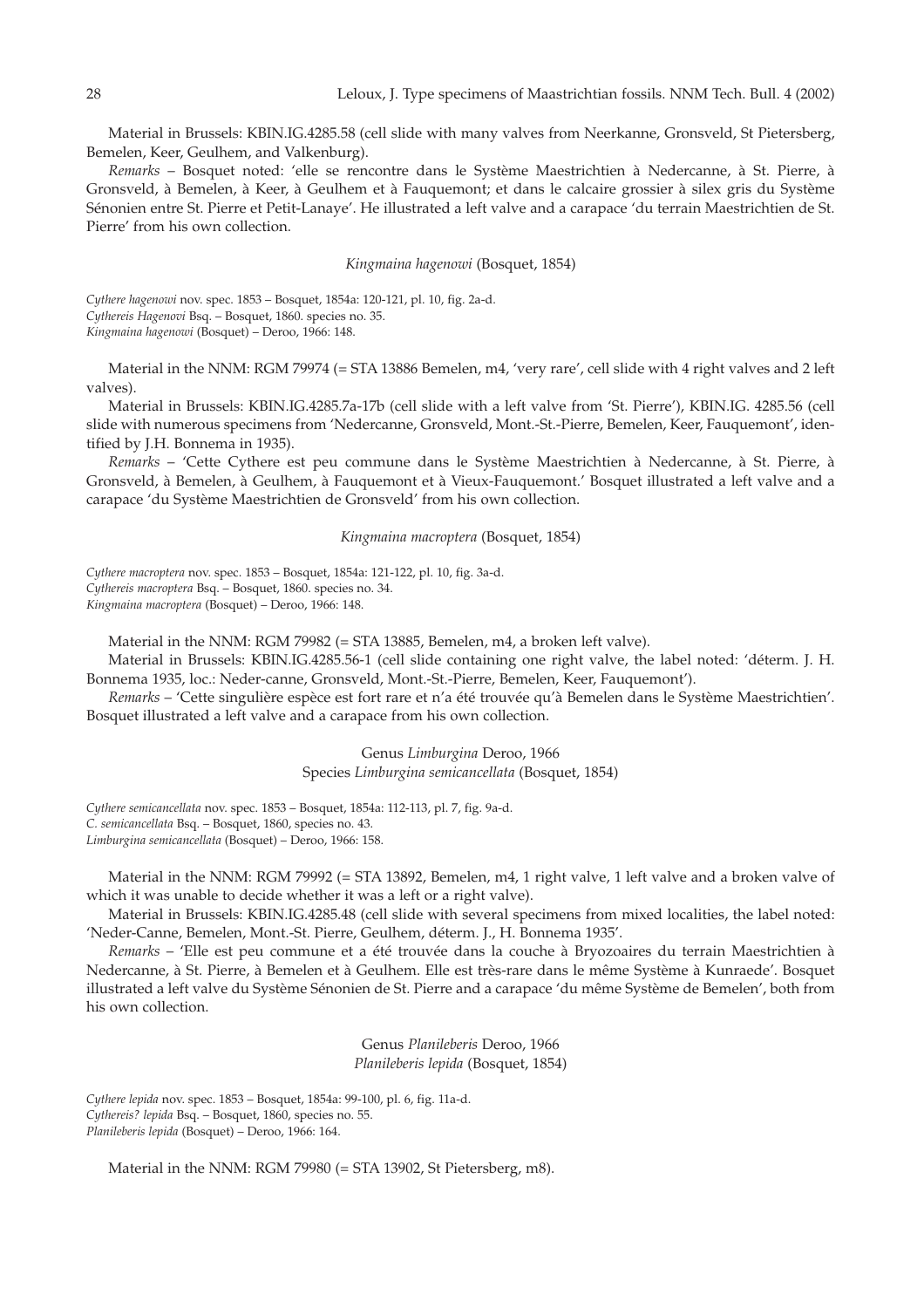# 29 Leloux, J. Type specimens of Maastrichtian fossils. NNM Tech. Bull. 4 (2002)

Genus *Spinoleberis* Deroo, 1966 *Spinoleberis eximia* (Bosquet, 1854)

*Cythere eximia* nov. spec. 1853 – Bosquet, 1854a: 106-107, pl. 7, fig. 6a-d. *Cythereis eximia* Bsq. – Bosquet, 1860: species no. 47. *Spinoleberis eximia* (Bosquet) – Deroo, 1966: 165.

Material in the NNM: RGM 79970 (= STA 13896, Valkenburg, m8).

Genus *Spongicythere* Howe, 1951 *Spongicythere? celleporacea* (Bosquet, 1854)

*Cythere celleporacea* nov. spec. 1853 – Bosquet, 1854: 111-112, pl. 7, fig. 8a-d. *Cythereis celleporacea* Bsq. – Bosquet, 1854: species no. 44. *Spongicythere? celleporacea* (Bosquet) – Deroo, 1966: 168.

Material in the NNM: RGM 79964 (= STA 13893, Geulhem, m8).

Phylum: Brachiopoda Dumeril, 1806 Subphylum Linguliformea Williams et al., 1996 Class Craniata Williams et al., 1996 Order Craniida Waagen, 1885 Superfamily Cranioidea Menke , 1828 Family Craniidae Menke, 1828 Genus *Ancistrocrania* Dall, 1877 *Ancistrocrania muelleri* (Bosquet, 1859) Pl. 4, fig. 6.

*Crania Mülleri* nov. spec. 1859 – Bosquet, 1859: 7-8, pl. 1, fig. 2a-d, pl. 2, fig. 7-10. *Crania Mülleri* Bosq. – Bosquet, 1860: species no. 539. *Crania (Ancistrocrania) mülleri* Bosquet, 1859 – Kruytzer, 1969: 23, fig. 7. *Ancistrocrania muelleri* (Bosquet 1859) – Simon, 1998: 130.

Material in the NNM: RGM 27741 (= STA 14007: Neerkanne, m4, 2 valves, one broken, stored in a glass tube). *Remarks* – Bosquet did not describe any particular specimen. He illustrated four dorsal valves from his own collection and one ventral valve from the collection of H. de Guasco. Kruytzer, 1969 designated a dorsal valve from the Bosquet collection lectotype (KBIN-IRScNB 84 Brach. Sec. I Crét. Etage Maestrichtien. Coll. Bosquet I.G. 4285).

*Ancistrocrania suessi* (Bosquet, 1859)

*Crania suessi* nov. spec. 1859 – Bosquet, 1859: 8-9, pl. 2, fig. 11-15 *Crania Suessi* Bsq. – Bosquet, 1860: species no. 540. *Crania (Ancistrocrania) suessi* Bosquet, 1859 – Kruytzer, 1969: 23-25. *Ancistrocrania suessi* (Bosquet, 1859) – Simon, 1998: 130

Material in the NNM: RGM 13518 (= STA 14008, St Pietersberg, m4, 2 valves in modern glass tube).

*Remarks* – Bosquet based this species on several dorsal valves. He gave the dimensions of the largest specimens that he found and illustrated five dorsal valves from his own collection. Kruytzer, 1969, designated a lectotype (KBIN-IRScNB 84 Brach. Sec. I Crét. Coll. Bosquet I.G. 4295). This lectotype is clearly not one of Bosquet's illustrated specimens.

> Genus *Isocrania* Jaekel, 1902 *Isocrania paucicostata* (Bosquet, 1859)

*Crania Ignabergensis* var. *paucicostata* Bosquet, 1859 – Bosquet, 1859: 15-18, pl. 1, fig. 5a-c, 6a-c. *Crania ignabergensis* Retzius var. *paucicostata* Bosquet – Kruytzer, 1969: 32-33. *Isocrania paucicostata* (Bosquet, 1859) – Winkler Prins, 1991: B32, fig. 181.

Material in the NNM: STA 14009 (St Pietersberg, m17). This lot was not found.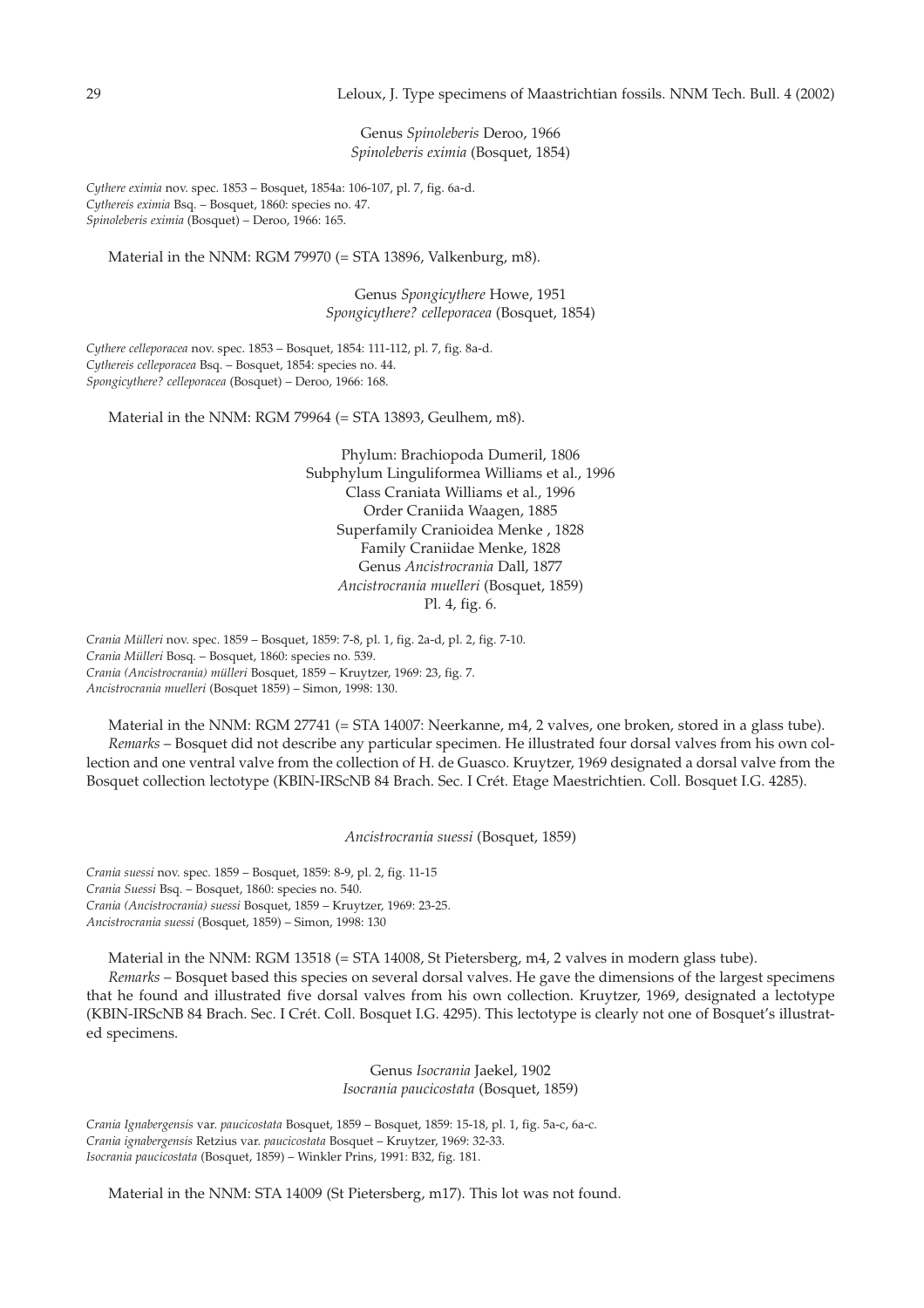Order Terebratulida Waagen, 1883 Suborder Terebratellidina Muir-Wood, 1955 Superfamily Terebratelloidea King, 1850 Family Megathyrididae Dall, 1870 Genus *Argyrotheca* Dall, 1900 *Argyrotheca faujasi* (Bosquet, 1859)

*Argiope faujasi* nov. spec. 1859 – Bosquet, 1859: 43-44, pl. 5, fig. 5-7. *Argiope Faujasi* Bosq*. –* Bosquet, 1860: species no. 555. *Argyrotheca faujasi* – Winkler Prins, 1991: B32, fig. 185.

Material in the NNM: STA 14017 (Neerkanne, m8), this lot was not found.

*Argyrotheca megatremoides* (Bosquet, 1859) Pl. 4, fig. 4.

*Argiope megatremoides* nov. spec. 1859 – Bosquet, 1859: 44-46, pl. 2, fig. 8-9. *Argiope megatremoides* Bosq. – Bosquet, 1860: species no. 556. *Argyrotheca megatremoides* (Bosquet) – Muir-Wood et al., 1965: H831.

Material in the NNM: RGM 13506 (= STA 14018, St Pietersberg, m8, 1 dorsal and 3 ventral valves in an original Staring slide. Not illustrated by Bosquet).

> Family Terebratellidae King, 1850 Genus *Terebratella* Orbigny, 1847 *'Terebratella' konincki* (Bosquet, 1854) Pl. 4, fig. 7.

*Rhynchora konincki* nov. spec. 1854 – Bosquet, 1854b: 201-203, fig. 7a-d, 8a-c. *Terebratella Konincki* Bosq – Bosquet, 1860: species no. 566. *'Terebratella' konincki* (Bosquet 1854b) – Simon, 1998: 132.

Material in the NNM: RGM 27733 (= STA 14028<sup>\*</sup>, St Pietersberg, m4, 4 complete specimens, two dorsal valves and one ventral valve in a glass tube).

> Family Platidiidae Thomson, 1927 Genus *Platidia* Costa 1852 *Platidia? suessi* (Bosquet, 1859)

*Terebratella* (*Morrisia?) suessi* nov. spec. 1859 – Bosquet, 1859: 49-50, pl. 5, fig. 15-18. *Morrisia? Suessi* Bosq*. –* Bosquet, 1860: species no. 558.

Material in the NNM: RGM 21237 (= STA 14020, between Sibbe and Vilt, m4). *Remark* – According to Muir-Wood et al., 1965: H833, *Morrisia* Davidson, 1852 is a subjective junior synonym of *Platidia* Costa, 1852.

> Subphylum Rhynchonelliformea Williams et al., 1996 Class Rhynchonellata Williams et al., 1996 Order Spiriferida Waagen, 1883 Suborder Thecideidina Elliott, 1958 Superfamily Thecideoidea Gray, 1840 Family Thecideidae Gray, 1840 Subfamily Lacazellinae Backhaus, 1959 Genus *Eolacazella* Elliott, 1953 *Eolacazella affinis* (Bosquet, 1859)

*Thecidium affine* nov. spec. 1859 – Bosquet, 1859: 25-26, pl. 3 fig. 2, 3a-b. *Thecidium affine* Bosq. – Bosquet, 1860: species no. 547.

*Lacazella (Vermiculothicidea) affinis* (Bosquet, 1859) – Backhaus, 1959: 44-46, pl. 3 fig. 7, pl. 6 fig. 10. *Eolacazella affinis –* Elliott, 1965: H859 (type species).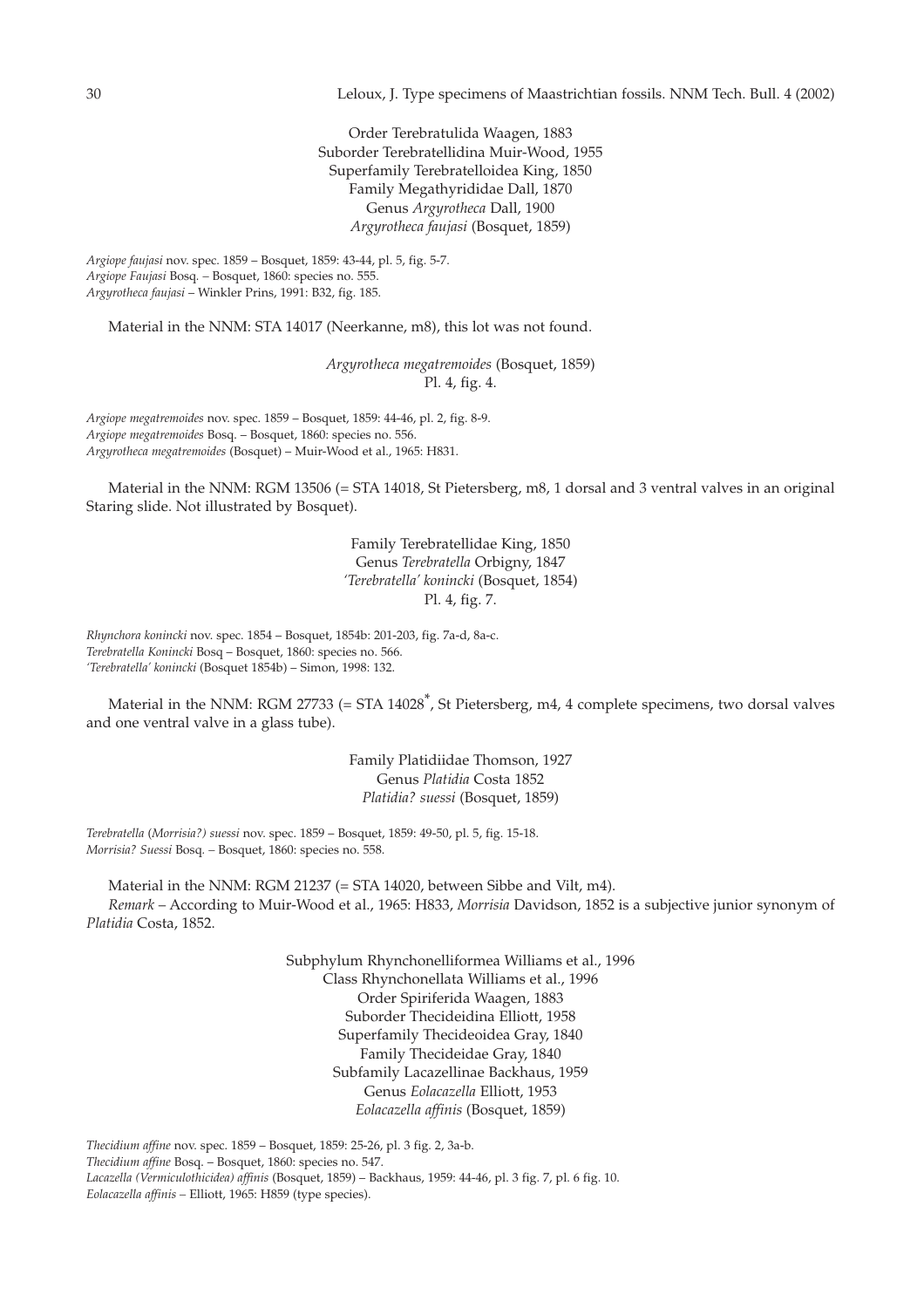Material in the NNM: RGM 13507 (= STA 14011, Valkenburg, m8, a cell slide containing one ventral and one dorsal valve).

Material in Brussels: KBIN.IG.4285 (a glass tube containing several valves, the label noted: '*L. affinis*?, Maestrichtien, Mont.-St.-Pierre').

*Remarks* – Bosquet, 1859, based this species on material, which he head collected from the 'couches à Bryozoaires moyenne et supérieure du Système Maestrichtien à St. Pierre, à Nedercanne, à Bemelen, à Geulheim et à Fauquemont'. He illustrated a complete specimen (fig. 2) and a ventral view of a dorsal valve (fig. 3). He gave the dimensions of the specimen of fig. 2. He did not indicate the provenance of that specimen. Backhaus, 1959, could not find any of Bosquet's specimens and therefore designated a neotype (Geol. Staatsinst. Hamburg, Typ. Cat. no. 696).

> Genus *Parathecidea* Backhaus, 1959 *Parathecidea? suessi* (Bosquet, 1859) Pl. 4, fig. 5.

*Thecidium suessi* n. sp. 1859 – Bosquet, 1859: 29-30, pl. 3, fig. 12-14a-b. *Thecidium Suessi* Bosq. – Bosquet, 1860: species no. 549. *Thecidiopsis (Parathecidea?) suessi* (Bosquet, 1859) – Backhaus, 1959: 66-67, pl. 7, fig. 1-4.

Material in the NNM: RGM 13510 (= STA 14013, St Pietersberg, m8, 1 dorsal and 2 ventral valves in a Staring cell slide). The original illustrations of Bosquet are somewhat idealised in comparison to the fossils. The ventral valves resemble figs 12, 13, however not convincingly. The dorsal valve does not resemble the illustration at all.

*Remarks* – Bosquet illustrated two ventral valves and a dorsal one. He found this species at all localities where the 'Couche à Bryozoaires moyenne et supérieure de la Système Maestrchtien' outcrops. He gave dimensions of one specimen: 'Longueur 5 mm, largeur et hauteur environ 3 mm. Backhaus could not find Bosquet's specimens and designated a neotype (Geol. Staatinst. Hamburg, Typ. Kat. no. 697).

> Family Thecidellinidae Elliott, 1958 Subfamily Thecidellininae Elliott, 1958 Genus *Bifolium* Elliott, 1948 *Bifolium longirostre* (Bosquet, 1859)

*Thecidium longirostre* nov. spec. 1859 – Bosquet, 1859: 33-34, pl. 4 fig. 4-6. *Thecidium longirostre* Bosq. – Bosquet, 1860: species no. 551. *Lacazella (Bifolium) longirostris longirostris* (Bosquet, 1859) – Backhaus, 1959: 37-39, pl. 2 fig. 5-6.

Material in the NNM: STA 14015 (Geulhem, m4), object not found in the NNM collections.

Material in Brussels: KBIN.IG.4285.22 (two glass tubes together with a handwritten label: '*Thecidium longirostre Bosq xxxnt figure. St. Pierre, etc: Syst. Maestrichtien*', which suggest that at least one of the specimens in these tubes is an illustrated specimen of Bosquet. If so, then the illustrations of Bosquet are truly very exaggerated. The two complete specimens in these tubes are less elongated than Bosquet's fig. 4 suggests).

*Remarks* – Bosquet based his description on material from Neerkanne, St Pietersberg, Gronsveld, Bemelen, Geulhem and Valkenburg. He illustrated two specimens from his own collection and gives dimensions of one specimen. Backhaus, 1959, found the specimen illustrated in Bosquet, 1859: fig. 4a in the KBIN- IRScNB, Brussels: Cat. Types IST 9590. He erroneously thought this specimen to be the holotype. Backhaus, 1959, described a new subspecies *L. (B.) longirostris parva* with the Curfs quarry at Geulhem as type locality. He did not mention this locality for *L. (B.) longirostris longirostris*

# **References**

Adrichem Boogaert, H.A. van & W.F.P. Kouwe, 1993-1994. Stratigraphic nomenclature of the Netherlands, revision and update by RGM and NOGPA Section H. Upper Cretaceous and Danian (Chalk Group). – Meded. Rijks Geol. Dienst, 50 (1994): 1-19, annex H1-H3.

Alber, H.J. & W.M.F., 1979. Litho-, Biostratigraphie und Palökologie der Oberkreide und Altteriärs (Präobersanton-Dan/Paläozän) von Aachen-Südlimburg (Niederlande, Deutschland, Belgien), Aspecte der Kreide Europas. – IUGS, A: 47-84.

Backhaus, E., 1959. Monographie der cretacischen Thecideidae (Brach.). – Mitt. Geol. Staatsinst. Hamburg 28: 5-90, pls. 1-7.

Baker, P.G., 1990. The classification, origin and phylogeny of thecideidine brachiopods. – Palaeontology 33, 1: 175-191.

Boekschoten, G.J., 1961. De verzameling van Riemsdijk. – Natuurhist. Maandbl., 50, 5-6: 57-60.

Bolli, H.M. & J.B. Saunders, 1954. Discussion of some Thecamoebina described erroneously as Foraminifera. – Contr. Cushman Found. Foram. Res., 5, 2: 45-52.

Bosquet, J.A.H., 1852. Description des Entomostracés fossiles des terrains tertiaires de la France et de la Belgique. – Mém. Cour. Mém. savants étr. pub. Acad. roy. Belg., 24: 1-142, 6 pls.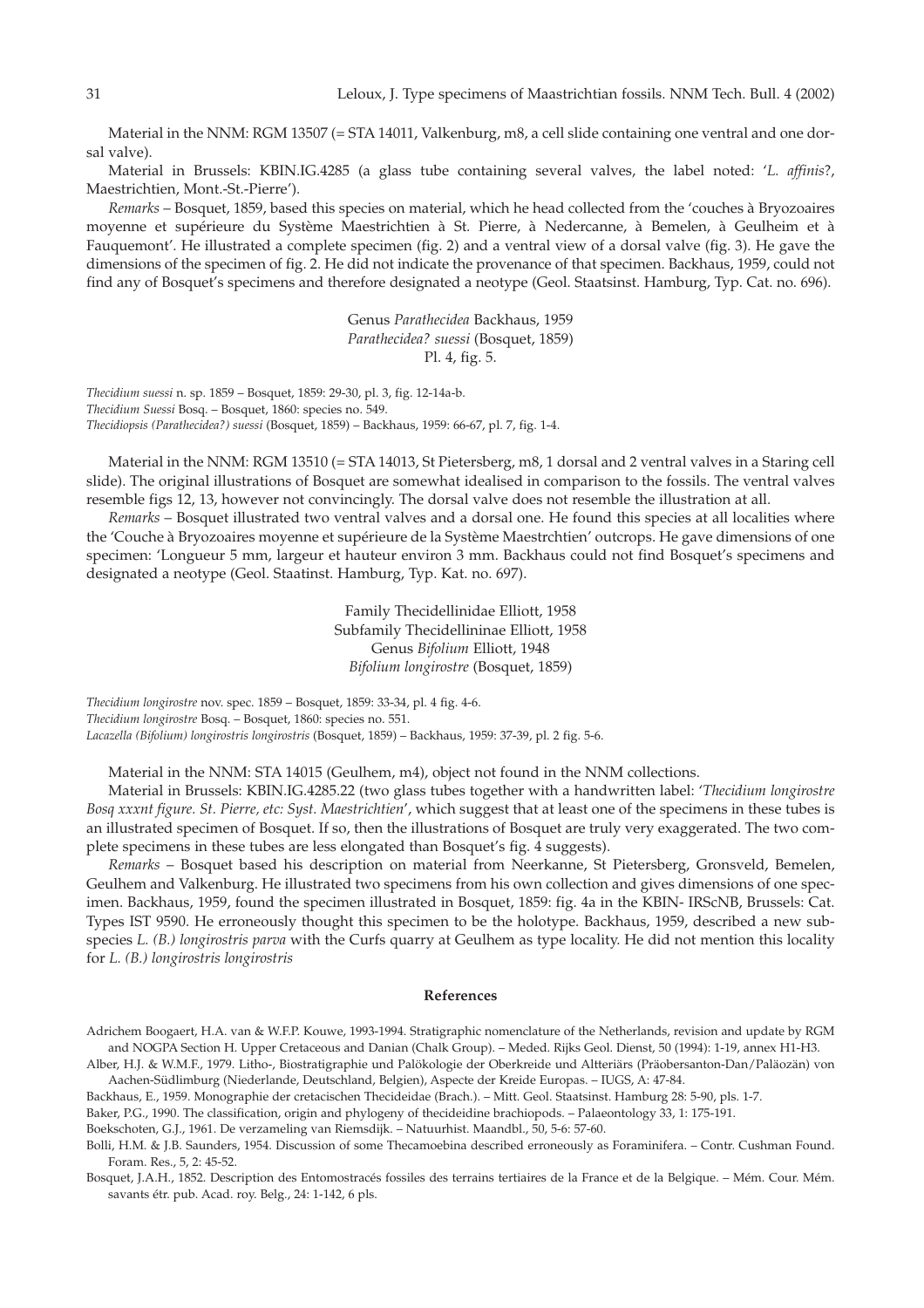- Bosquet, J.A.H., 1854a. Monographie des Crustacés fossiles du Terrain Crétacé du Limbourg. Verh. Commissie vervaardigen geol. Beschrijving Kaart Nederland, 2: 13-138, 10 pls (Kruseman, Haarlem).
- Bosquet, J.A.H., 1854b. Nouveaux brachiopodes du système Maestrichtien. Verh. Commissie vervaardigen geol. Beschrijving Kaart Nederland, 2: 197-203 (Kruseman, Haarlem).
- Bosquet, J.A.H., 1857. Notice sur quelques cirripèdes recemment découverts dans le terrain crétacé du duché de Limbourg. Les Heritiers Loosjes, Haarlem: ii+ 1-36, 3 pls.
- Bosquet, J.A.H., 1859. Monographie des Brachiopodes fossiles du terrain Crétacé supérieur du Duché de Limbourg. Première Partie. Craniadae et Terebratulidae (Subfamilia Thecidiidae). – Mém. description géol. Néerlande, 3: 1-50, 5 pls (Kruseman, Haarlem).
- Bosquet, J.A.H., 1860. Krijt van Limburg. Versteeningen. In: W.C.H. Staring, De Bodem van Nederland. De zamenstelling en het ontstaan der Gronden in Nederland ten behoeve van het algemeen beschreven. – Kruseman, Haarlem: 362-418.

Bruijn, G.J. de, 1969. J.G.S. van Breda (1788-1867), een vroeg Nederlands geoloog. – Grondboor & Hamer, 23, 2: 74-77.

Bruijn, G.J. de, 1974. Vroege beoefenaars van de geologie van Nederland. – Grondboor & Hamer 28, 2: 1-80.

- Deroo, G., 1966. Cytheracea (Ostracodes) du Maastrichtien de Maastricht (Pays-Bas) et des régions voisines; résultats stratigraphiques et paléontologiques de leur étude. – Med. Geol. Stichting, C, 2, 2: 11-197, 27 pls.
- Dhondt, A.V., 1971. Systematic revision of *Entolium*, *Propeamussium* (Amussidae) and *Syncyclonema* (Pectinidae, Bivalvia, Mollusca) of the European Boreal Cretaceous. – Bull. Kon. Belg. Inst. Natuurwet., 47, 32: 1-95, 4 pls.
- Dhondt, A.V., 1972. Systematic revision of the Chlamydinae (Pectinidae, Bivalvia, Mollusca) of the European Cretaceous Part 1: *Camptonectes.* – Bull. Kon. Belg. Inst. Natuurwet., 48, 3: 1-60, 2 pls.
- Dhondt, A.V., 1972. Systematic revision of the Chlamidinae (Pectinidae, Bivalvia, Mollusca) of the European Cretaceous part 2: *Lyropecten.* – Bull. Kon. Belg. Inst. Natuurwet., 48, 7: 1-81, 3 pls.
- Dhondt, A.V., 1973. Systematic revision of the subfamily Neitheinae (Pectinidae, Bivalvia, Mollusca) of the European Cretaceous. Kon. Belg. Inst. Natuurwet. Verh., 176: 1-101, 5 pls.
- Dhondt, A.V., 1973. Systematic revision of the Chlamydinae (Pectinidae, Bivalvia, Mollusca) of the European Cretaceous part 3: *Chlamys* and *Mimachlamys.* – Bull. Kon. Belg. Inst. Natuurwet., 49, 1: 1-134, 9 pls.
- Dhondt, A.V., 1975. Systematic revision of the Chlamydinae (Pectinidae, Bivalvia, Mollusca) of the European Cretaceous part 4: *Merklinia.* – Bull. Kon. Belg. Inst. Natuurwet., 51, 7: 1-38, 2 pls.
- Dhondt, A.V., 1979. *Tenuipteria geulemensis* (Mollusca: Bivalvia), an inoceramid species from the Upper Maastrichtian of the Sint Pietersberg Area, The Netherlands. – Ann. Soc. R. Zool. Belg., 108, 3-4: 141-149, 1 pl.
- Dhondt, A.V., 1983a. An inoceramid-like limid of Late Maastrichtian age from Maastricht. Bull. Kon. Belg. Inst. Natuurwet., 55, 3: 1- 10, 1 pl.
- Dhondt, A.V., 1983b. Tegulated inoceramids and Maastrichtian biostratigraphy. Newsletter Strat., 12, 1: 43-53, 1 pl.
- Dumont, A.H., 1849. Rapport sur la géologique du Royaume. Bull. Acad. R. Sci. Lettres Beaux-Arts Belg., 16, 2: 351-373.
- Eagar, S.H., 1967. Cretaceous and Tertiary Ostracoda from the collection of J. Bosquet. Revue Micropal., 10, 1: 15-21.
- Felder, W.M. & P.W. Bosch, 1998. Geologie van de St. Pietersberg bij Maastricht. Grondboor & Hamer, 52, 3: 53-63.
- Geyn, W.A.E. van de, 1944. Staring's medewerkers uit Limburg. Verh. Geol.-Mijnb. Genoot. Nederland Kol., Geol. Ser., 14: 205-214.
- Goldfuss, A., 1835. Petrefacta Germaniae tam ea, quae in Museo Universtatis regiae Borussicae Fridericiae Wilhelmiae Rhenanae servantur quam alia quaecunque in Museis Hoeninghusiano, Muensteriano Aliisque extant, iconobus et describtionibus illustrata. Abbildungen und Beschreibungen der Petrefacta Deutschlands und der angränzenden Länder unter Mitwerkung des Herrn Grafen Georg zu Münster herausgegeben von August Goldfuss, Zweiter Theil. – Arnz & Comp., Düsseldorf, 1834-1840: 1-312.
- Gorsel, J.T. van, 1978. Late Cretaceous orbitoidal foraminifera. In: R.H. Hedley & C.G. Adams (eds) Foraminifera, vol. 3. Academic Press, London etc.: 1-120.
- Hartog, J. C. den, in prep. Biographical notes on Dr. J. Hofker 1898-1991 and a list of his publications. Zool. Meded.
- Heijden, A.A. van der, W. in 't Hout, C. Homburg & J. Idema. 1989. Koralen uit het Maastrichtien. In: Fossielen uit de Formatie van Maastricht deel 2. – Geode, 22, 2: 34-49.
- Hofker, J. sr, 1926. Die Foraminiferen aus dem Senon Limburgens. V. Natuurhist. Maandbl., 15, 7: 79-82.
- Hofker, J. sr, 1951. On Foraminifera from the Dutch Cretaceous. Publ. Natuurhist. Genoot. Limburg, 4: 1-40.
- Hofker, J. sr, 1955a. Foraminifera of Southern Limburg, Netherlands. I. *Lockhartia roestae* (Visser). Natuurhist. Maandbl., 44, 1: 4-5.
- Hofker, J. sr, 1955b. Foraminifera of Southern Limburg, Netherlands. II, *Pseudoparrella alata* (Marsson). Natuurhist. Maandbl., 44, 3- 4: 25-27.
- Hofker, J. sr, 1955c. Foraminifera of Southern Limburg, Netherlands. VII, *Nonionella cretacea* (Reuss) (non Cushman). Natuurhist. Maandbl., 44, 9-10: 99-101.
- Hofker, J. sr, 1957. Foraminifera of Southern Limburg, Netherlands. XXX, *Rotorbinella mariei* (Van Bellen). Natuurhist. Maandbl., 46, 9- 10: 123-124.
- Hofker, J. sr, 1958. Foraminifera of Southern Limburg, Netherlands. XXXVII, *Linderina visserae* nov. spec. Natuurhist. Maandbl., 47, 9-10: 125-127.
- Hofker, J. sr, 1959. Les Foraminifères des craies tuffoides de Charente et Dordogne de l'Aquitaine, France du Sud-Ouest. Congr. Soc. savantes, Dijon, 1959: 253-368.
- Hofker, J. sr, 1961. Foraminifera of Southern Limburg, Netherlands. LIII, Some smaller Rotaliid species from the holes in the hardground over the Md in the quarry Curfs, near Houthem, Westside. – Natuurhist. Maandbl., 50, 5-6: 63-67.
- Hofker, J. sr, 1962. Foraminifera of Southern Limburg, Netherlands. LIX, The genus *Nonionella* in the Upper Cretaceous of Holland. Natuurhist. Maandbl., 51: 35-37.
- Hofker, J. sr., 1966. Maestrichtian, Danian and Paleocene Foraminifera. Palaeontographica, A, Suppl.-Bd, 10: 1-375, 86 pls.
- International Commission on Zoological Nomenclature, 1999. International code of zoological Nomenclature. Intern. Trust Zool. Nomencl., c/o The Natural History Museum: 1-306.
- Jagt, J.W.M., 1994. Nogmaals Joseph de Bosquet en zijn cirrips. Natuurhist. Maandbl., 83, 7-8: 140-144.
- Jagt, J.W.M. & Mart J.M. Deckers, 1998. Zeelelies, slangsterren en zeesterren. Grondboor & Hamer, 52, 4/5: 138-139, pl. 22.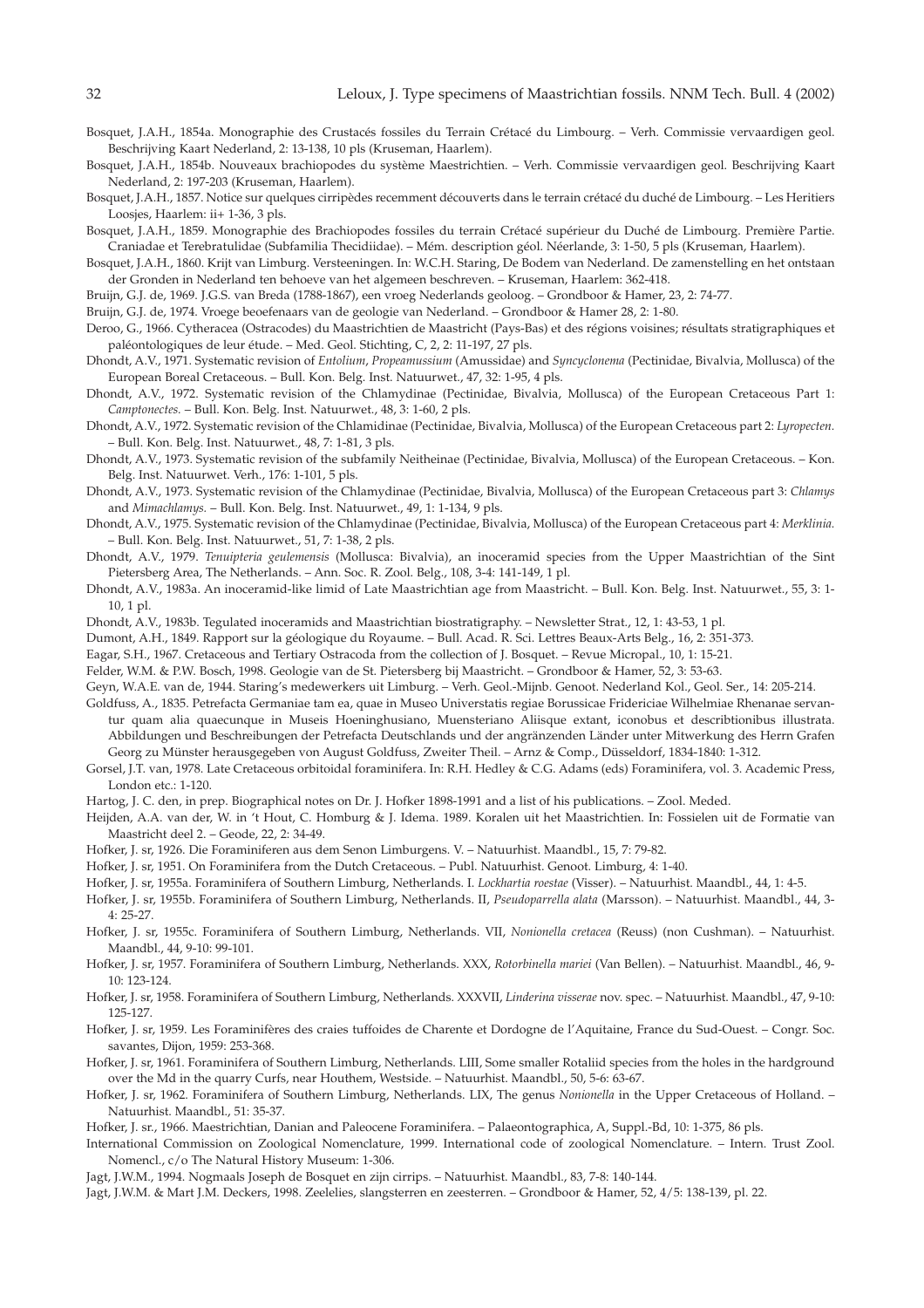Jagt, J.W.M., 1998. Eendenmossels en zeepokken. – Grondboor & Hamer, 52, 4/5: 124-125, pl. 15.

- Jagt, J.W.M., 1999. Late Cretaceous Early Palaeogene echinoderms and the K/T boundary in the southeast Netherlands and northeast Belgium. Part 1: Introduction and stratigraphy; Part 2: Crinoids. – Scripta Geol., 116: 1-255, 46 pls.
- Jagt, J. W. M., 2000a. Late Cretaceous Early Palaeogene echinoderms and the K/T boundary in the southeast Netherlands and northeast Belgium. Part 4: Echinoids. – Scripta Geol., 121: 181-375, 30 pls.
- Jagt, J. W. M., 2000b. Late Cretaceous Early Palaeogene echinoderms and the K/T boundary in the southeast Netherlands and northeast Belgium. Part 5: Asteroids. – Scripta Geol., 121: 376-503, 27 pls.
- Jagt, J.W.M. & A.W. Janssen, 1988. *Jouannetia* (Bivalvia, Pholadidae) and *Neritopsis* (Gastropoda, Neritopsidae), two molluscs from the Danian (Paleocene) of the Maastricht area (SE Netherlands and NE Belgium). – Meded. Werkgr. Tert. Kwart. Geol., 25, 2-3: 163- 174, 2 pls.
- Kennedy, W.J. & J.W.M. Jagt, 1995. Lower Campanian heteromorph ammonites from the Vaals Formation around Aachen, Germany and adjacent parts of Belgium and The Netherlands. – N. Jahrb. Geol. Paläont., Abh. 197: 275-294.
- Kruytzer, E.M. & M. Meijer, 1958. On the occurrence of *Crania brattenburgica* (v. Schotheim 1820) in the region of Maastricht (Netherlands)(Brachiopoda, Inarticulata). – Natuurhist. Maandbl., 47, 11-12: 135-141.

Kruytzer, E.M., 1963. J. Bosquet Apotheker en Paleontoloog 1814-1880. – Natuurhist. Maandbl., 52, 7-8: 95-103.

- Kruytzer, E.M., 1969. Le genre *Crania* du Crétacé supérieur et du Post-Maastrichtien de la province de Limbourg Néerlandais (Brachiopoda, Inarticulata). – Publ. Natuurhist. Genoot. Limburg, 19, 3: 1-42.
- Loeblich, A.R. jr & H. Tappan, 1988. Foraminiferal genera and their classification, v. 1. Van Nostrand Reinhold, New York: i-x, 1-970.
- Mac Gillavry, H.J., 1963. Phylomorphogenesis and evolutionary trends of Cretaceous orbitoidal Foraminifera. In C.W. Wagner et al*.* (eds), Evolutionary trends in Foraminifera. A collection of papers dedicated to I. M. van der Vlerk on the occasion of his 70th birthday. – Elsevier Publ. Co., Amsterdam, London, New York: 139-197.
- Miquel, F. A. W., 1853. De fossiele planten van het Krijt in het Hertogdom Limburg. Verh. Commissie geol. beschrijving kaart Nederland, v. 1, Kruseman, Haarlem: 33-56, 7 pls.
- Muir-Wood, H.M., F.G. Stehli, G.F. Elliott & K. Hatai, 1965. Terebratulida. In: A. Williams et al. H: Brachiopoda. Treatise on Invertebrate Paleontology. – Geol. Soc. America & Univ. Kansas Press, New York: H728-H857.
- Raadshoven, B. van, 1940. Foraminiferen uit het Senoon van Limburg. Natuurhist. Maandbl., 29, 1: 11-12.
- Roelofs, M., (1981). François Frederik Thierens' werkzaamheden ten behoeve van de commissie voor de Geologische Kaart van Nederland, alsmede twee catalogi van de door hem verzamelde fossielen, Biologie. – Mscrt. Thesis, Katholieke Univ. Nijmegen: 1-297.
- Simon, E., 1994. *Kingenella pseudohebertiana* (Peron, 1894), a widely distributed Maastrichtian species. Bull. Kon. Belg. Inst. Natuurwet., 64: 159-175, 4 pls.
- Simon, E., 1998. Brachiopoden. Grondboor & Hamer, 52, 4/5: 130-133, pls 18-19.
- Staring, W.C.H., 1852-1864. Lijst der Voorwerpen ten behoeve der Geologie van Nederland op het Paviljoen te Haarlem van 1852 tot 1864 bijeengebragt door Dr. W. C. H. Staring.
- Staring, W.C.H., 1860. De bodem van Nederland : de zamenstelling en het ontstaan der gronden in Nederland ten behoeve van het algemeen beschreven, v. 2. – Kruseman, Haarlem: 1-480.
- Tuuk, L.A. van der, 1982. A Maastrichtian Conchorynch (*Conchorhynchus limburgicus* n. sp., Cephalopoda) from Limburg, The Netherlands. – Geol. & Mijnbouw 61: 179-182.
- Tuuk, L.A. van der, 1985. Note on a new rhyncholite from the Maastrichtian of Limburg, The Netherlands. Geol. & Mijnbouw, 64, 2: 205-209.
- Ubaghs, C., 1881. Notice biographique sur J.-A.-H. Bosquet. Ann. Soc. géol. Belg., 8: 20-26.
- Umbgrove, J.H.F., 1925a. De Anthozoa uit het Maastrichtsch Tufkrijt. Leidse Geol. Meded. 1, 1: 83-126, pls 8-11.
- Umbgrove, J.H.F., 1925b. Asteroidea uit het Maastrichtsche Tufkrijt. Verh. Geol.-Mijnb. Genoot. Nederland Kol., Geol. Ser., 7: 207- 212, 1 pl.
- Umbgrove, J.H.F., 1926. Die Korallenfauna der Maastrichter Tuffkreide. Centralbl. Min. Etc., B, 11: 414-416.
- Umbgrove, J.H.F., 1956. Ons land zeventig millioen jaar geleden. Levensschetsen uit de Krijtperiode. M. Nijhoff, The Hague: 1-150.

Vaught, K.C., 1989. A classification of the living Mollusca. – Amer. Malacol. Inc., Melbourne: i-xii, 1-195.

- Veen, J.E. van, 1932. Die Cytherellidae der Maastrichter Tuffkreide und des Kunrader Korallenkalkes von Süd-Limburg. Verh. Geol.- Mijnb. Genoot. Nederland Kol., Geol. Ser., 9, 5: 317-364.
- Veldink, J.G., 1970. W.C.H. Staring 1808-1877 geoloog en landbouwkundige. Centrum Landbouwpubl. Landbouwdoc., Wageningen: 1- 206 (Doctor's Thesis Univ.Wageningen)
- Visser, W.A., 1937. De stratigraphische verspreiding der Foraminiferen in het Limburgse Senoon. Natuurhist. Maandbl., 26: 72-74, 87, 88, 96-99, 111-114.

Visser, A.M., 1950. Monograph on the foraminifera of the Type-Locality of the Maestrichtian (South-Limburg, Netherlands). – Leidse Geol. Meded., 16 (1951): 197-359, 11 pls (Doctor's Thesis Leiden University).

- Vlerk, I.M. van der & Ph.H. Kuenen, 1954. Levensbericht van Johannes Herman Frederik Umbgrove (5 Februari 1899 14 Juni 1954). Geol. & Mijnbouw, N.S., 16, 8: 339-346.
- Vogel, F. 1892. Das Ober-Senoon von Irnich am Nordrand der Eifel. Dissertation Univ. Bonn, 1-106.
- Vogel, F., 1895. Beiträge zur kenntniss der Holländischen Kreide I. Lamellibranchiaten aus der Oberen Mucronatenkreide von Holländisch Limburg. – Samml. Geol. Reichsmus. Leiden, neue Folge, 2, 1: 1-49, pls 1-2.
- Voigt, E. & W. Domke, 1955. *Thalassocharis bosqueti* Debey ex Miquel, ein strukturell erhaltenes Seegras aus der holländischen Kreide. Mitt. Geol. Staatsinst. Hamburg, 24: 87-102.
- Weijden, W.J.M. van der, 1943. Die Macrofauna der Hervenschen Kreide mit besonderer Berücksichtigung der Lammellibranchiaten. Meded. Geol. Stichting, C, 4, 2, 1: 3-139, 15 pls.
- Williams, A., S.J. Carlson, C.H.C. Brunton*, et al.*, 1996. A supra-ordinal classification of the Brachiopoda. Philosophical Transactions of the Royal Society of London B351: 1171-1193.
- Winkler Prins, C.F., 1989-1991. Brachiopoden. Gea, 24, 2: B29-B36.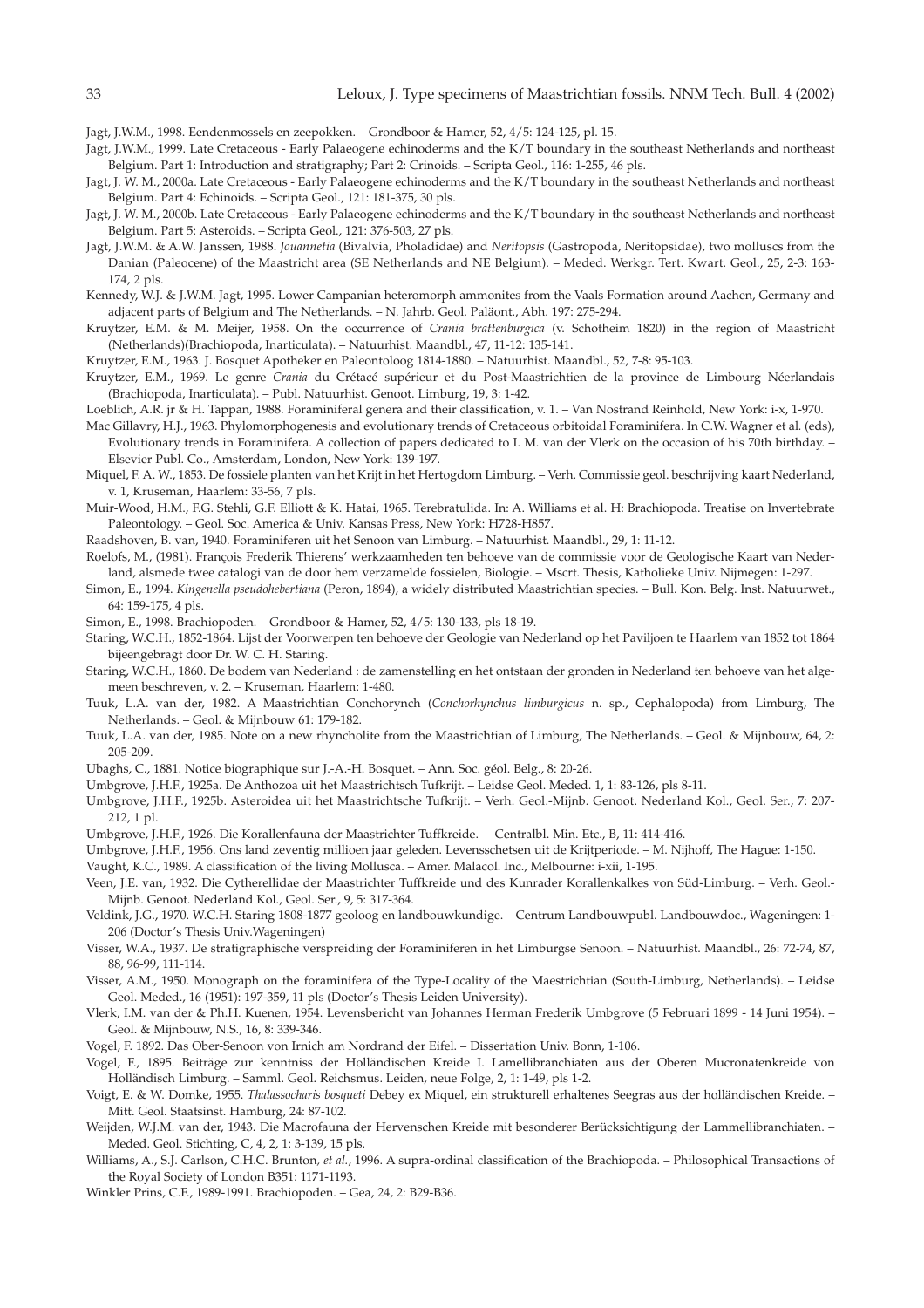Withers, T.H., 1935. Catalogue of Fossil Cirripedia in the Department of Geology. Vol. II. Cretaceous, v. 2. – Br. Mus. (Nat. Hist.), London: 1-535.

Woodward, H., 1906. Cirripedes from the Trimmingham Chalk and other localities in Norfolk. – Geol. Mag., N.S., V, 3, 8: 337-353.

Zullo, V.A., E.E. Russell & F.F. Mellen, 1987. *Brachylepas* Woodward and *Virgiscalpellum* Withers (Cirripedia) from the Upper Cretaceous of Arkansas. – Jour. Paleont., 61, 1: 101-111.

Revised manuscript received 21 January 2001.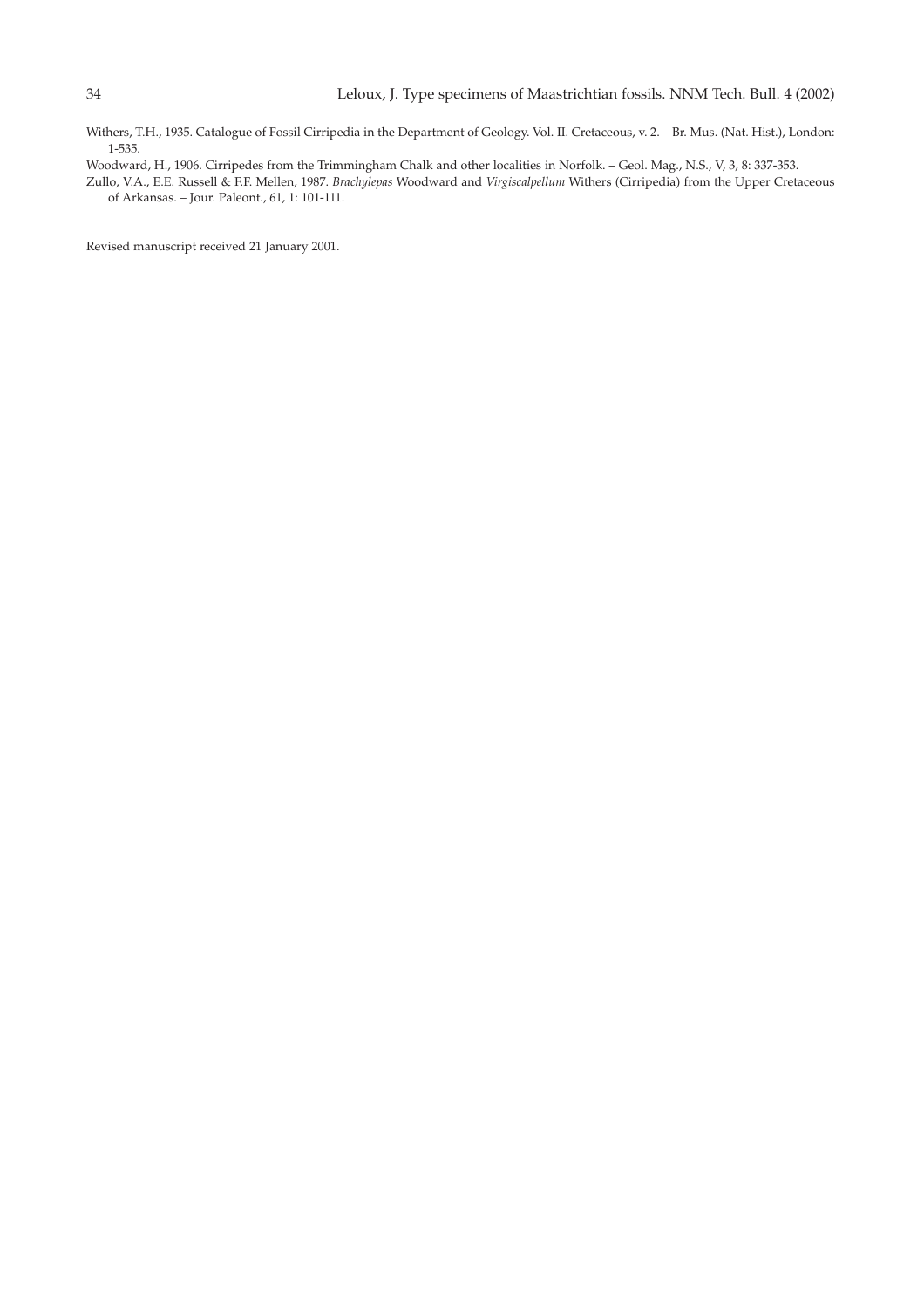

# **Corals**

Fig. 1. *Dimorphastrea solida* Umbgrove, 1925 **(syntype)**, RGM 29059, collected by Umbgrove; the bar just above the picture is 1 cm.

Fig. 2. *Montipora cretacea* Umbgrove, 1925 **(holotype by monotypy)**, RGM 29072, collected by Umbgrove at Maastricht; the bar right from the picture is 1 mm.

Fig. 3. *Placosmilia robusta* Umbgrove, 1925 **(syntype)**, RGM 29036, St. Pietersberg; the bar is 1 cm.

Fig. 4. *Favia maastrichtensis* Umbgrove, 1925 **(holotype by monotypy)**, LH Wageningen 1227, collected at Keerderberg in 1910; the bar is 1 cm.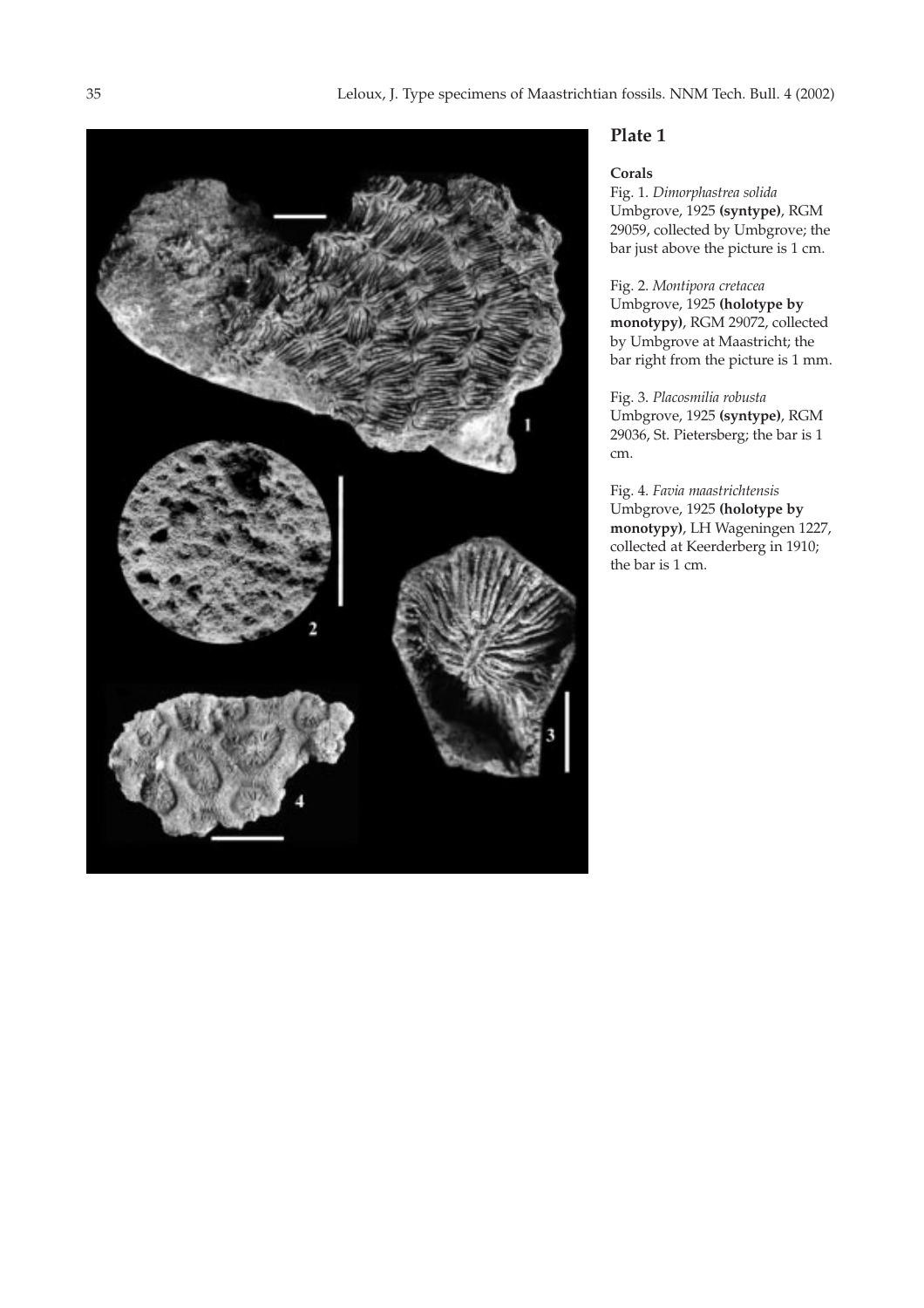

# **Bivalves**

Figs. 1-2. *Tellina geulemensis* Vogel, 1895 **(syntype)**, RGM 13580 (= STA 10780), Geulhem, collected by Thierens. height of valve: 19.2 mm, length: 39.2 mm, 1: interior cast, 2: exterior cast.

Figs. 3-4. *Anatina millepunctata* Vogel, 1895 **(syntype)**, RGM 13450 (= STA 5184), Kunrade, collected by Thierens, interior cast of a pair; 3: height: 12.2 mm, length: 78.2 mm; 4: height: 22.7 mm.

Figs. 5. *Ctenoides? vogeli* Dhondt, 1983 **(neotype)**, RGM 13550 (= STA 12732), collected by Henkelius at St. Pietersberg, the valve is 114.2 mm x 76.9 mm.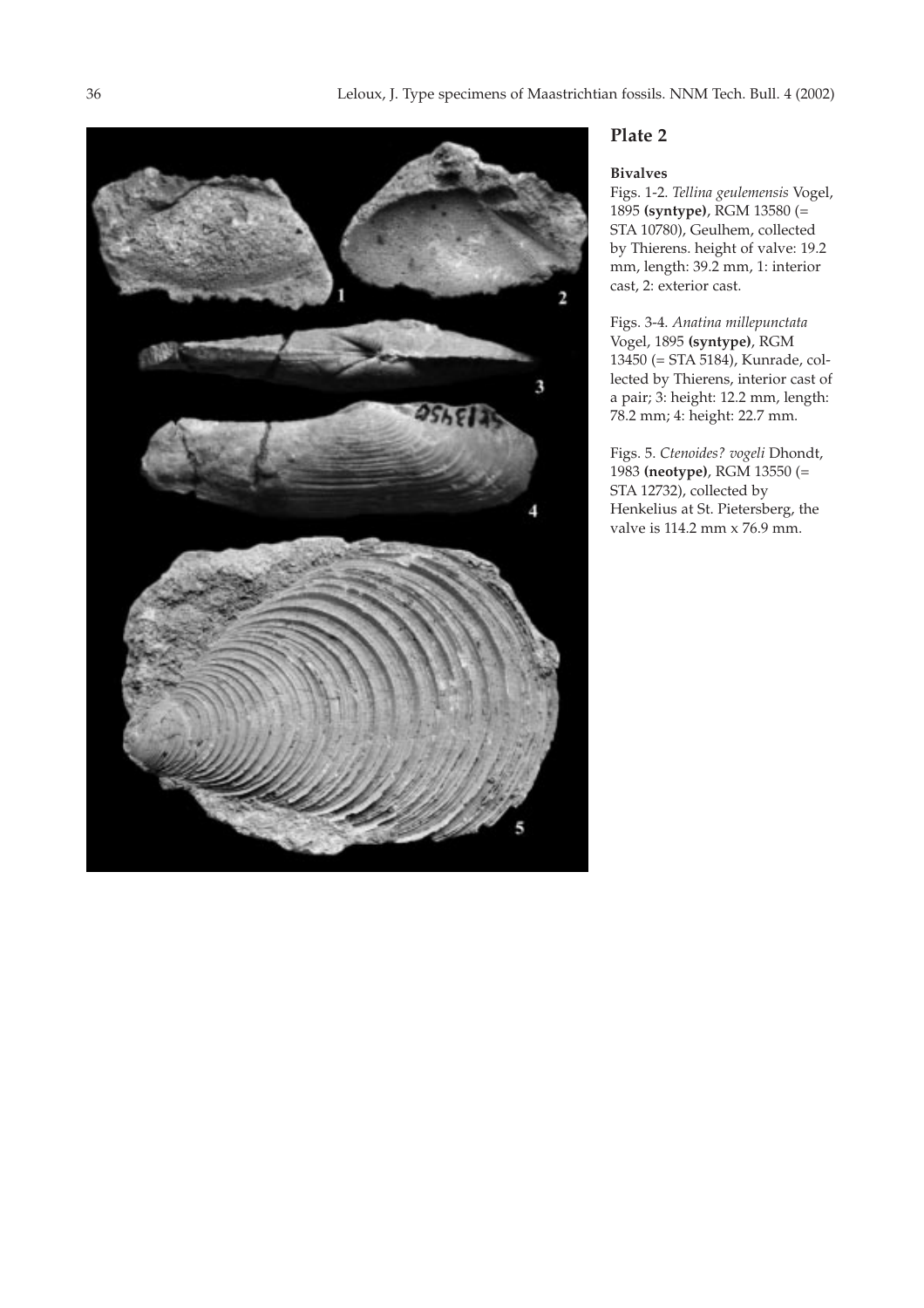

# **Bivalves** (continued)

Fig. 1. *Tenuipteria argentea* (Conrad, 1858), RGM 13569 (= STA 10790), *Avicula geulemensis* Vogel, 1895 **(lectotype)** (*A. geulemensis* is subjective junior synonym for *T. argentea*), collected by Thierens at Geulhem., height of valve: 35.2 mm, width: 44.6 mm.

Figs. 2-3. *'Trigonia' maastrichtiana* Briart, 1888, RGM 13573: *Trigonia geulemensis* Vogel, 1895 **(syntype)** (this is a subjective junior synonym for *'T.' maastrichtiana*), Geulhem, Maastricht Formation; 2: exterior cast of a right valve, height of valve: 19.5 mm; 3: plaster cast made illustrated by Vogel (1895: pl. 2, fig. 16), height of total plaster cast: 31.4 mm.

# **Foraminifera**

Fig. 4. *Orbitoides apiculata* Schlumberger, 1901, RGM S18820: *Orbitoides brinkae* Visser, 1950 **(holotype)**, which is a subjective junior synonym for *O. apiculata*. Collected by C. Kruit from a pit under Fortrtess St. Pieter, 8.15 m depth (sample VAM K.4). Illustrated in Visser, 1950, pl. 8, fig. 5. diameter: 1.4 mm.

# **Echinoderms**

Fig. 5. *Ophryaster? maastrichtensis* Umbgrove, 1925 **(holotype)**, RGM 14209, neighbourhood of Maastricht, Meerssen Member; the bar is 1 cm.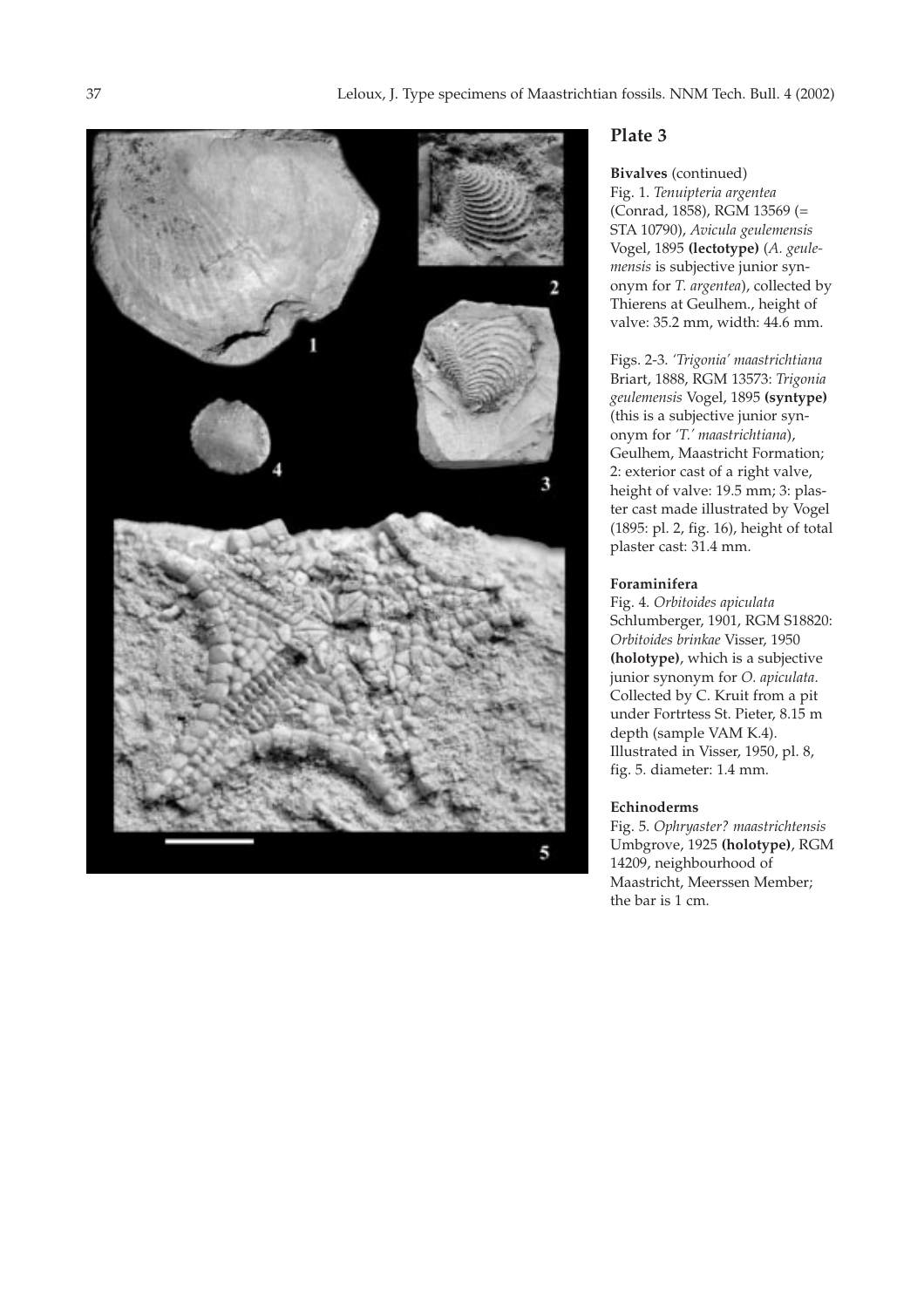

Specimens Bosquet sent to Staring in 1863 of species he erected in 1854, 1859. **Cirripedes** Fig. 1. *Virgiscalpellum darwinianum* (Bosquet, 1854), carina, RGM 27576 (= STA 13928), St Pietersberg, m17, width: 4.69 mm, height: 2.07 mm.

Fig. 2. *Arcoscalpellum pulchellum* (Bosquet, 1854), RGM 79996 (= STA 13929), St Pietersberg, m17; tergum (left), hight: 1.6 mm; fragmented scutum (right), height: 3.5 mm.

Fig. 3. *Virgiscalpellum hagenowianum* (Bosquet, 1854), scutum, RGM 79998 (= STA 13927), St Pietersberg, m17, width: 3.6 mm, height: 5.5 mm.

# **Brachiopods**

Fig. 4. *Argyrotheca megatremoides* (Bosquet, 1859), 3 ventral and 1 dorsal valves, RGM 13506 (= STA 14018), St Pietersberg, m8, all valves at same scale, width dorsal valve: 5.0 mm.

Fig. 5. *Parathecidea? suessi* (Bosquet, 1859), ventral valve interior, RGM 13510 (= STA 14013), St Pietersberg, m8, height: 4.25 mm.

Fig. 6. *Ancistrocrania muelleri* (Bosquet, 1859), dorsal valve interior, RGM 27741 (= STA 14007), Neerkanne, m4, height: 10.9 mm.

Fig. 7. *'Terebratella' konincki* (Bosquet, 1854), dorsal valve, RGM 27733 (= STA 14028), St Pietersberg, m4, internal and external views, height: 13.4 mm.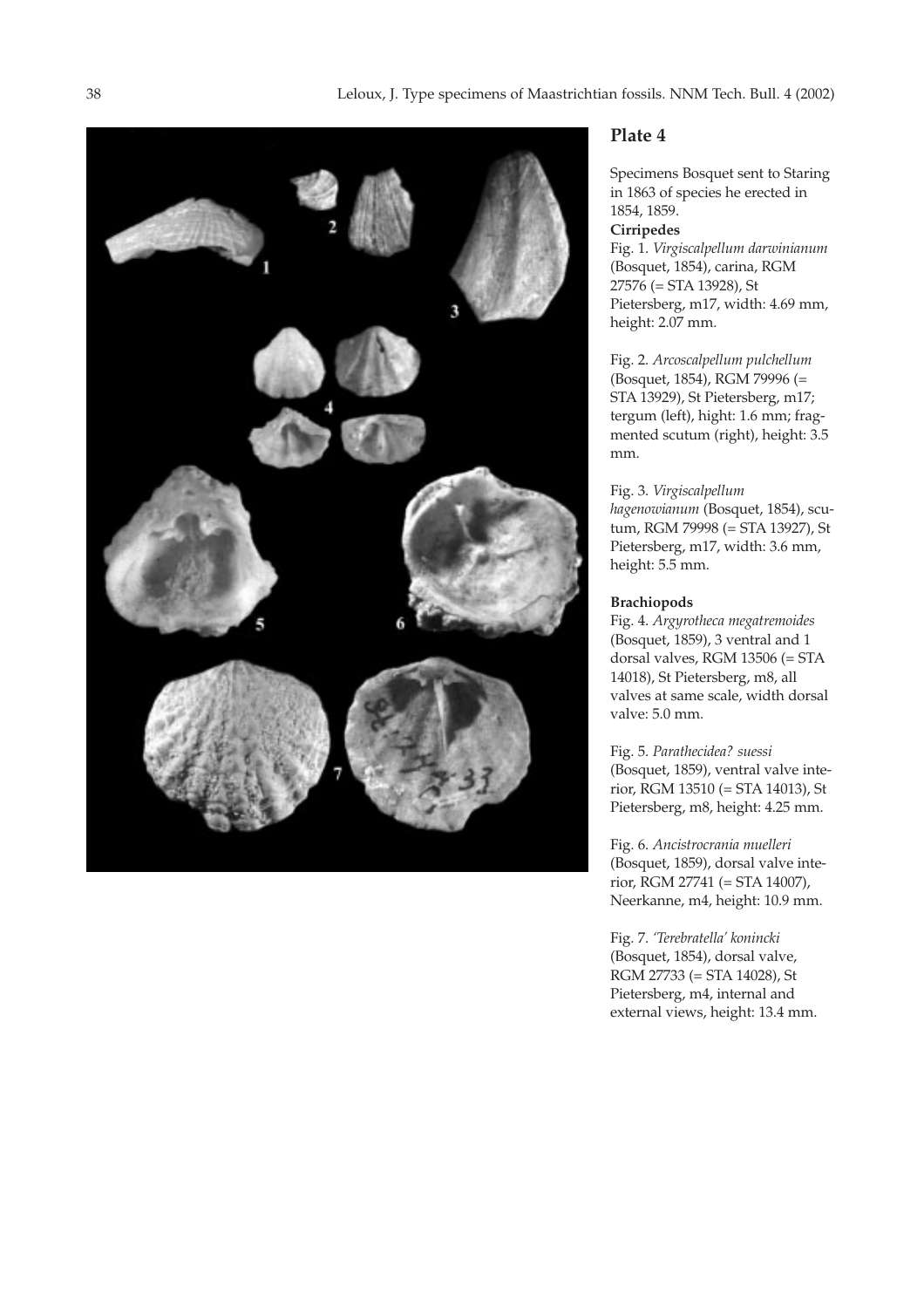# Index: (sub)species names in alphabetic order

|  | longirostris, Lacazella (Bifolium) longirostris  31 |  |
|--|-----------------------------------------------------|--|
|  |                                                     |  |
|  |                                                     |  |
|  |                                                     |  |
|  |                                                     |  |
|  |                                                     |  |
|  |                                                     |  |
|  |                                                     |  |
|  |                                                     |  |
|  |                                                     |  |
|  |                                                     |  |
|  |                                                     |  |
|  |                                                     |  |
|  |                                                     |  |
|  |                                                     |  |
|  |                                                     |  |
|  |                                                     |  |